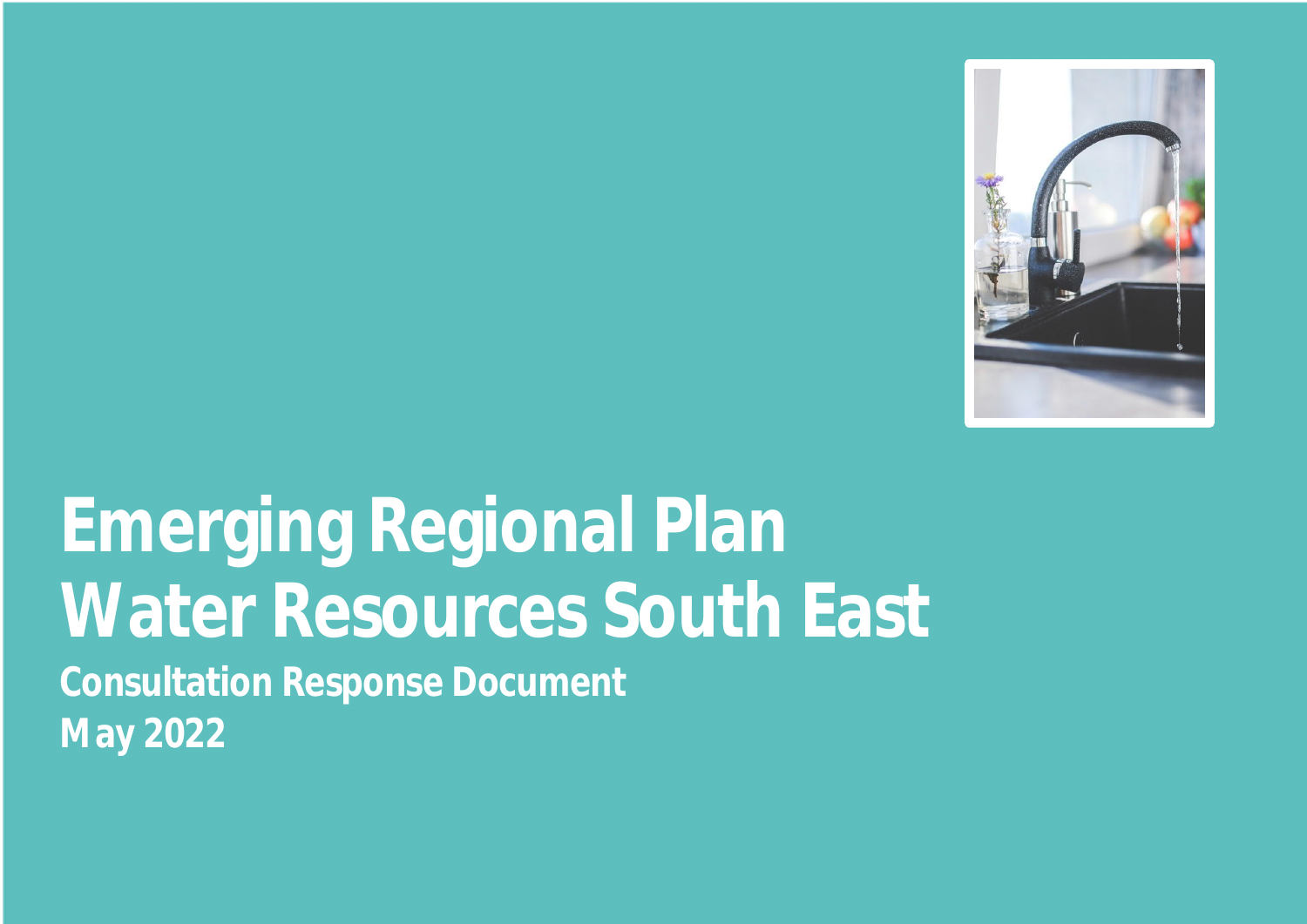

| Emerging Regional Plan - Water Resources South East |                             |  |
|-----------------------------------------------------|-----------------------------|--|
| Last updated                                        | 20 <sup>th</sup> May 2022   |  |
| Version                                             | V <sub>0.5</sub>            |  |
| History of Changes made to this version             |                             |  |
| Author                                              | Adams Hendry Consulting Ltd |  |
| Approved by                                         | Sarah Green                 |  |
| <b>WRSE Director Approval</b>                       | <b>Trevor Bishop</b>        |  |

**Email: [contact@wrse.org.uk](mailto:contact@wrse.org.uk)**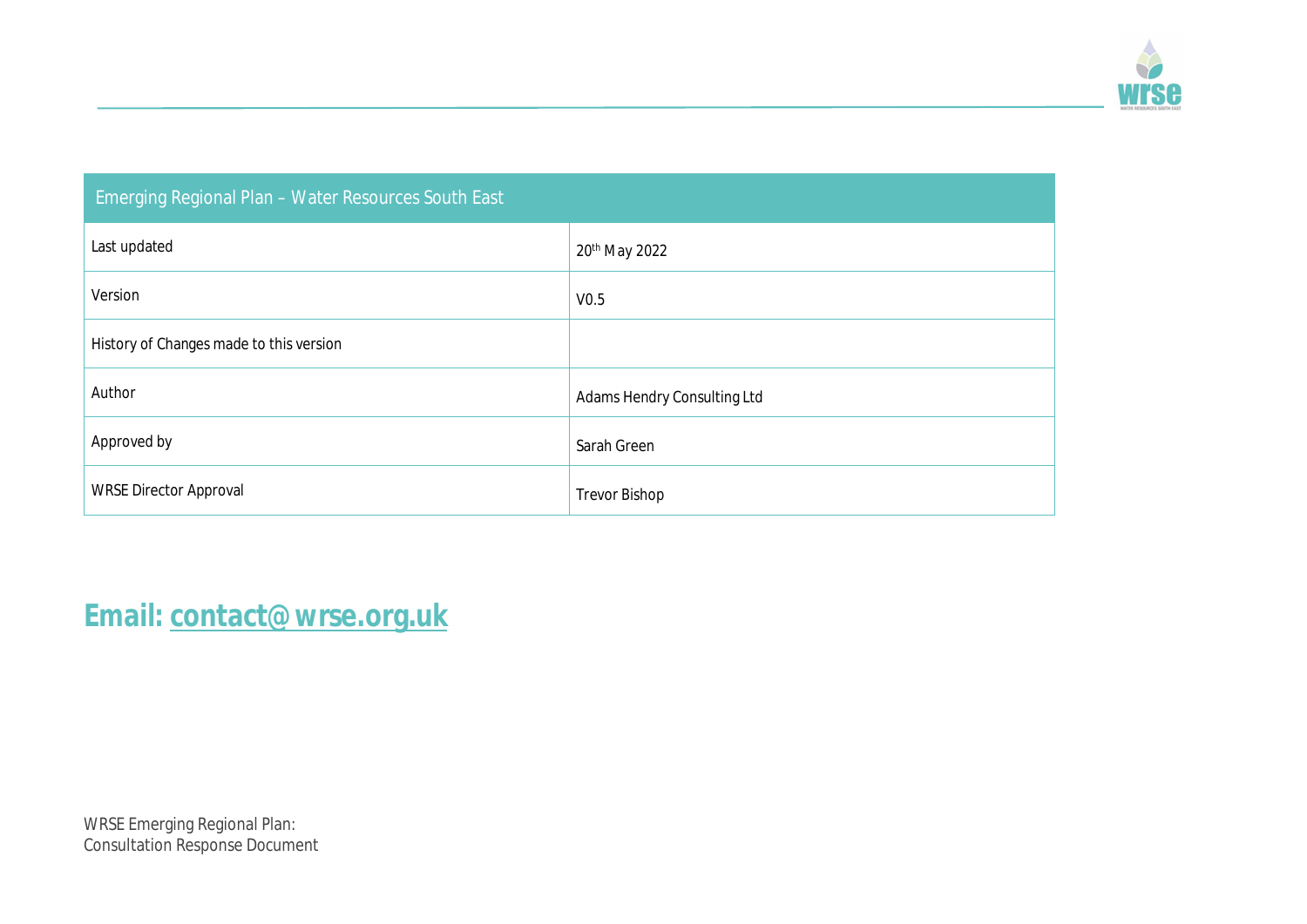

# **Table of Contents**

| 1. |                                                     |  |
|----|-----------------------------------------------------|--|
| 2. |                                                     |  |
|    |                                                     |  |
|    |                                                     |  |
|    |                                                     |  |
| 3. | Summary of Regional Plan Consultation undertaken    |  |
|    |                                                     |  |
|    |                                                     |  |
|    |                                                     |  |
| 4. | Overall responses to the emerging regional plan  10 |  |
|    |                                                     |  |
|    | Summary of themes and issues raised in responses10  |  |
|    |                                                     |  |
| 5. | The challenge and future proofing water supplies 13 |  |
|    |                                                     |  |
|    | Summary of themes and issues raised in responses13  |  |
|    |                                                     |  |
| 6. |                                                     |  |
|    |                                                     |  |

| Summary of themes and issues raised in responses 15            |  |
|----------------------------------------------------------------|--|
|                                                                |  |
| 7.                                                             |  |
|                                                                |  |
| Summary of themes and issues raised in responses 19            |  |
|                                                                |  |
| Planning for an uncertain future and adaptive planning21<br>8. |  |
|                                                                |  |
| Summary of themes and issues raised in responses  21           |  |
|                                                                |  |
| 9.                                                             |  |
|                                                                |  |
| Summary of themes and issues raised in responses 25            |  |
|                                                                |  |
| The Proposed Solution - new water sources 30<br>10.            |  |
|                                                                |  |
| Summary of themes and issues raised in responses  30           |  |
|                                                                |  |
| The Proposed Solution - transfers around the region  35<br>11. |  |
|                                                                |  |
|                                                                |  |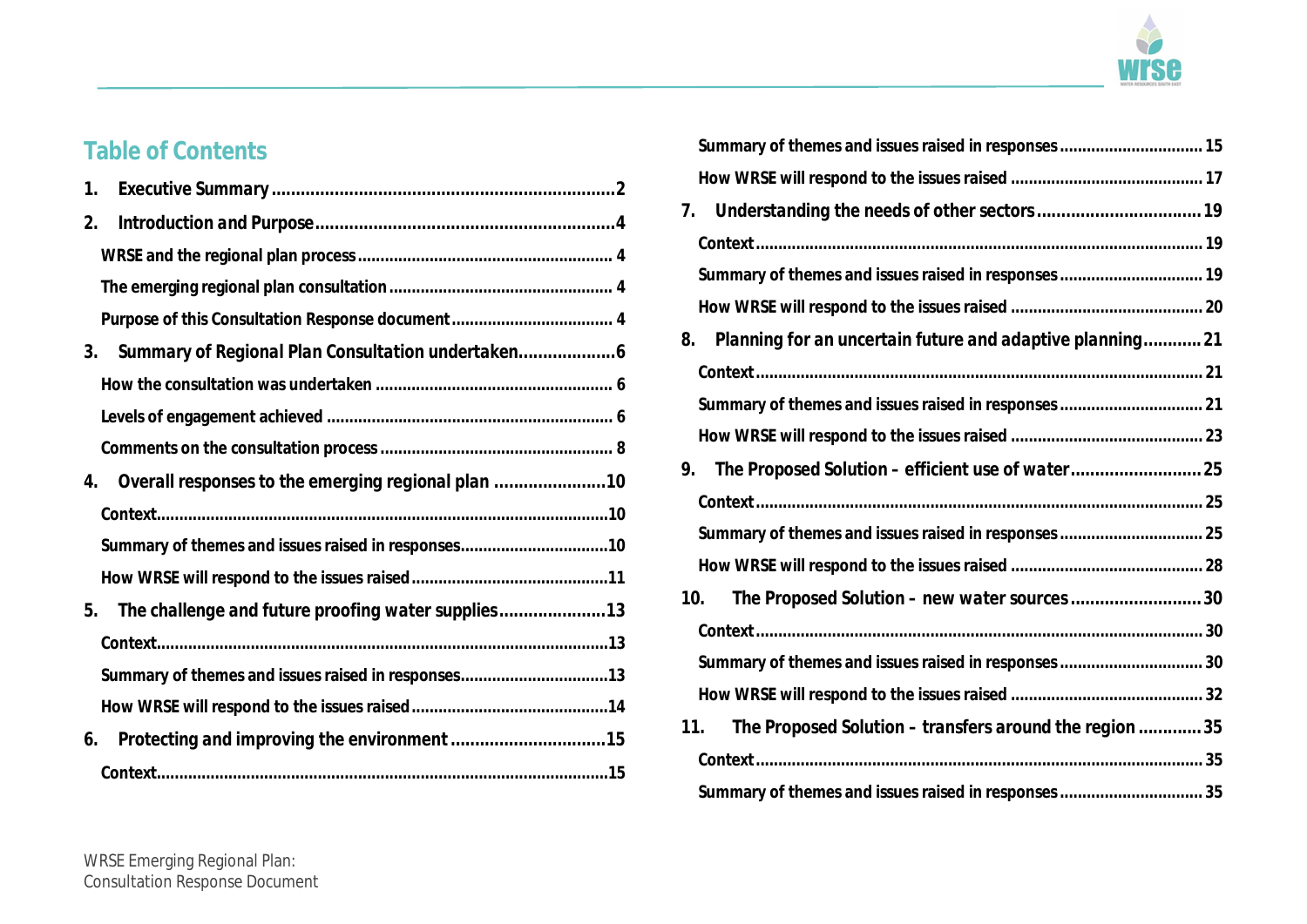

|--|--|

|     | 12. The Proposed Solution – catchment and nature based solutions<br>38 |  |
|-----|------------------------------------------------------------------------|--|
|     |                                                                        |  |
|     | Summary of themes and issues raised in responses38                     |  |
|     |                                                                        |  |
|     | 13. The Proposed Solution – drought permits and drought orders 40      |  |
|     |                                                                        |  |
|     |                                                                        |  |
|     |                                                                        |  |
| 14. | Responses on specific options in the Emerging Regional Plan.43         |  |
|     |                                                                        |  |

|     | Summary of themes and issues raised in responses 43    |  |
|-----|--------------------------------------------------------|--|
|     |                                                        |  |
|     | 15. Other comments on how we are developing our plan48 |  |
|     |                                                        |  |
|     | Summary of themes and issues raised in responses 48    |  |
|     |                                                        |  |
| 16. | Overview of next steps in the regional plan process50  |  |
|     |                                                        |  |
|     |                                                        |  |
|     |                                                        |  |
|     |                                                        |  |
|     |                                                        |  |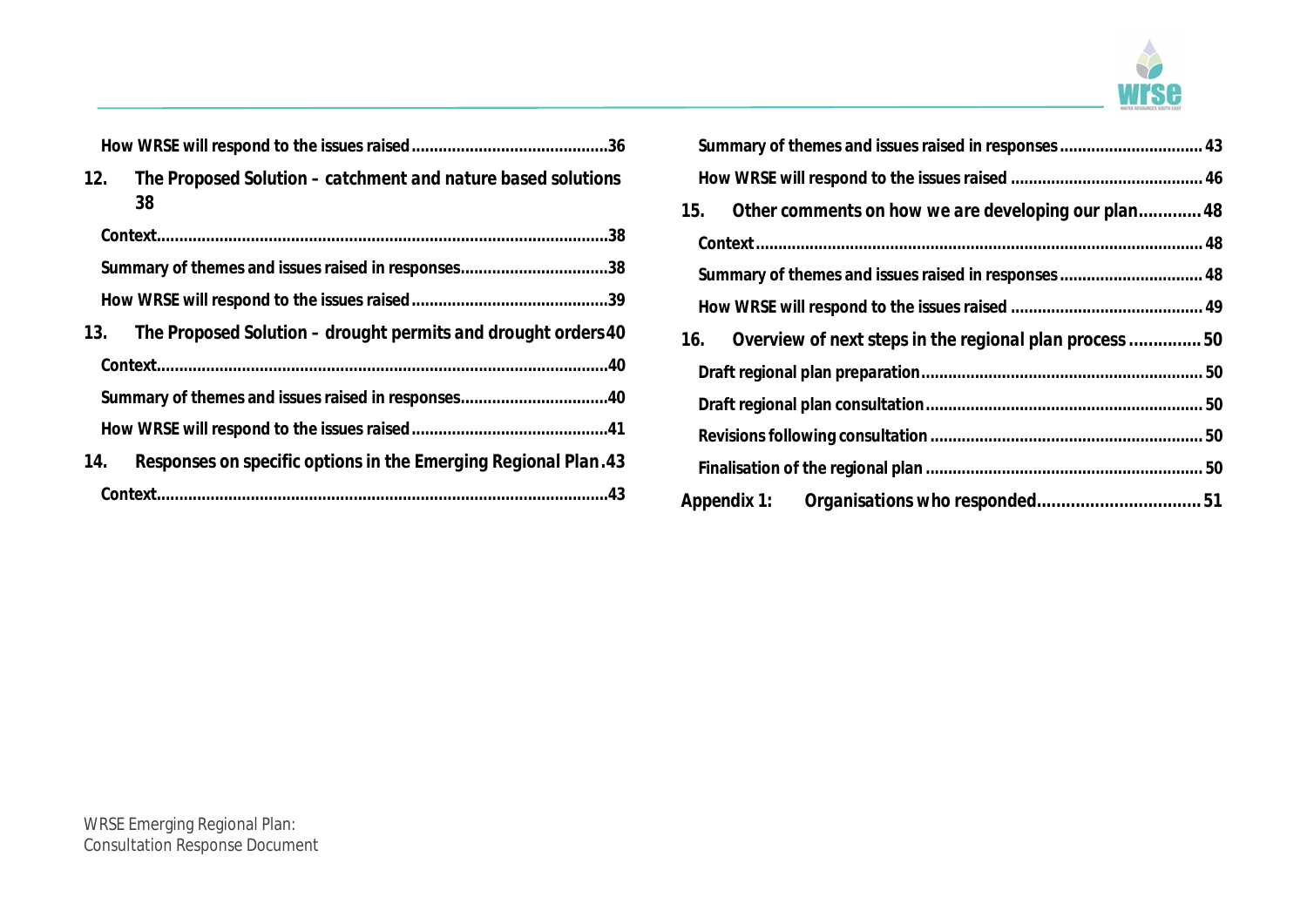

# **1. Executive Summary**

- 1.1. Water Resources South East (WRSE) is an alliance of the six water companies which cover the South East of England - Affinity Water, Portsmouth Water, SES Water, Southern Water, South East Water and Thames Water.
- 1.2. In January 2022, WRSE published its Emerging Water Resources Regional Plan for a period of public consultation. The emerging regional plan set out how WRSE planned to achieve a secure, resilient and sustainable supply of water for customers and other sectors, across a challenging range of potential futures.
- 1.3. The emerging plan gave early sight of the big issues and emerging solutions to gain initial feedback from stakeholders. It was a step in an ongoing process of plan development, and not yet a formal preferred plan. The proposals sought to ensure that water is used in the most sustainable way in the years to come, providing the water needed as the population grows, whilst improving the environment and adapting to climate change. The emerging regional plan presented proposals on the basis of a cost-efficient plan.
- 1.4. Consultation on the emerging regional plan took place between January and March 2022. As well as publishing documents for review and comments, a series of online workshops were held for stakeholders. Over 1,150 responses were received to the consultation.
- 1.5. This document is the Consultation Response. It provides a summary of the consultation responses, highlighting themes and issues raised in the responses received and providing WRSE's position in response to them. This document draws out the main themes and issues in responses, including those of the regulators, other organisations and individuals. It does not however seek to identify each individual respondent, nor each individual

comment made. The individual detailed comments and information received will be used by WRSE in its continuing work on the preparation of the regional plan, which will lead to the publication of the draft regional plan in Autumn 2022.

- 1.6. Many of the comments received on the emerging plan were supportive of the adaptive planning approach being undertaken, and the proposals for significant leakage and water efficiency measures as well as greater protection for the environment through abstraction reductions.
- 1.7. A number of responses included challenges to population and environmental data and assumptions underpinning the emerging regional plan. Over half of the individual responses particularly focused on specific water resources options identified for development, such as large new reservoirs, strategic water transfers, and water recycling schemes. Concerns were expressed about the need for the schemes selected, and the environmental impacts associated with their development.
- 1.8. WRSE is progressing technical work to prepare the draft regional plan for consultation in Autumn. As well as completing ongoing environmental and other assessments, WRSE is undertaking additional modelling and sensitivity testing of the regional proposals as part of developing its best value plan. The consultation feedback received on the emerging regional plan is informing this ongoing work, and will assist WRSE in developing and testing the robustness of its draft regional plan proposals.
- 1.9. Alongside this regional work, the six water companies are preparing their individual water resource management plans for consultation later in 2022, Southern Water's in Summer 2022 and the other five companies in Autumn 2022. The themes and issues raised in feedback on the emerging regional plan, where it is relevant to specific companies and water resources options, will help inform the preparation of those individual plans as well. WRSE is very grateful to the individuals and organisations who took the time to respond to the emerging regional plan proposals, and looks forward to engaging further on the draft regional plan proposals in the Autumn.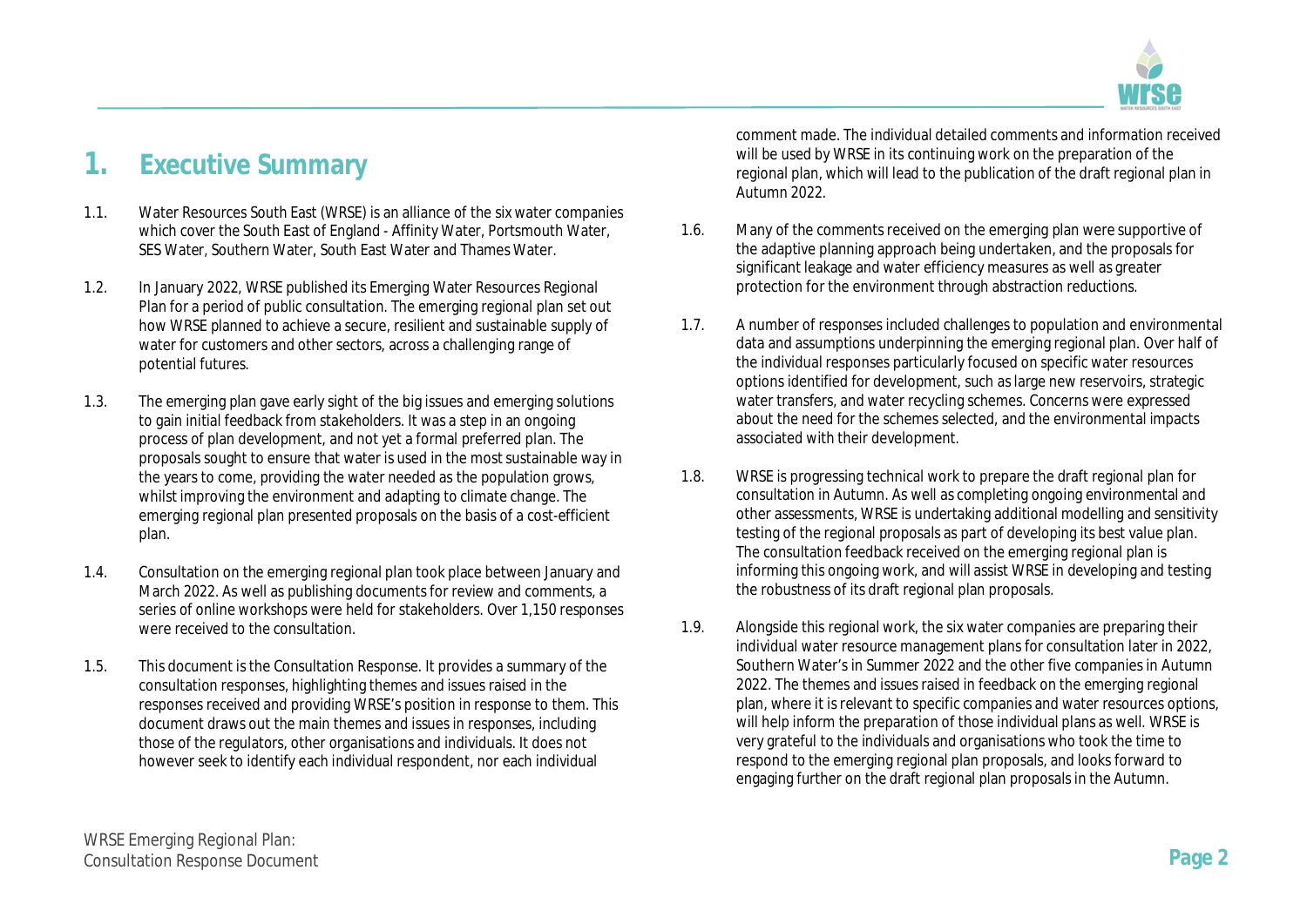



WRSE Emerging Regional Plan: Consultation Response Document **Page 3**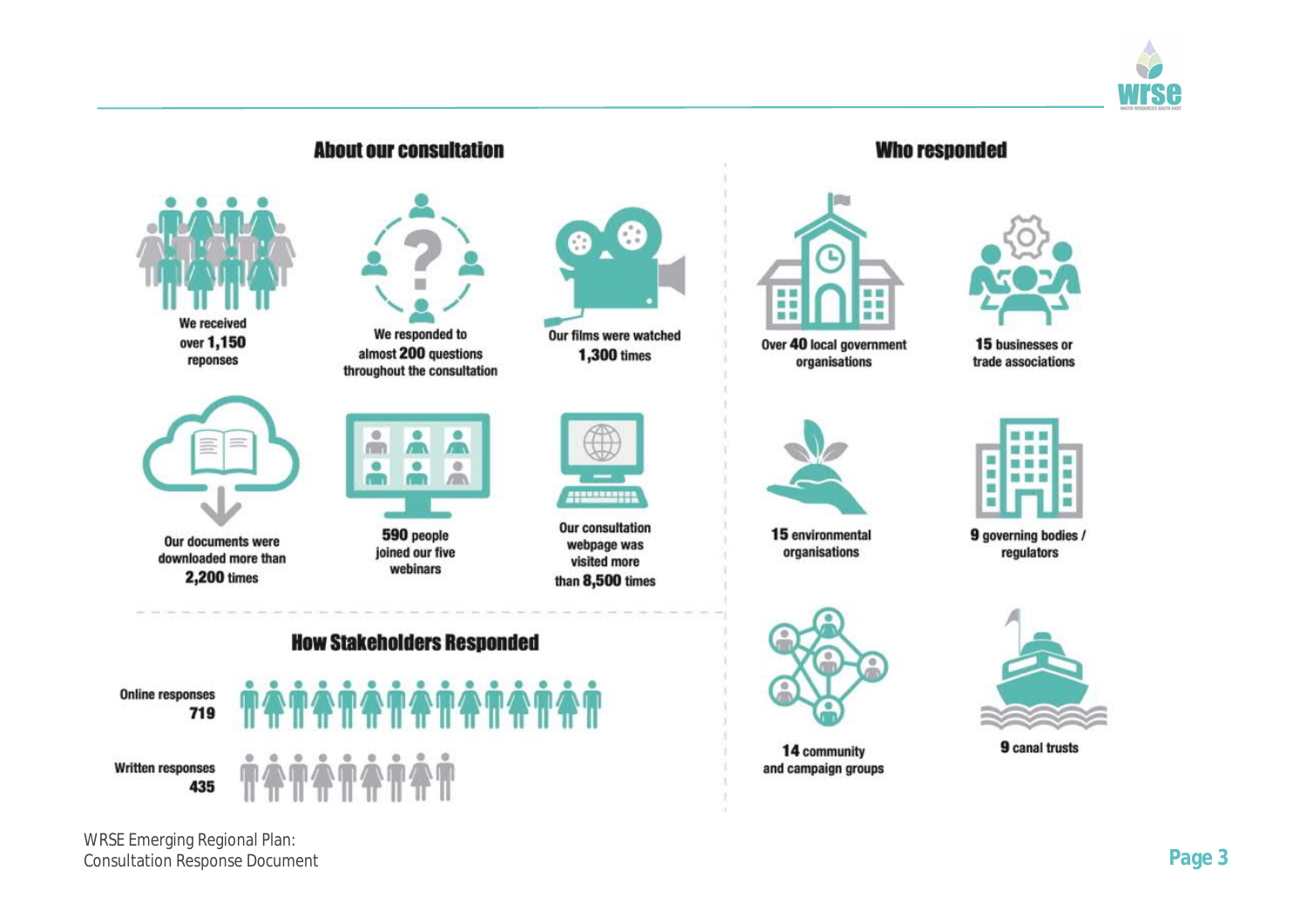

# <span id="page-6-0"></span>**2. Introduction and Purpose**

# **WRSE and the regional plan process**

- 2.1. WRSE is preparing a regional water resources plan for the south east of England. It is an alliance of the six water companies supplying London and the South East - Affinity Water, Portsmouth Water, SES Water, Southern Water, South East Water and Thames Water – who have come together to jointly prepare the regional plan. Production of the plan is WRSE's central activity, with the aim to secure water supply for future generations through a collaborative, regional approach.
- 2.2. The regional plan is being developed in partnership with regulators, water companies, water users in other sectors, environmental stakeholders and customers. It takes a regional perspective and includes a mix of options that together provide the water needed for the region's people and places, alongside a range of wider benefits to society.
- 2.3. The key steps in the regional plan process are:
	- Emerging regional plan consultation January to March 2022.
	- Draft regional plan consultation Autumn/Winter 2022
	- Revisions following consultation Spring 2023
	- Final regional plan Autumn 2023
- 2.4. Further details are available on [our website.](#page-6-0) Information on the next steps in the regional plan process is set out in section 16 of this document.

# **The emerging regional plan consultation**

2.5. As the regional plan is currently a non-statutory plan, there is no legal requirement for consultation, although Government guidance in the form of the [Water Resources Planning Guideline](#page-6-0) (the WRPG) and the Environment

Agency's [National Framework for Water Resources](#page-6-0) both state that consultation should be undertaken.

- 2.6. In preparing the emerging regional plan, WRSE sought to ensure that it was developed collaboratively with engagement and consultation opportunities throughout the development of the plan.
- 2.7. In January 2022 WRSE published its emerging regional plan proposals for a period of public consultation, as an important step in this process.
- 2.8. Further details of the consultation undertaken are set out in Section 3 of this document.

#### **Purpose of this Consultation Response document**

- 2.9. This Consultation Response summarises the engagement undertaken on the emerging regional plan, and the comments and feedback received. It also provides WRSE's consideration and response to the consultation responses and engagement outcomes.
- 2.10. The consultation responses and wider engagement feedback we have received on the emerging regional plan helps us to identify levels of support for the approach we are planning to take, and any key issues and concerns relating to the regional plan.
- 2.11. The Consultation Response also identifies, in light of the comments and feedback we have received, how WRSE plans to incorporate and respond to issues as it moves towards its draft regional plan to be published in October 2022. It also explains areas of feedback where WRSE is not proposing to change the regional plan in response.
- 2.12. Where relevant, the Consultation Response also updates on other technical work, modelling and regional co-operation and reconciliation that has been taking place since the publication of the emerging regional plan in January 2022, and that is planned for the coming months.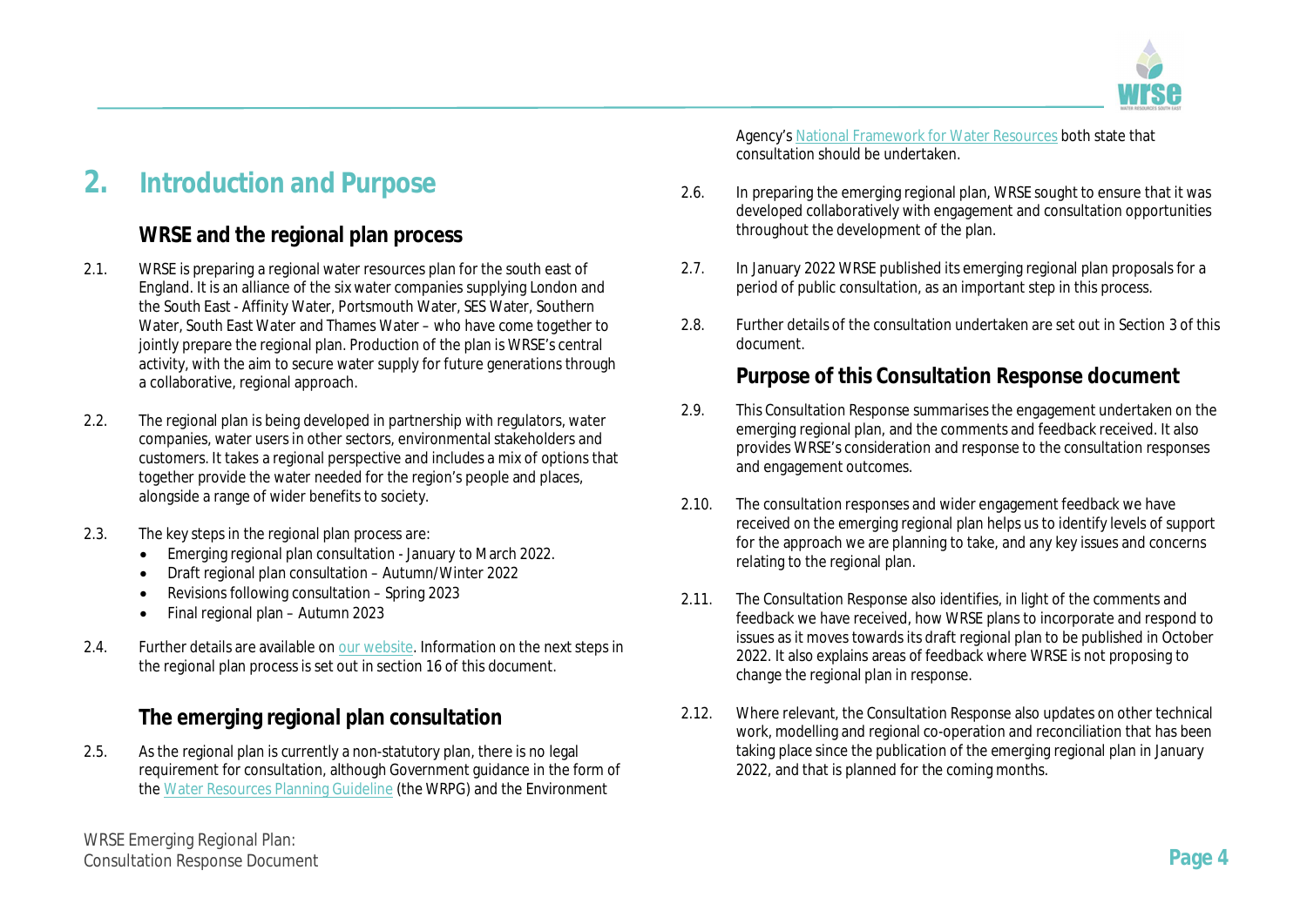

<span id="page-7-0"></span>2.13. The Consultation Response is being published on <u>WRSE's website</u>. A notification of its publication will be sent to all those who responded to the emerging regional plan consultation and who indicated that they wish to be kept informed of our progress.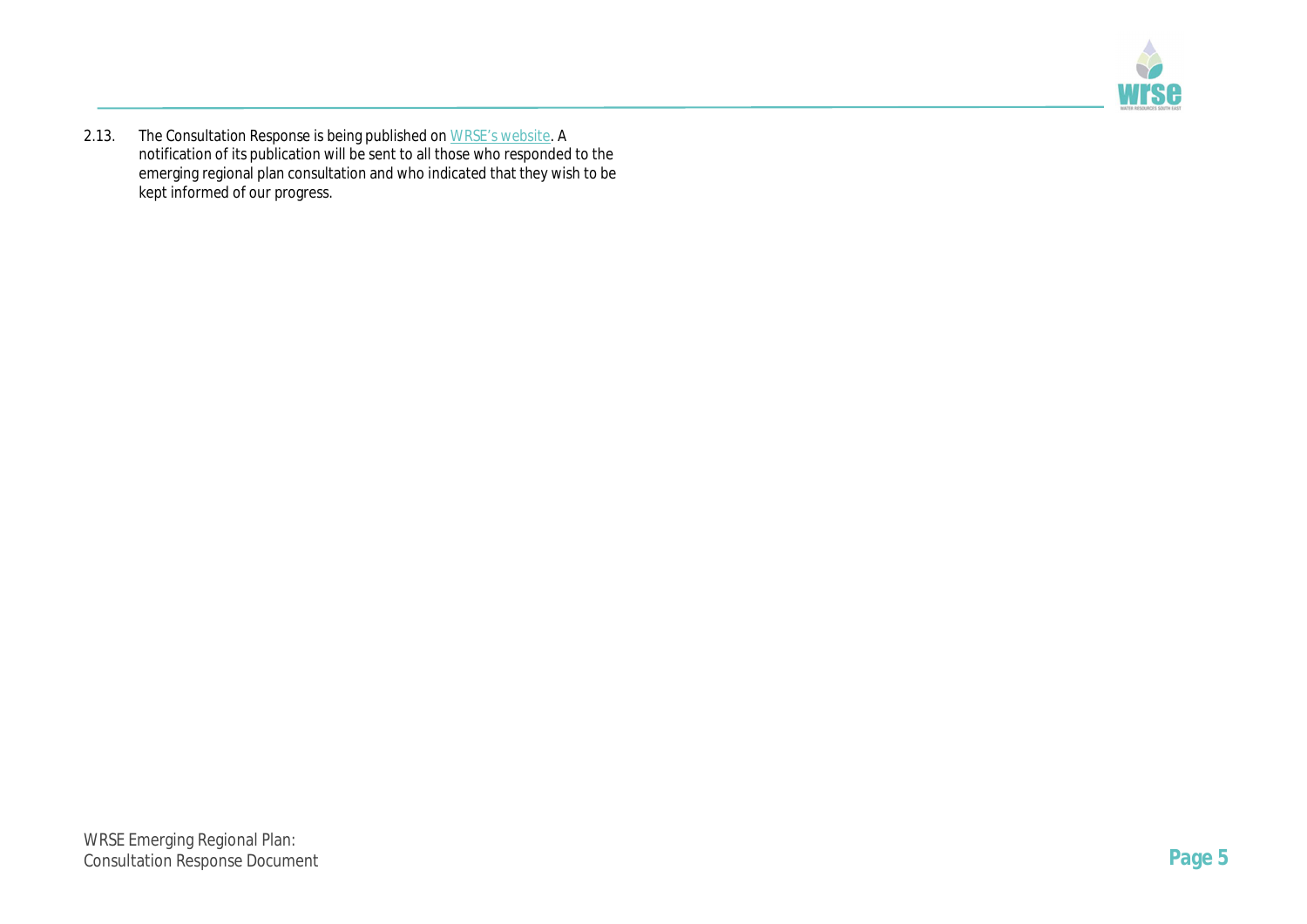

# <span id="page-8-0"></span>**3. Summary of Regional Plan Consultation undertaken**

# **How the consultation was undertaken**

- 3.1. The emerging regional plan was published on  $17<sup>th</sup>$  January 2022 for an 8 week period of engagement and public consultation, ending on 14th March 2022.
- 3.2. WRSE and the six water companies undertook direct and indirect publicity and awareness raising ahead of the consultation, including direct emails to stakeholder organisations, media briefings and print and social media activity. Additional notifications were issued on the day the consultation started, and were repeated during the consultation period and ahead of the close of the consultation.
- 3.3. The emerging regional plan documentation that was published online comprised:
	- [Emerging regional plan consultation document](#page-8-0)
	- Five technical annexes
		- o [Introductory Annex](#page-8-0)
		- o [Annex 1 The Challenge](#page-8-0)
		- o [Annex 2 The Solution](#page-8-0)
		- o [Annex 3 Our emerging regional plan](#page-8-0)
		- o [Annex 4 How we are developing our plan](#page-8-0)
- 3.4. Additional background documents and technical information were also made available through the online [WRSE Library.](#page-8-0)
- 3.5. A dedicated consultation website was set up with more information about the regional plan including the documents, short videos and other

WRSE Emerging Regional Plan: Consultation Response Document **Page 6**

information, and an online survey where response to a series of consultation questions could be submitted.

- 3.6. WRSE organised, and took part in, a number of online webinars relating to the emerging regional plan:
	- 17th January Joint webinar with other regions
	- 20th January Regional Overview
	- 31st January East
	- 1st February West
	- 2nd February North
- 3.7. All of the slides from the five webinars, together with a recording of the presentation and discussion, were published online. WRSE also published a document containing the questions posed to WRSE during the webinars, with WRSE's responses included.
- 3.8. An online interactive Q and A session was also held by WRSE on 1st March 2022, where questions were submitted and responded to on the day.
- 3.9. WRSE responded to requests for information and clarification that it received during the consultation period, and spoke directly to a number of organisations and individuals who made contact through the website.

# **Levels of engagement achieved**

3.10. The following levels of engagement were achieved during the consultation period:

#### Formal consultation responses

- 3.11. Approximately 1,150 written consultation responses were received:
	- 719 online questionnaire responses
	- 435 emailed and postal responses (including responses to questions and longer written responses)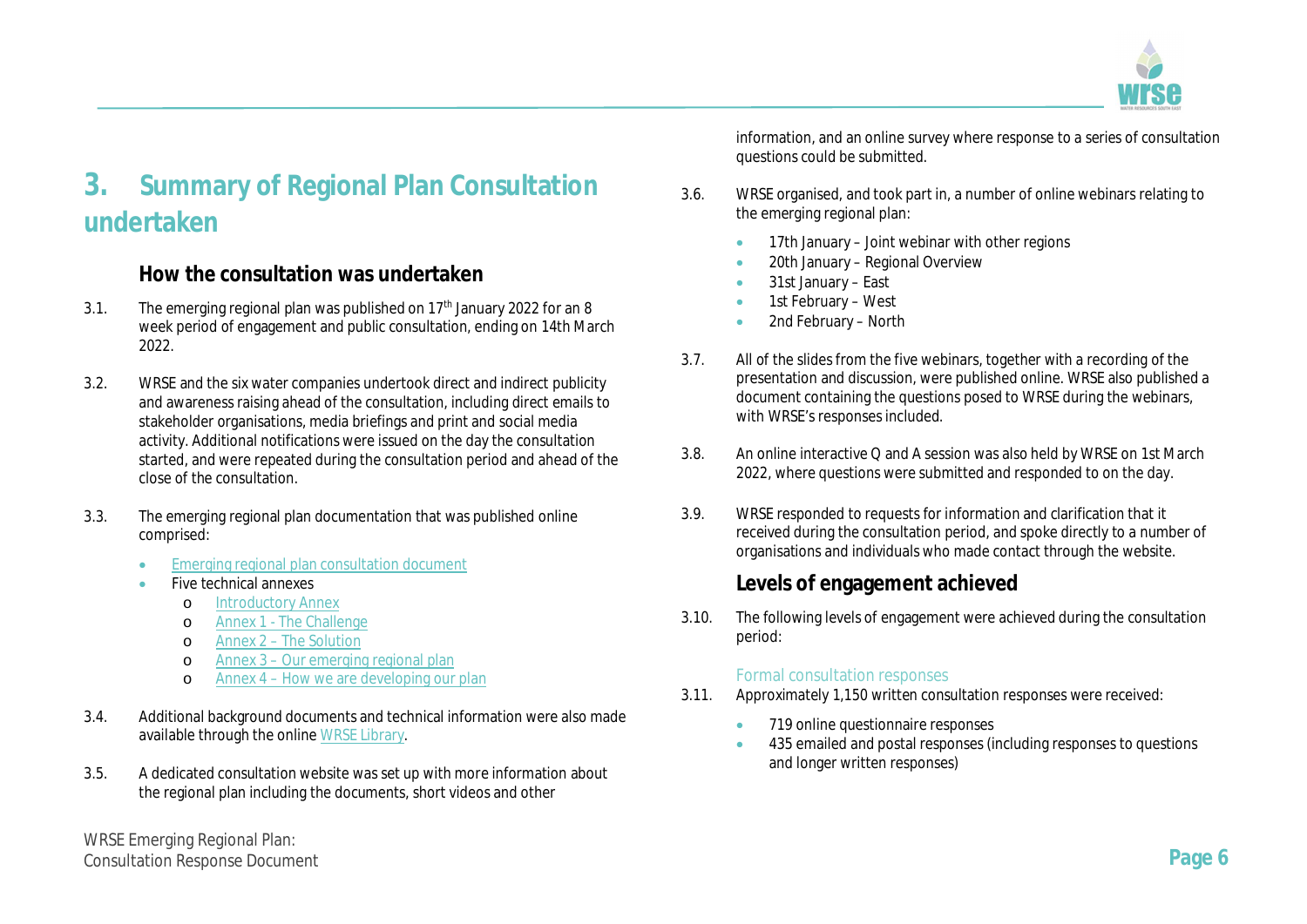

- 3.12. Responses were received from a wide range of organisations and bodies, and from a significant number of water company customers within the region. This included responses from our financial and environmental regulators, local government (including counties, districts, the GLA and parish councils), environmental, business and consumer groups, residents and campaigning organisations.
- 3.13. A list of the organisations that provided a named response is enclosed at Appendix 1 to this document.
- 3.14. WRSE's summary of the issues raised in the consultation, and its response is provided in Section 4 to 15 of this document. It provides a summary of the consultation responses, highlighting themes and issues raised in the responses received and providing WRSE's position in response to them. This document does not seek to identify each individual respondent, nor each individual comment made.
- 3.15. A number of the responses are lengthy and technical, providing detailed information in support of the comments on the emerging plan. Some challenge the assumptions and methods that WRSE has used in preparing the plan, or provide a detailed commentary on the potential adverse environmental impacts associated with new water options selected in the emerging plan. All of the individual detailed comments and information received will be used by WRSE in its continuing work on the preparation of the regional plan, which will lead to the publication of the draft regional plan in Autumn 2022.

#### Website engagement

- 3.16. The WRSE consultation website was used extensively during the consultation period, and between 17 January and 14 March:
	- The site had more than 8,500 visits, with over 600 visitors in one day
	- The most popular pages were:
		- o About our consultation 3,762 visitors
		- o The proposed solution 1,608 visitors
- o Our emerging regional plan 1,192 visitors
- **Around 1,100 people registered to use the site and 719 of them** completed the consultation feedback survey
- The consultation document was downloaded over 1,100 times, the maps of the proposed strategies in excess of 700 times and the technical annexes over 440 times
- The consultation videos were watched 155 times directly via the site and a further 1,300 times via the WRSE Vimeo channel (there were links from the consultation site to the Vimeo channel). The most popular film was the 'What is a regional plan?' film, with over 350 views.

#### Online webinars and Q and A

- 3.17. WRSE had 590 people join one of the series of five online consultation webinars. Over 170 questions were submitted during the webinars. Many were responded to during the sessions, and WRSE collated the questions and responses and subsequently published them online.
- 3.18. During the online Q and A session on  $1<sup>st</sup>$  March a total of 24 questions were asked and responded to.

#### Media coverage

- 3.19. There was widespread coverage of the consultation launch on  $17<sup>th</sup>$  January 2022, across national, regional, local and trade media outlets.
- 3.20. In-depth features were broadcast on BBC News 24 and BBC and ITV regional TV news programmes. Coverage was also received on the BBC News website, regional and local radio and local newspapers / online news sites.

### Other enquiries

3.21. WRSE received a number of requests for clarification or additional information during the consultation period, ranging from requests for help to find a specific piece of information, to a problem accessing or using the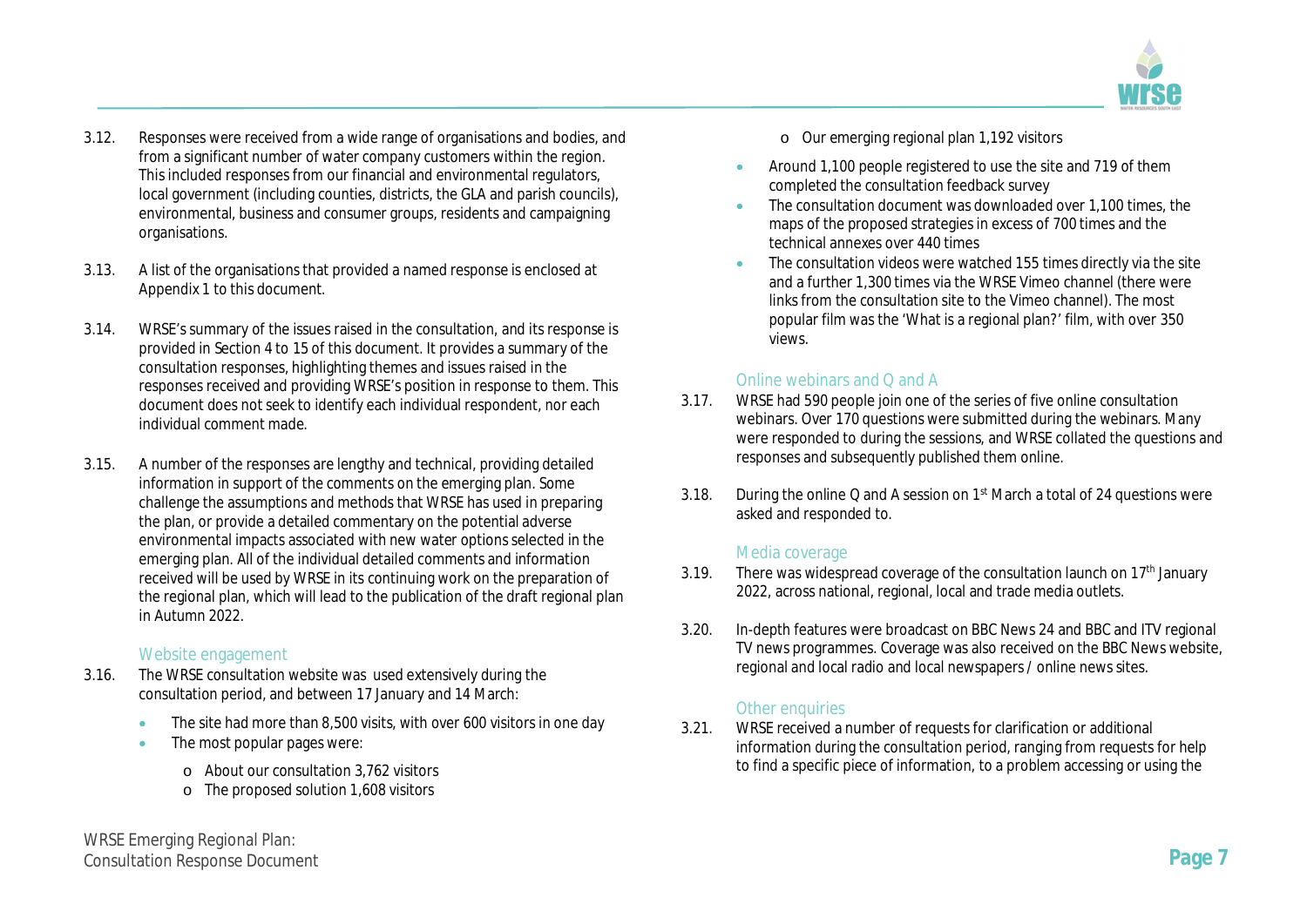

online questionnaire, as well as more formal requests for information that had not previously been published as part of the consultation process.

3.22. WRSE liaised closely with the six water companies and sought to respond to all requests for assistance and information in a timely manner.

#### Non-WRSE engagement and comments

- 3.23. This Consultation Response focuses on the engagement undertaken by WRSE and the responses it received during the consultation period.
- 3.24. The six water companies undertook a period of pre-consultation on their individual Water Resources Management Plans (WRMP) alongside WRSE's consultation. Some pre-consultation activity utilised WRSE's emerging regional plan and consultation material, as a means of securing feedback and information specific to an individual company's area and WRMP. For example, Southern Water undertook specific engagement with customers utilising elements of the emerging regional plan proposals relevant to its area.
- 3.25. This company specific engagement and related responses are not referred to or reflected in this WRSE Consultation Response.

### **Comments on the consultation process**

- 3.26. The emerging regional plan consultation materials were considered by many respondents to be a clear explanation of the challenges facing the region, and the actions proposed to be taken in response. WRSE did however receive comments relating to the consultation process itself, rather than the content of the emerging regional plan. This feedback and WRSE's response to it is summarised below.
- 3.27. A small number of individuals and organisations were concerned that the 'online' nature of the emerging regional plan consultation could preclude responses from individuals without access to the internet, or for whom such online information presented individual challenges and difficulties. Respondents welcomed the non-technical nature of the consultation

WRSE Emerging Regional Plan: Consultation Response Document **Page 8**

document, but some found it difficult to find and access more detailed information within the Annexes available online, or found the questions posed in the consultation document difficult to understand and respond to.

- 3.28. WRSE provided downloadable and printable versions of the various consultation documents on its consultation website, and provided the ability to post a written response to the consultation rather than an exclusively online response system. A mixture of non-technical and technical information was made available, designed to be accessible to a wide ranging potential audience from technical consultees to members of the public.
- 3.29. WRSE considers that given the scale of the WRSE region, and numbers of individuals and organisations potentially affected by the regional plan proposals, an online based consultation was, and remains, an appropriate means of engaging on the regional plan. Notwithstanding this, WRSE will give further consideration to the ways in which materials for the draft regional plan consultation in Autumn 2022 are made available, including considering what additional steps can be taken to assist those for whom online access is either not available or represents additional difficulties. WRSE will seek advice from organisations which represent such groups in determining the most appropriate methods to use.
- 3.30. A small number of respondents were concerned that WRSE had not individually written to individual organisations, customers or residents in the areas potentially affected by some of the water resources options identified for development in the emerging regional plan.
- 3.31. WRSE and the six water companies undertook extensive advance publicity for the emerging regional plan consultation, including notifying all levels of national and local government, including parish councils, as well as other known and identified environmental, business, residents and campaigning organisations. WRSE did not write individually to all customers within the South East region, or select locations adjoining options identified for development in the emerging regional plan for more targeted engagement.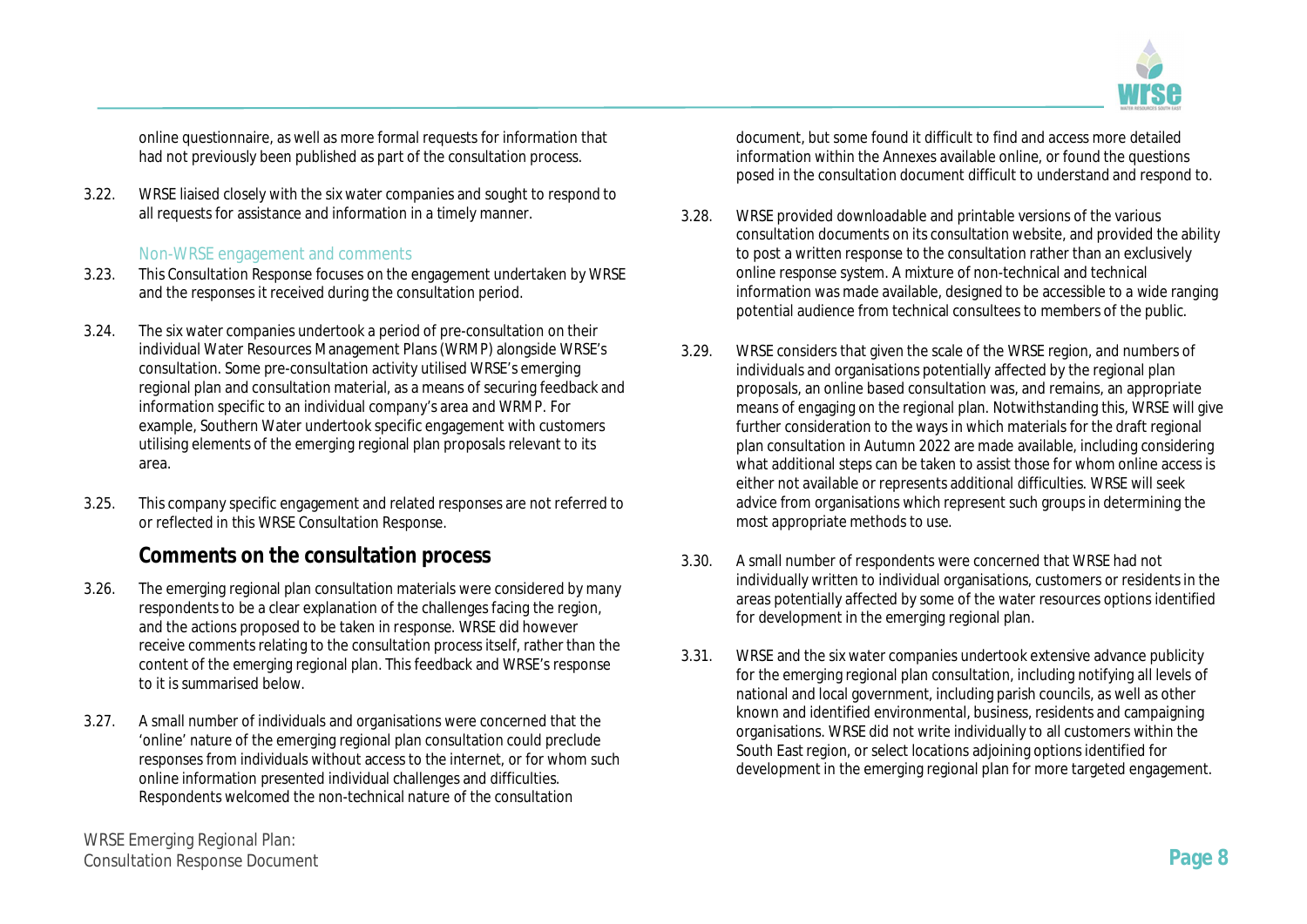

- 3.32. As is described in more detail in section 14 of this Consultation Response, WRSE received numerous responses from individual customers and residents commenting on options identified for development within their local areas. In some cases this was in response to information circulated by organisations supporting or opposing the option identified in the emerging regional plan, such as the Group Against Reservoir Development (GARD) which opposes the proposed SESRO reservoir in Oxfordshire, or organisations promoting the restoration of the Cotswold Canal as part of the Severn Thames Transfer scheme. Well over half of the consultation responses received related to one or more of the individual options in the emerging regional plan.
- 3.33. WRSE will work closely with the six water companies in planning the consultation for Autumn 2022 on the draft regional plan, and consider if there are ways in which it can improve communication of the plan proposals with potentially affected communities, particularly for the strategic options in the plan. WRSE will be co-ordinating consultations carefully with the water companies in any event, as both the draft regional plan and the five of the six WRMPs will be published for consultation in Autumn 2022 (Southern Water's draft WRMP is expected to be published earlier in the year).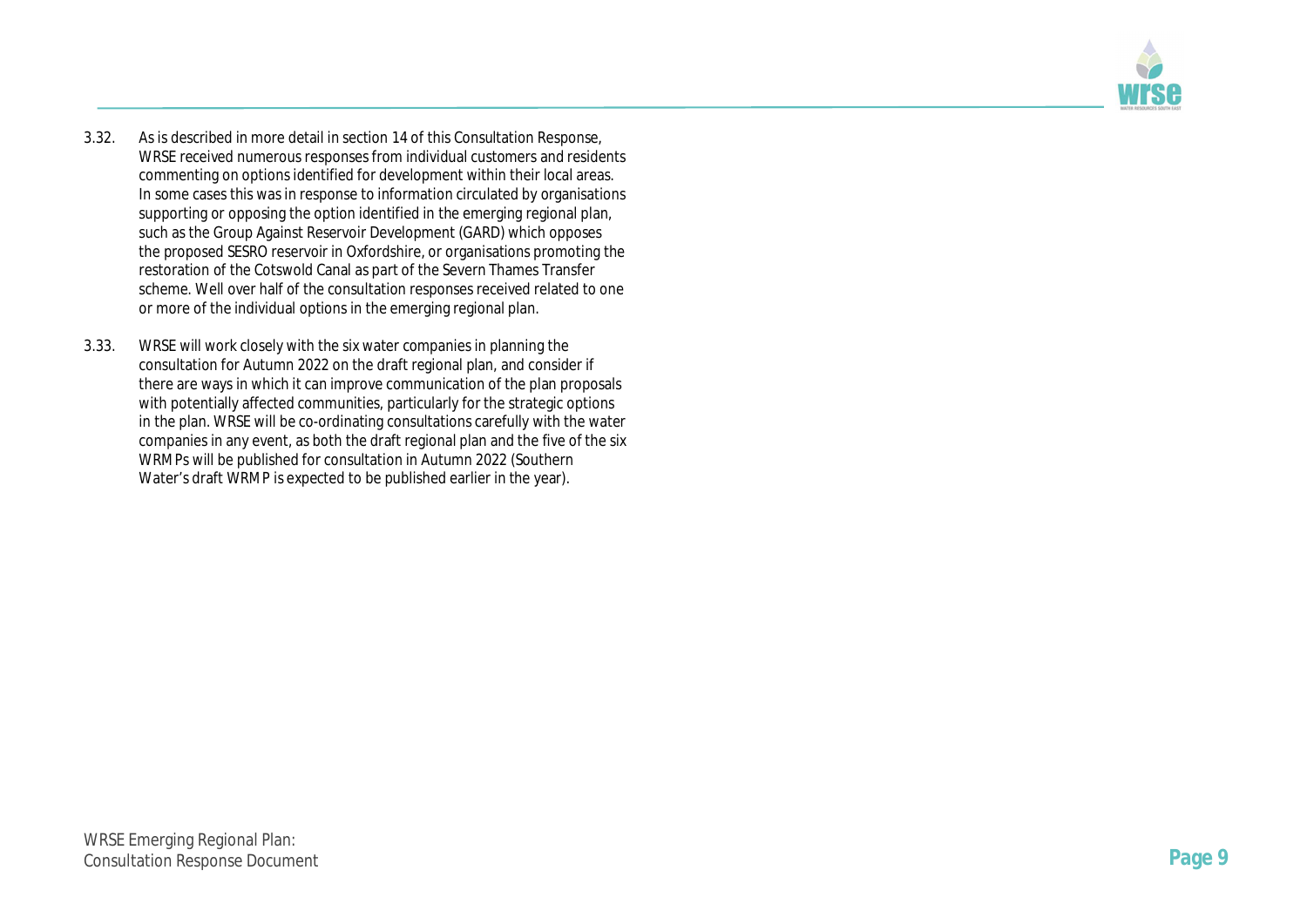

# **4. Overall responses to the emerging regional plan**

# **Context**

- 4.1. The emerging regional plan set out how WRSE planned to achieve a secure, resilient and sustainable supply of water for customers and other sectors, across a challenging range of potential futures. Whilst not a full draft plan, the emerging plan gave early sight of the big issues and emerging solutions to provide the opportunity for stakeholders to provide their feedback as the plan continues to be developed.
- 4.2. The plan set out how the combined challenges of leaving more water in the environment, population growth and climate change meant that significant additional resources would be needed, despite reducing demand for water by tackling leakage and helping people use less at the forefront of activity. The emerging plan identified a mix of solution types which will provide more resilient and sustainable water supplies, developing new water sources so there is enough for everyone, including during droughts and other events that can affect our water supplies.

# **Summary of themes and issues raised in responses**

#### Regulatory responses

4.3. The Environment Agency (EA) commended WRSE on the publication of an emerging plan that met the majority of its expectations for a regional plan. The EA considered that WRSE's emerging regional plan mostly demonstrates that it will meet the region's water needs, protect and enhance the environment, and reflect the needs of other sectors in the short and longterm. It recognised that WRSE had undertaken a significant amount of work, however it noted that there is still a considerable amount to do for the best value plan. It made a series of recommendations for additional work on demand management and drought measures, environmental destination,

adaptive planning and monitoring, testing the regional plan, options and decision making.

- 4.4. Ofwat noted that it has high expectations of WRSE, as it is the longest established regional group, and the region it covers faces the greatest public water supply challenges. It found that the emerging regional plan represented an impressive and complex body of work. Ofwat raised a number of specific points in its response (summarised later in this document), but noted that the comparatively wide range of points raised reflected the amount of material WRSE had published (compared to other regions) and the sophistication of the approaches developed.
- 4.5. The Drinking Water Inspectorate (DWI) provided comments to feed into all the regional groups preparing plans, highlighting that it expects water suppliers to ensure that they always plan to meet their statutory obligations relating to the quality of drinking supplies. When developing plans for new supplies, water quality risks must be fully considered. Additional comments were provided on option types, reported later in this document.

#### Questionnaires, organisational and individual responses

- 4.6. Natural England (NE) stated that it supported the emerging plan, but with caution, noting more work needs to be done on environmental assessments such as HRA, SEA and natural capital assessments. It considered that as the information provided was limited it could not conclude whether the options selected in the plan provide the most beneficial environmental outcomes to meet all statutory and policy requirements for environmental protection, improvement, and restoration.
- 4.7. Many respondents welcomed the work that had gone into the emerging regional plan, recognising the difficulties of preparing a long-term strategy for the region in the face of the range and scale of challenges it is facing. The increased emphasis on environmental protection through abstraction reduction was specifically supported, and respondents generally supported the twin track of demand management and resource development, albeit with comments on the details of the specific proposals.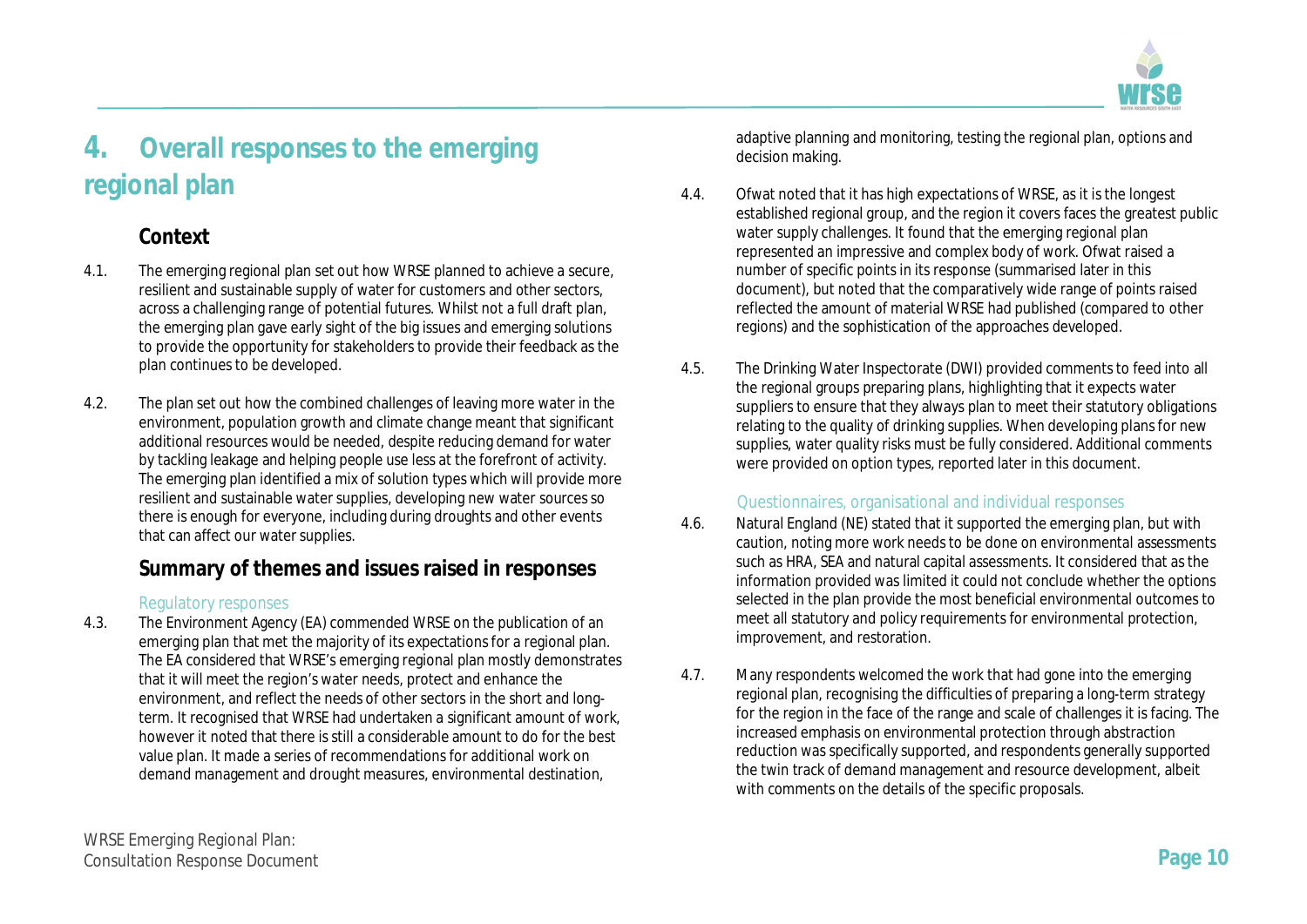

- 4.8. As the emerging regional plan was a cost-efficient, and not a best value plan, the cost-focused nature of the selection of options and decision-making was a concern expressed by a number of respondents, who looked forward to broader based decision making for the draft best value plan. The need to incorporate wider environmental and social factors into the strategy was emphasised in responses.
- 4.9. As part of the online questionnaire, WRSE asked respondents "*Overall, do you agree that the emerging plan, which presents the most cost-efficient adaptive planning solution, should be used as the basis to further develop our draft best value regional plan?".*
- 4.10. Unsurprisingly responses to this question reflected the views expressed on individual options selected as part of the emerging regional plan, with respondents who disagreed that it should be used as the basis for the draft best value plan amounting to approximately 82% of those who responded to this question (excluding blanks and don't knows).
- 4.11. For many who disagreed, their response was as a result of their opposition to SESRO, with other respondents also opposing the plan due to the Havant Thicket water recycling option being included, or as they wished to see the Severn Thames Transfer (STT) canal option brought forward earlier in the plan period, and prioritised ahead of SESRO. GARD and its supporters were critical of the environmental ambition and growth scenarios underpinning the plan, considering them to be worst case, and concerned that the plan was not adaptive before 2040. They were also concerned at the lack of cost data and environmental assessments.
- 4.12. Of respondents who agreed, there was support for the focus on environmental ambition and demand management measures, and for the long term approach WRSE was taking and the need to ensure plans could adapt to future uncertainty.
- 4.13. Other respondents were concerned at the lack of details in the plan on the impact on customer bills, and asked whether higher bills were 'worth the

effort' for greater resilience based upon so much uncertainty, and questioned whether the plan is affordable. Others didn't consider cost should be the defining factor, instead supporting long term environmental benefits. Some supported the proposals in the plan but wanted everything done more urgently, including demand management and leakage reduction.

# **How WRSE will respond to the issues raised**

- 4.14. The development, publication and consultation on the emerging regional plan is a step in an ongoing process of plan development, and that further stages of technical work would be undertaken ahead of the draft regional plan publication later in 2022, particularly the development of a best value plan from the cost-efficient plan used as the basis for the emerging plan.
- 4.15. The methods and approaches that WRSE has adopted in the plan are consistent with the series of Method Statements which WRSE published and consulted on in 2020 and 2021, ahead of the emerging regional plan. WRSE has sought to transparently explain and engage with stakeholders on the approaches it is taking, and the data and information sources underpinning the plan proposals through these Method Statements, with the emerging regional plan being the product of the resulting technical work.
- 4.16. WRSE is grateful for the support that it has received for its long term adaptive planning approach. It recognises that there are considerable uncertainties in relation to future forecasts, and is undertaking additional sensitivity testing modelling ahead of the draft regional plan. This will enable different scenarios to be tested, including the timing of delivery of key options, including 'what if' they aren't delivered, and investigating what alternatives could be needed instead. This work is being undertaken alongside the further technical work necessary to prepare a best value plan for the South East region.
- 4.17. As a consequence of its stage of publication, the emerging regional plan did not include all of the technical detail nor technical appendices that would have accompanied a draft regional plan, and the lack of detailed information on cost, carbon and environmental information in support of the plan was

WRSE Emerging Regional Plan: Consultation Response Document **Page 11**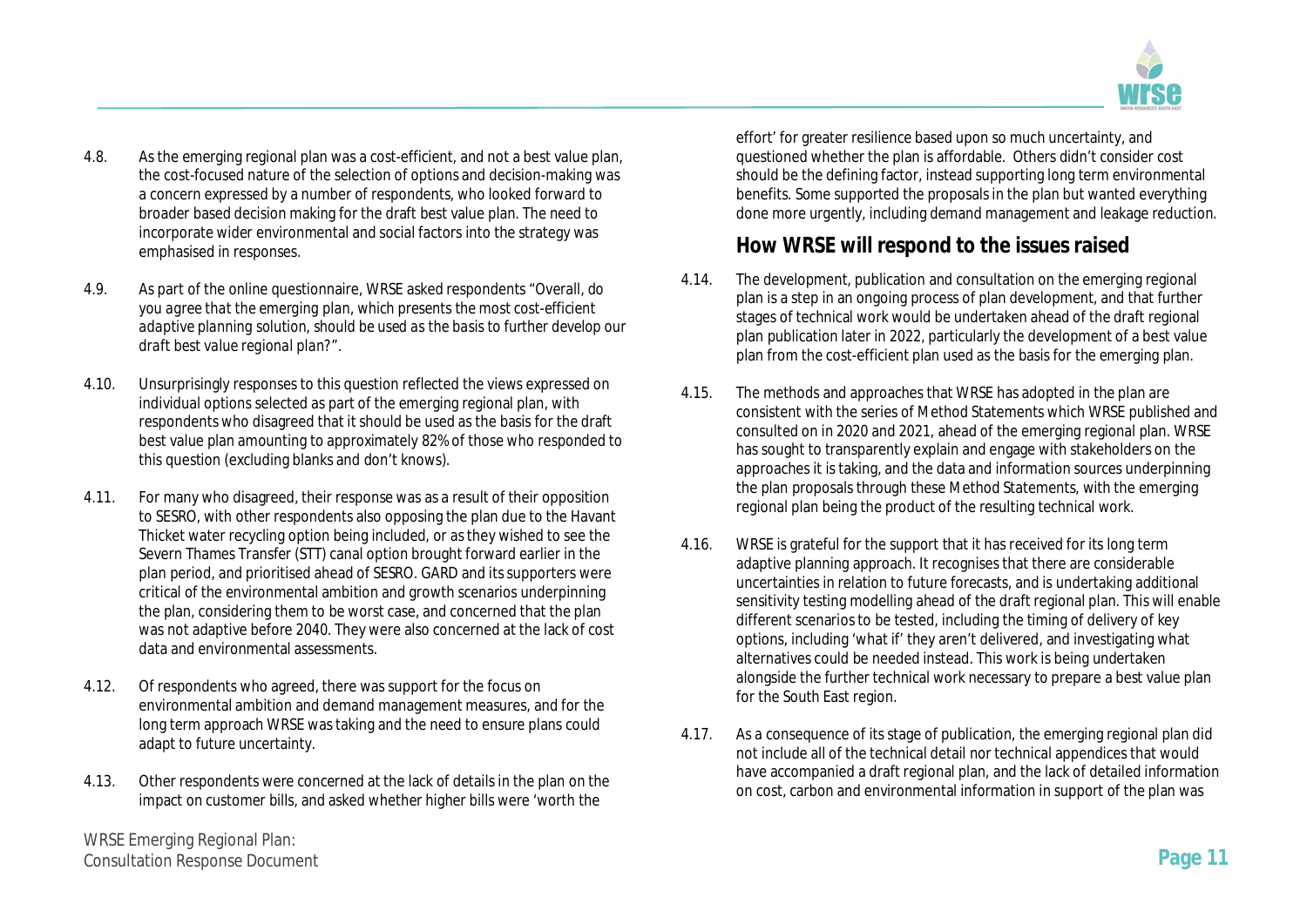

highlighted as a concern in responses. WRSE will make more detailed information available as part of its draft regional plan consultation in Autumn 2022, including more information on bill impacts, costs and carbon and environmental assessments.

- 4.18. WRSE recognises that its regional plan will not meet the approval of all of its stakeholders, especially as there will be numerous new water resources options proposed within the plan in order to meet the scale of future challenges that the region is facing, and there will be opposition and concerns relating to a number of them.
- 4.19. WRSE is committed to working with affected stakeholders, both through the regional planning process, and through the six water companies individual work on their WRMPs. This work, together with subsequent applications for planning and other consents will provide a means to ensure that the potential environmental and other impacts associated with new water resource options will be fully explored, with necessary mitigation measures secured as part of the schemes.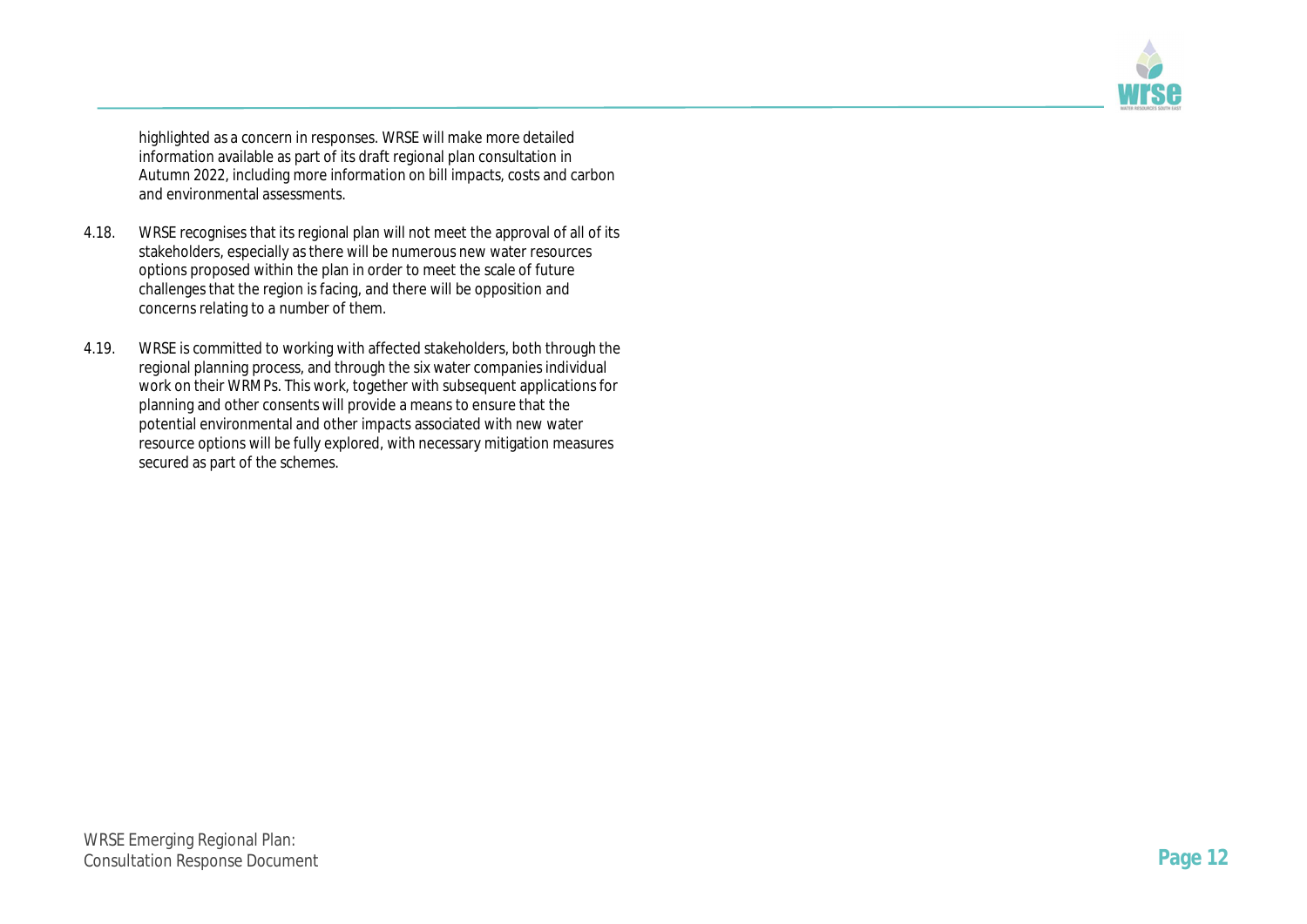

# <span id="page-15-0"></span>**5. The challenge and future proofing water supplies**

# **Context**

- 5.1. The emerging regional plan explained where water supplies come from in the South East today, and the challenges the region faces in the future. The plan looked 75 years ahead to understand how much extra water we are likely to need to make our water supplies more resilient to drought and address the three main challenges we face – a growing population, climate change and the need to deliver long-term improvements to the environment.
- 5.2. The plan set out forecasts for future water needs under a range of different scenarios, recognising that the future is not certain and that we need to be able to adapt our plans to whichever future situations we may face. Whilst the future is uncertain, the emerging regional plan was based on detailed forecasts developed using the most up-to-date information to help us understand how these challenges could impact our water supplies.

# **Summary of themes and issues raised in responses**

#### Regulatory responses

- 5.3. The EA found that the emerging plan sets out the planning challenge to 2100 and has identified the options to meet a range of deficits within a least-cost adaptive plan. It was noted that significant work has been undertaken to resolve forecast deficits, but requested more detailed information to be published to enable it to validate the work that has been undertaken, such as through the planning data tables.
- 5.4. Ofwat considered that the WRSE plan is broadly in line with the scale of challenges articulated in the [National Framework](#page-15-0), noting though that water requirements have increased significantly. It was recognised that WRSE has generated water supply and demand forecasts up to 2100, with intermediate

points at 2040 and 2060, and welcomed the application of this planning horizon as it has allowed the plan to explore a wide range of potential futures and the uncertainties associated with these.

#### Questionnaires, organisational and individual responses

- 5.5. Many respondents welcomed the emerging regional plan's explanation of the range and scale of challenges facing the region, and the work that WRSE was undertaking in response. Given the long term nature of the plan, and the significant range in the levels of water need identified in the different scenarios, the need for flexibility, and regular monitoring and review was also emphasised.
- 5.6. The significant challenges associated with accommodating future population and housing growth were a focus for many responses, reflecting wider community interest in how development Is accommodated in the South East, and the infrastructure implications arising from it. The use of a range of scenarios in the plan was welcomed. Some respondents considered WRSE's projections to be greater than current ONS forecasts (issued in January 2022). Others identified that the 2021 Census data is to be published shortly and this could change forecasts.
- 5.7. Local authority respondents largely supported and welcomed the range of scenarios being used in the plan, noting the importance of certainty of water resources infrastructure delivery associated with the implementation of new housing and other developments within their area, and the need for evidence to support this for local plan preparation.
- 5.8. The housing growth scenario in the plan covers a period well beyond any local development plans. Some respondents were concerned that local constraints and factors that could result in lower growth would not be reflected in the plan. The absence of a relationship between the environmental capacity of a region and the levels of growth it was required to accommodate was a further concern, including the availability of water resources to accommodate the growth. The potential for future growth to exceed current projections was also highlighted, as was the relationship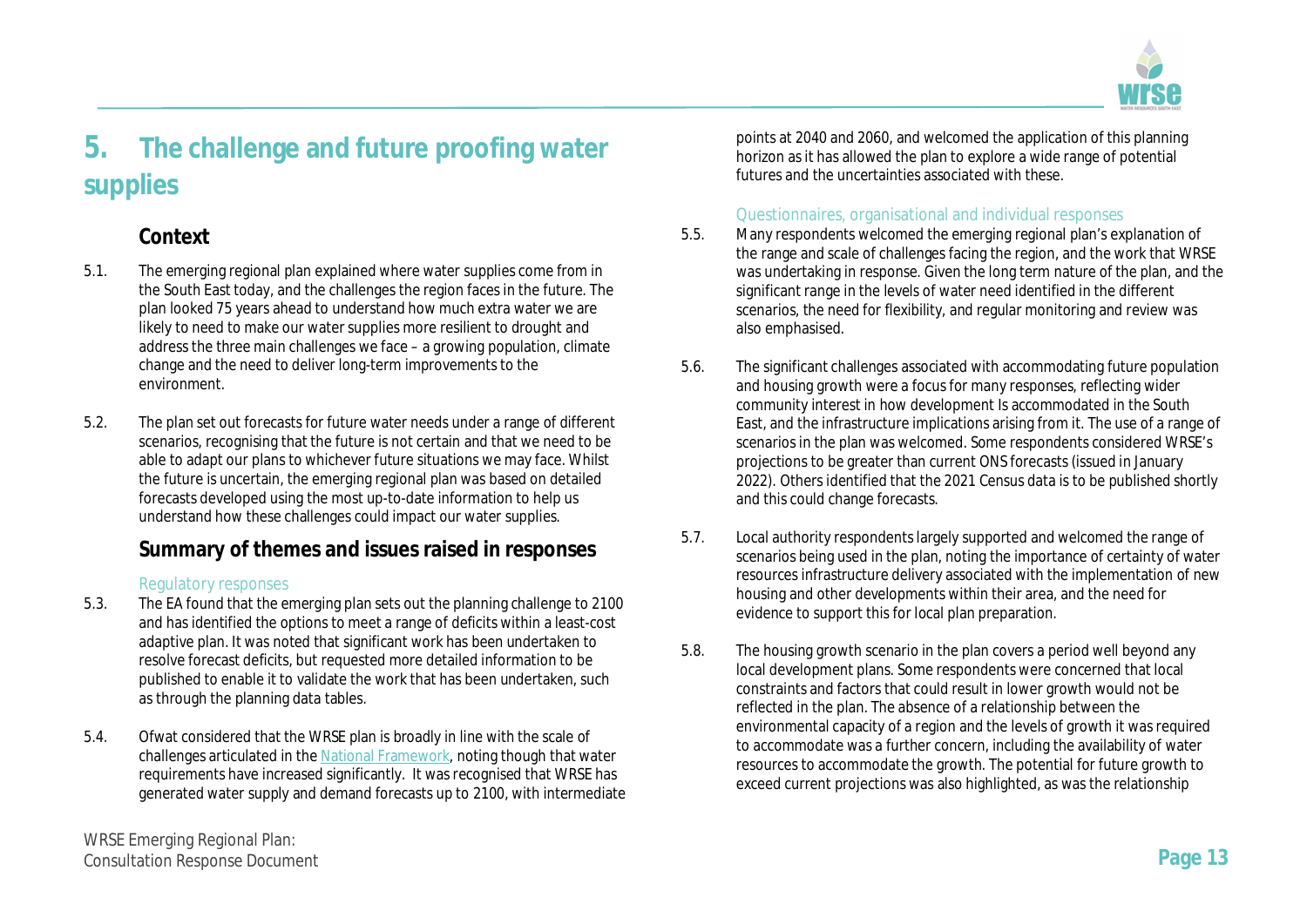

between population growth and household formation, and the importance of this for future water use.

5.9. A number of respondents considered that the estimates of future water resources need used in the planning scenarios was wrong, and that the requirement for additional resources was over-stated as a result. This was particularly emphasised in responses from GARD and its supporters, and others opposed to SESRO who stated that WRSE's estimates for population growth, per capita consumption, leakage, abstraction reductions, and climate change were wrong, by significant amounts. GARD provided a detailed critique of the basis for the figures used in the emerging regional plan.

### **How WRSE will respond to the issues raised**

- 5.10. The scale of the water resources challenge facing England was set out at a national level in the Environment Agency National Framework. WRSE undertook further, more detailed work, as explained in the emerging regional plan, resulting in the publication of a WRSE Future Resources Requirements statement in March 2020, which was consulted on, and subsequently updated in February 2021. The scale of the challenge facing the South East region, and the resulting future water needs set out in the emerging regional plan, is based on this technical work.
- 5.11. WRSE accepts that there are considerable uncertainties, particularly the further into the future the forecasts look. However, it considers that the forecasts produced and the scenarios that have been developed for the regional plan as a result are valid and robust representations of the range of futures that the South East could experience.
- 5.12. WRSE does not accept the suggestion by GARD and its supporters that the emerging regional plan is based on worst case scenarios, nor that the need for new water resources options is inflated as a result. There is a wide range of alternative future scenarios that have been derived for assessment, reflecting the complexity and scale of the future challenges facing the South East. Providing such a wide range of potential futures is important given the

long term nature of the regional plan, coupled with the ability through the adaptive planning approach of monitoring and reviewing actual performance over time as part of the 5 year planning cycles, and adapting plans where necessary as a result.

- 5.13. The population and household growth forecasts were a focus of many comments, and WRSE considers that it has developed an appropriate set of forecasts as the basis for its regional planning. The Water Resources Planning Guideline requires regions and water companies to plan on the basis of a 'housing growth' forecast, ensuring that sufficient water resources are secured to meet forecast increase household demand. Whilst a number of respondents are concerned at the levels of growth resulting from this, it is not an issue that is within WRSE's control. Similarly, some respondents considered that the WRSE growth figures exceed ONS figures, or argue that the 2021 Census data will shortly be published and this will change the basis for the plan.
- 5.14. WRSE maintains that its forecasts are appropriate, and a robust basis for the preparation of the regional plan. Future changes that may result from the 2021 Census or future ONS updates can be incorporated within the five yearly plan making cycle, in subsequent regional plans. The range of future scenarios considered in the emerging regional plan already encompasses a broad population spectrum, including a very low forecast of growth.
- 5.15. WRSE is continuing to review the detailed comments that have been received, and this work includes reviewing the branch points used in the adaptive plan, and the specific growth and other scenarios underpinning the branches. WRSE will ensure that a clear explanation and justification for those selected as the basis future water resources need is set out in the draft regional plan in Autumn 2022. It recognises that there are respondents who disagree with the basis for the forecasts that have been developed. WRSE remains confident in the robustness of the technical work it has undertaken.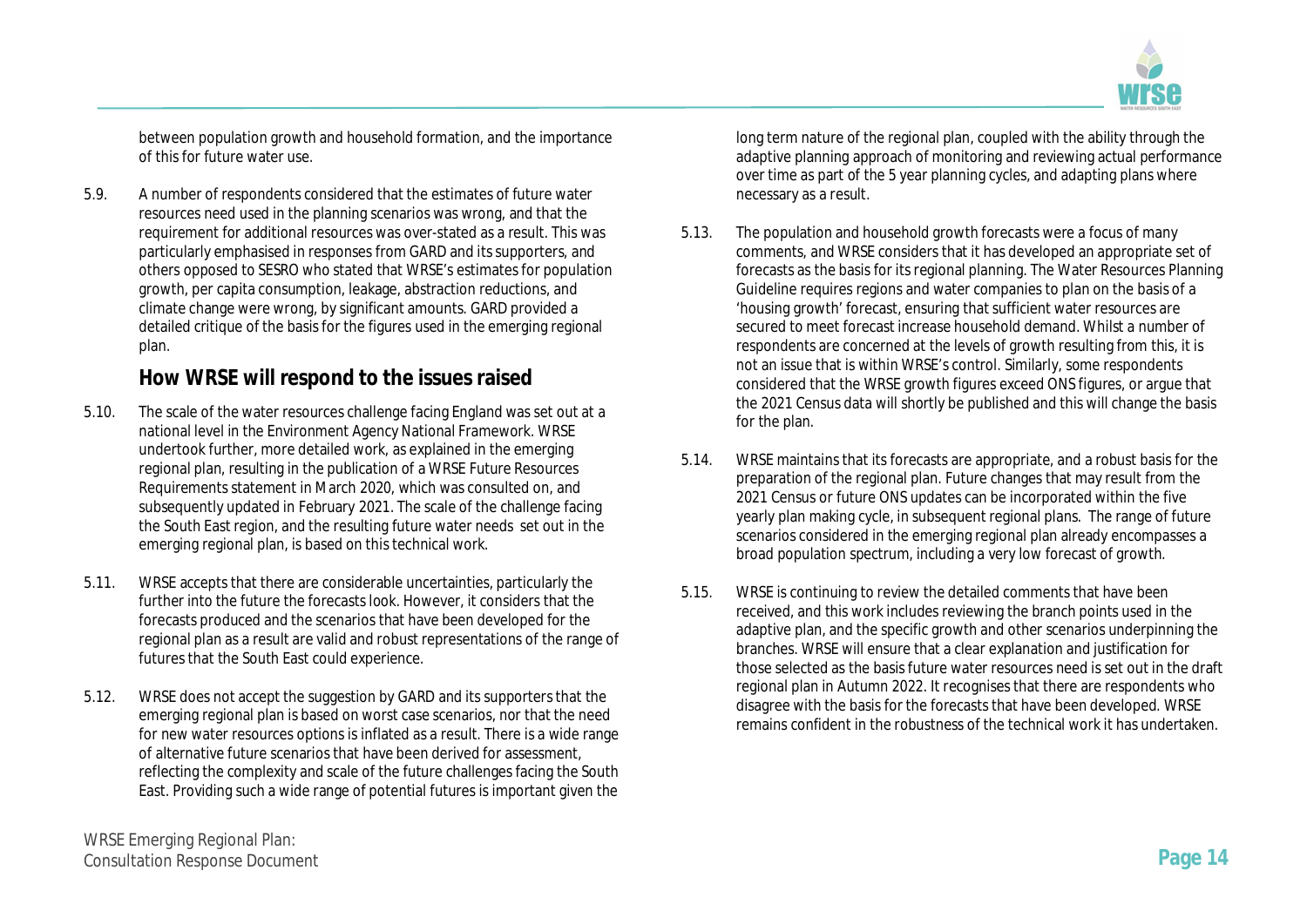

# **6. Protecting and improving the environment**

# **Context**

- 6.1. In 2018, the Government published its 25-year plan for the environment which committed to achieving clean and plentiful water by improving at least three quarters of our waters to as close to their natural state as soon as is practicable. The Environment Act (2021) has since been passed into law and provides the legislation to support many of its objectives.
- 6.2. The emerging regional plan explained how WRSE was working with the Environment Agency to produce a range of scenarios to forecast how much water may be needed to replace unsustainable abstraction beyond 2050, and identified the potential solutions that could be needed to replace these abstractions.

### **Summary of themes and issues raised in responses**

#### Regulatory responses

6.3. The EA was pleased that WRSE has included a range of environmental destination scenarios in its adaptive plan, with its most challenging scenario based on the National Framework for Water Resources (NFWR) Enhanced scenario. It considered that WRSE and the six companies had engaged well with it to develop these scenarios, however, further work is needed to understand what these scenarios achieve for the environment, and how sites will be prioritised over the planning period. The EA stated that in the best value plan, it expects further description and evidence to demonstrate what the scenarios will achieve for the environment and whether the scenarios meet current regulatory commitments or go beyond these. It was noted that it will be important that stakeholders and regulators can see the costs and benefits with achieving those ambitions.

6.4. Ofwat recognised that WRSE is looking at some potentially very deep reductions in water abstraction in the long term. It asked WRSE to focus on what needs to change and by when to inform its prioritisation of actions and investigations to achieve the best long-term outcome and set these out clearly. It supported working with environmental regulators to understand and prioritise changes to abstraction to deliver a net gain to the diversity and quality of the environment and enable a better overall outcome.

#### Questionnaires, organisational and individual responses

- 6.5. Natural England (NE) cautiously welcomed the abstraction reduction approach and phasing, however it was not confident that equal weighting had been given to various designations and factors in the prioritisation approach. It stated that the prioritisation of catchments should not exclude or hinder designated sites restoration, many of which are not within waterbodies in the Water Framework Directive (WFD), and that various priority water-dependant habitats should be given equal weight to chalk streams. NE recommended that the term "unsustainable abstraction" is defined, and re-emphasised that meeting the statutory obligations to protect the environment must be prioritised over customer demand. NE will continue to work with WRSE and the water companies on these issues.
- 6.6. Waterwise was pleased that WRSE had modelled the Enhanced and BAU+ scenarios, but was concerned that the Central scenario preferred in the emerging regional plan was so different from either, and questioned whether meeting the needs of the environment was being traded off to meet the needs of other sectors.
- 6.7. Many respondents expressed strong support for greater environmental protection and abstraction reduction but asked for more specific details of what was being proposed, and the environmental benefits that would be achieved as a result. Some asked specifically what this would mean for their own local area. The absence of more detailed information led some respondents to say they were unable to say if what was proposed was appropriate or not. Others highlighted that unless more details were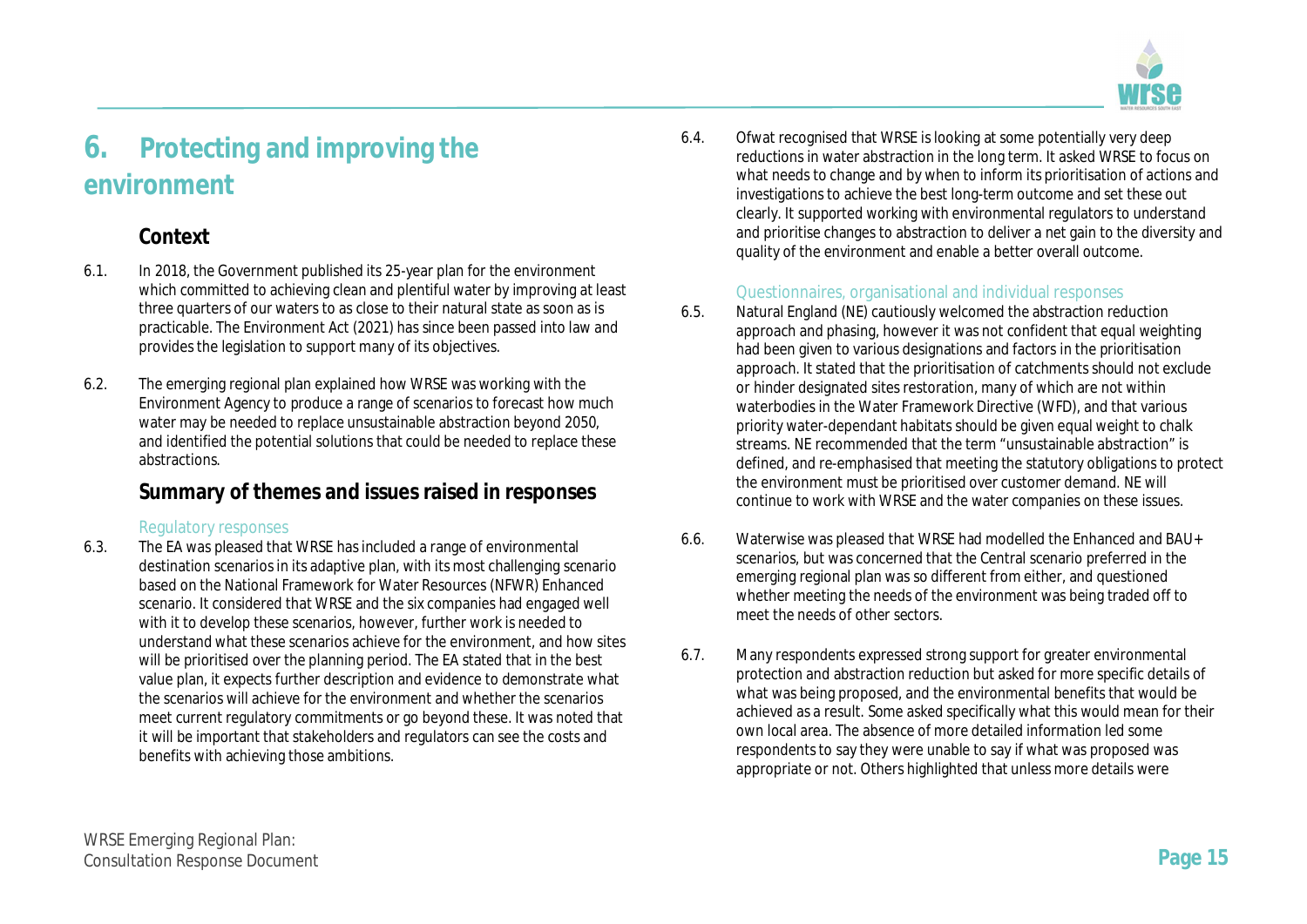

provided, there was a risk that the wrong decisions on abstraction reduction would be made, or there would be missed opportunities.

- 6.8. Respondents provided a significant variety of responses supporting different prioritisation of abstraction reductions. Many supported the prioritisation of chalk streams and other designated sites, and there was also support for prioritising headwaters and tributaries as water retained in the rivers would benefit the whole river. Some respondents wanted there to be a focus on those where there could be a 'quick win', whereas others supported prioritising those where abstractions were currently doing most harm. Overall, responses identified the need for evidence of the benefits that would be achieved as key to decision making.
- 6.9. The potential for abstraction relocation rather than reduction was also suggested, moving abstractions downstream to retain water in rivers for longer, as an alternative where freshwater flows into tidal or inter-tidal areas had little benefit. It was also suggested that prioritisation of abstraction reduction should take account of the environmental impacts of developing the alternative new resources required as a result, to provide a basis for 'trading' some forms of impacts with others.
- 6.10. As part of the online questionnaire, WRSE asked respondents: "*Abstraction reduction to protect the environment is likely to be the single biggest driver of investment in water resources over the next 25 years. Do you agree with our approach to establishing the appropriate level of abstraction reduction required across the South East England?".*
- 6.11. Responses to this question again reflected the views expressed on individual options selected as part of the emerging regional plan, with respondents who disagreed with the question amounting to approximately 71% of those who responded to this question (excluding blanks and don't knows), with the remainder agreeing and/or providing narrative comments.
- 6.12. Of those disagreeing, there was a concern (expressed by GARD and its supporters) that the levels of abstraction reduction are over-stated – higher

than DEFRA or Chalk Streams First figures, and concern at the scale of challenge to offset reductions, and the new water resources options (such as SESRO) required as a result. Some respondents considered that abstraction reductions could be achieved earlier (before 2040) if different options were selected to replace lost abstraction, particularly a greater number of smaller options. Other respondents were concerned that the focus on abstraction reduction did not lead to leakage and water efficiency being lost/overlooked.

- 6.13. Of those agreeing, there was strong support for environmental benefits associated with abstraction reduction. Current abstraction rates were seen by many to be unsustainable, particularly those impacting on chalk streams. Many requested further details on the specific benefits that will be achieved in each catchment, with some requests for the proposed reductions at specific sources under different scenarios and their expected impact on flow recovery and wider ecological enhancement.
- 6.14. Other respondents were concerned that the required level of reduction will be extremely difficult to achieve, and/or that the consequential new resource options that would need to be developed could be more impactful than the abstractions that were being replaced. Some asked what the 'Plan B' would be if reductions aren't achieved? Others felt that the focus on flow as a determinant factor gave insufficient emphasis to natural capital, biodiversity gain & social/recreational benefits that could also be secured.
- 6.15. As part of the online questionnaire, WRSE asked respondents "*We'd like to hear your views on how we prioritise where abstraction is reduced. Please score the following criteria from 1 to 7, with 1 being the least important and 7 being the most important".*
- 6.16. In common with the non-questionnaire responses reported above, respondents provided a significant variety of responses supporting different prioritisation of abstraction reductions. Many supported prioritisation of chalk streams and other designated sites, and prioritising headwaters and tributaries. There was also support for prioritising areas where the greatest overall impact on the environment could be achieved, or abstractions likely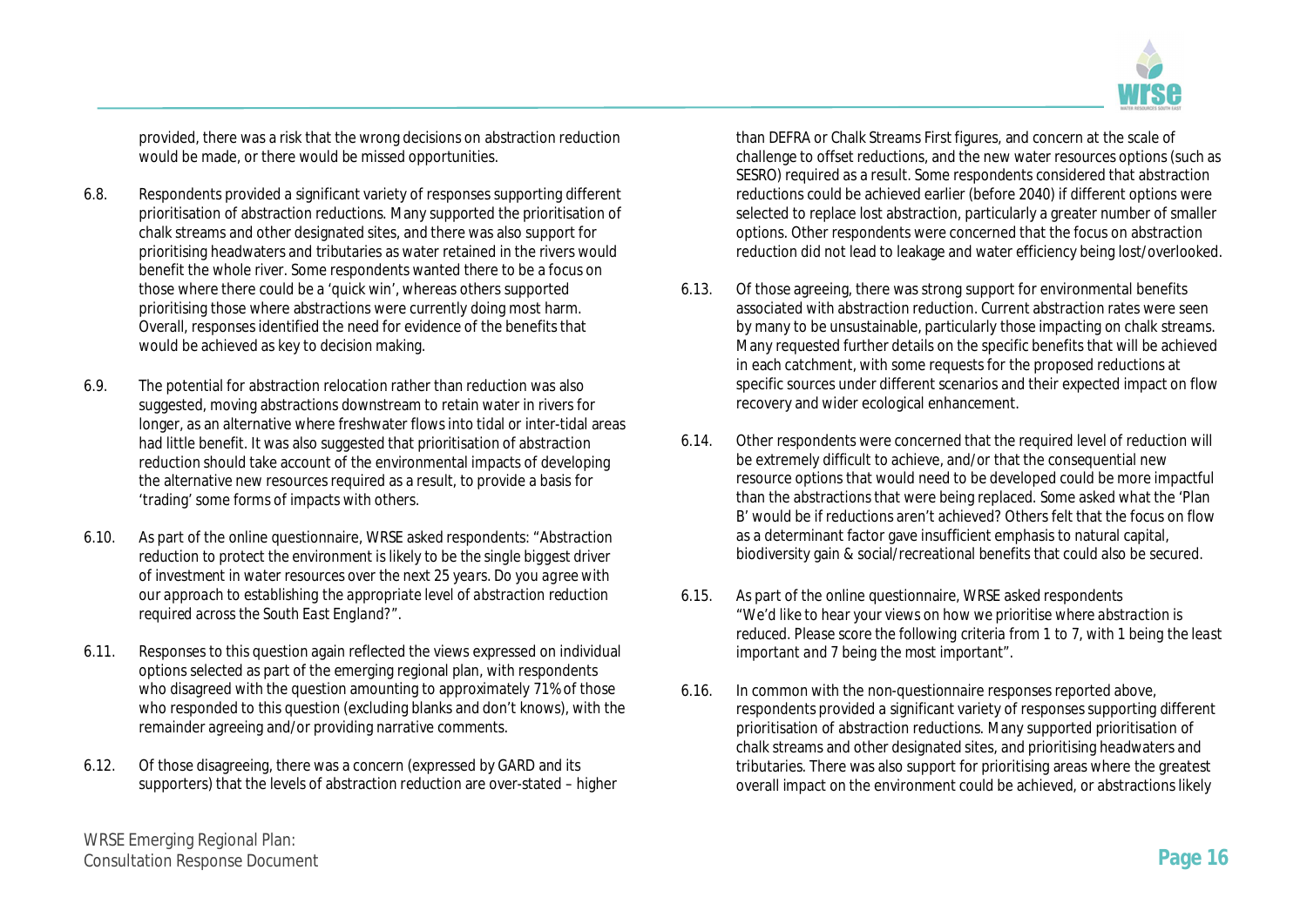

to be impacted early by climate impacts, over those that have resilience, to enable time for adaptation within the environment. Another suggestion was to prioritise areas where alternative sources of supply are available or are more readily deliverable.

# **How WRSE will respond to the issues raised**

- 6.17. The abstraction reductions being investigated are driven by the EA's duty to ensure that abstraction licences are sustainable. WRSE and the six individual companies are seeking to comply with an Environmental Flow Indicator (EFI) requirement, which when applied to flows within rivers and catchments will have a significant impact on the amount of water available within them for abstraction for public water supply. Compliance with the EFI is the requirement set by the EA and WRSE and the six water companies are seeking to comply with this through identifying a range of scenarios for how this could be achieved, and over which period of time.
- 6.18. As part of the preparation of the draft regional plan, WRSE is undertaking additional sensitivity testing around the timescales for achieving compliance and the glidepath towards it. Varying either the timescale or the glidepath changes the scale of abstraction reductions that need to be met by specific points in time, and therefore affects the resulting water resources deficits and new water resources options that need to be developed in response. WRSE is also undertaking its best value planning process, enabling it to move beyond a cost-efficient plan and consider how wider priorities and customer focus would change the details of what is being proposed.
- 6.19. The abstraction reduction scenarios have been developed by the individual companies, drawing from, and building on, those issued by the EA. In general, the company scenarios are lower than those of the EA. WRSE is continuing to discuss the consideration of abstraction reductions into the regional plan with the EA. It recognises that some respondents feel that the scale of reductions is overstated, whereas others (e.g. Natural England) would like to see faster and further progress than that currently planned, including to deliver wider environmental benefits.
- 6.20. A recurring theme in comments on the emerging plan was the request for additional details and information on abstraction reductions proposals, including the specific changes that are being proposed, and the benefits that will be secured. WRSE's draft plan will set out its proposed approach and programme for achieving the abstraction reductions in the draft regional plan in Autumn 2022. This will be at a regional level, however the individual company draft WRMPs that are to be published for consultation will include more information at a company level. WRSE and the companies will also set out more information on the plans for prioritising catchments for abstraction reductions.
- 6.21. The potential implications arising from EA planned licence capping proposals is a further factor that will need to be taken into account. Companies are reviewing their response to licence capping and there could be the potential to accelerate abstraction reduction. The details are company specific and dependent on alternative supply options being capable of becoming available to mitigate any impacts on public water supplies.
- 6.22. At this stage, the benefits can be articulated in terms of the EFI target being achieved, and thus the 'flow' benefit that would result from an abstraction reduction. Further details will only be capable of being demonstrated through more detailed investigations that are to be undertaken, for example through WINEP programmes, over the coming years. These programmes will enable the water companies and environmental and economic regulators to work through the uncertainties that exist, and to identify detailed proposals that take account of affordability and bill impacts, along with the environmental costs and benefits of solutions to offset planned abstraction reductions.
- 6.23. Our draft regional plan this autumn will set out our proposed approach and glidepath towards achieving abstraction reductions as the basis for consultation. WRSE intends to ensure that its approach is adaptive, enabling sufficient progress and action to be planned for and achieved over the short and medium term to 2040, so that any of the environmental scenarios could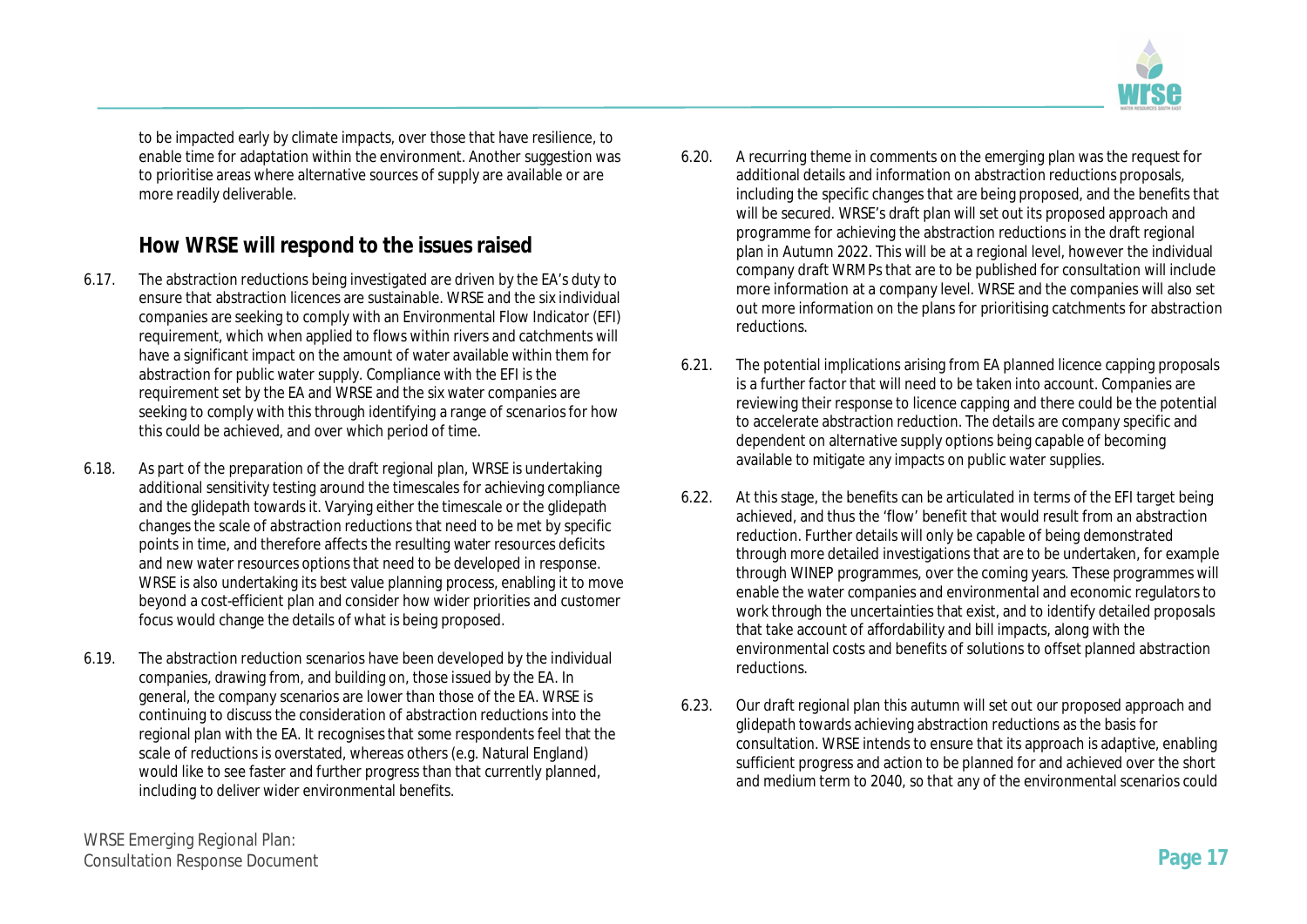

be achieved beyond that date, based on decisions to be taken nearer that time.

6.24. As more investigations are undertaken, so the detailed plans will be developed and refined in subsequent 5 yearly planning cycles, taking account of individual company environmental monitoring information. Ultimately it is the role of the EA in its abstraction licensing capacity, and Ofwat as the economic regulator for the water sector, to determine what is to be achieved and by when, based on the determination of plans submitted to them by WRSE and the companies.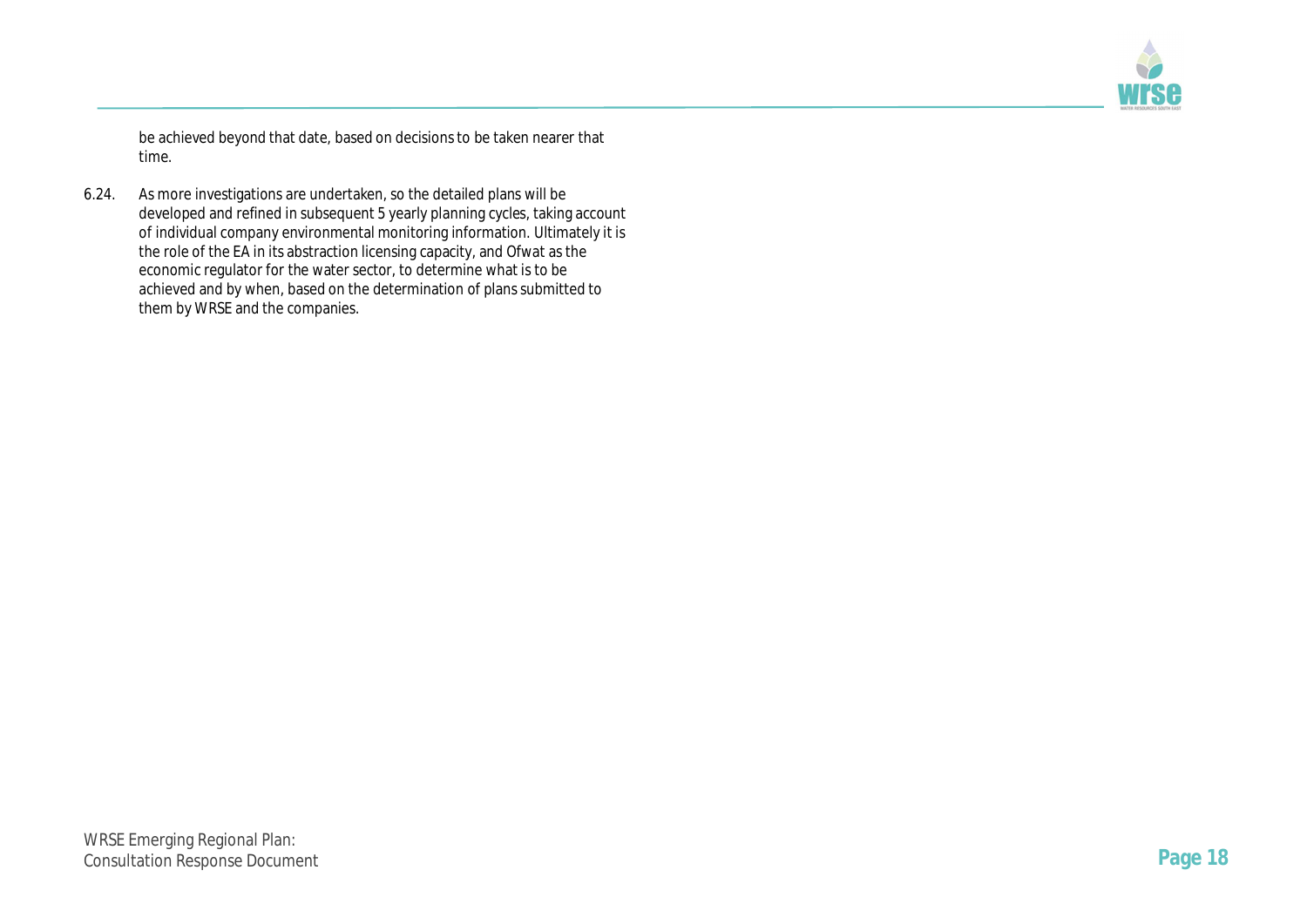

# **7. Understanding the needs of other sectors**

### **Context**

- 7.1. WRSE has worked with the main water-using sectors in the region to understand their future water needs and how resilient their existing water supplies are to serious droughts. In South East England, about 97% of the water abstracted is used by water companies to supply homes and businesses. The rest is predominantly used to generate power, by agriculture and horticulture, and to produce paper in certain areas of the region.
- 7.2. The emerging regional plan identified that nearly 100 million litres of additional water could be needed per day by 2060, primarily by the power and paper industries, and some horticultural users for trickle irrigation. Through engagement with these sectors they indicated that they can meet most of this increased need using their existing licences, by becoming more efficient and by increasing on-site storage. However, the paper and energy sectors requested that 30 million litres is included in the regional plan and delivered through options that could benefit other sectors.

# **Summary of themes and issues raised in responses**

#### Regulatory responses

- 7.3. The EA noted that WRSE has progressed work to better understand the wider water needs in its region. It considered it should be clearer how this information has been used to influence decision making in the plan, or the wider needs have been considered as part of options appraisal for the region. The EA looked forward to the further work WRSE is undertaking and encouraged WRSE to continue engagement with all sectors and consider whether options can provide multi-sector benefit.
- 7.4. Ofwat welcomed WRSE's work to forecast non-public water supply water needs and integrate these within the investment model. It stated that WRSE should continue to explore non-public water supply water needs and refine

forecasts based on engagement with other sectors, ensuring potential growth areas are investigated.

#### Questionnaires, organisational and individual responses

- 7.5. NE found WRSE's engagement positive, but considered that further work is needed to develop and bring more certainty of multi sector needs for the region. It noted that these have water resource challenges that impact on water sources and supply within the environment. Raising awareness in other sectors was important to highlight environmental implications and demonstrate why their contribution and better management of water usage is required for nature conservation.
- 7.6. Waterwise was pleased to see WRSE engaging with a range of non-public water supply abstractors, including from paper and horticulture sectors. It stated this was a major step forward in water resource planning, although there are a lot of uncertainties in predictions of future needs. Waterwise noted that there is a need to improve the understanding of future nonhousehold public water supply needs and opportunities for non-household demand reduction, as it is an area where significant savings could be made.
- 7.7. Responses were received from organisations representing water users in other sectors, including from the National Farmers Union, Country Land and Business Association and RWE, and others. Responses supported the engagement that had taken place, and planned further engagement on the details of the needs of those sectors. Respondents highlighted that although a small proportion of overall water use, sectors such as agriculture and power are critical for energy and food security. Particular challenges facing those sectors include the move to net zero carbon by 2050, and the drive for more sustainable on farm agricultural water supplies. Future demands from those sectors are uncertain, and there is a need to ensure they are not overlooked as a result of focus on public water supplies.
- 7.8. As part of the online questionnaire, WRSE asked respondents: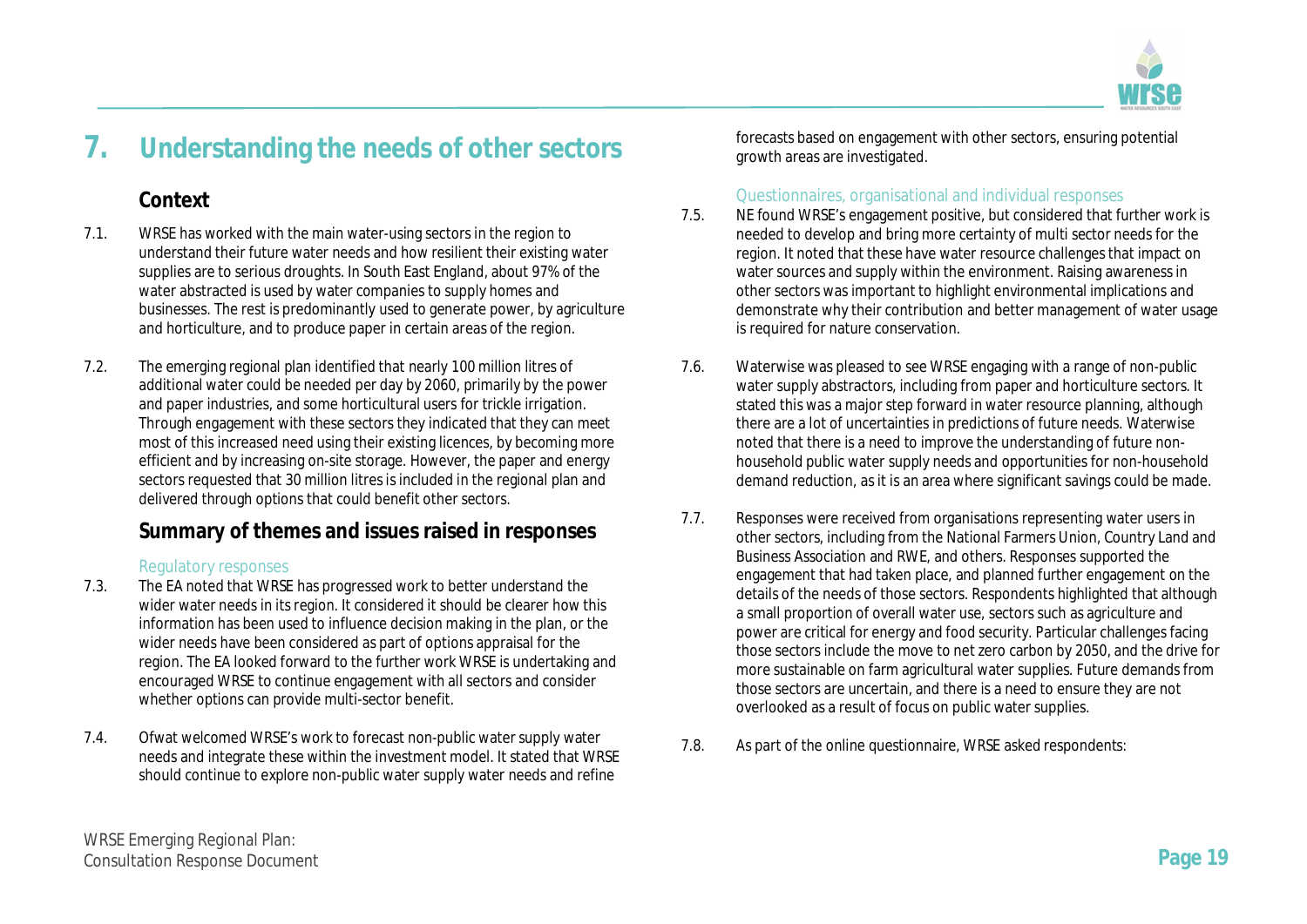

"*We have assessed the future water needs of the other sectors that don't rely on the public water supply provided by water companies. Do you agree with our assessment?".*

- 7.9. Responses to this question again reflected the views expressed on individual options selected as part of the emerging regional plan, with respondents who disagreed with the question amounting to approximately 77% of those who responded to this question (excluding blanks and don't knows), with the remainder agreeing and/or providing narrative comments.
- 7.10. GARD and its supporters (who disagreed with the assessment), considered that there was a need for greater involvement of other sector stakeholders in WRSE decision making. Other respondents questioned how much WRSE had challenged the needs of other sectors and promoted efficiency and water use reduction in those sectors, rather than just incorporating their needs unchallenged. Some respondents questioned if the need of other sectors had been overstated.
- 7.11. There was support in responses for the engagement WRSE has had with other sectors, and recognition of the further work that remains to be done. More detailed information on other sector needs was requested, and it was suggested that as their future needs were highly uncertain, WRSE will need to keep forecasts under review – for example as agricultural and industry practices change over time, and they become more water efficient.

# **How WRSE will respond to the issues raised**

7.12. WRSE is committed to continuing its engagement with other sectors, to better understand their future water resources needs and consider how those can be met alongside the other challenges facing the region. Whilst long-term water resources planning is a key activity for water companies, for many sectors this is a new area of focus, and one for which there is a need for further development of forecasting and projections of future needs. WRSE will be working closely with the Multi-Sector Advisory Group in seeking to achieve this, and to reduce the level of uncertainties in other sector forecasts for subsequent regional plans.

- 7.13. The scale of water use by other sectors is lower in the South East region (approximately 3% of demand) than, for example in the east of England (25% of demand, rising to 40% at peak), and WRSE's engagement and approach has reflected this. Water Resources East's governance structure is different from WRSE's as a result, something identified in responses by GARD and its supporters. WRSE considers it approach to be robust and appropriate given the contribution of other sector demand as part of the overall challenges facing the South East region.
- 7.14. Some respondents asked WRSE to challenge the needs of other sectors more, and to encourage water efficiency and water saving amongst organisations in those sectors. WRSE is engaging with these sectors on water efficiency measures, both individually and collectively, and there is a driver for these organisations to improve their efficiency for both financial and environmental reasons. Other sector partners had indicated that much of forecast demand could be met within existing licence limits, however the EA's licence capping proposals could significantly affect the ability of other sectors to meet their future water resources needs in this way. WRSE is working with the EA and other sectors to understand the potential implications arising from this. If those licences are capped, this could significantly increase the levels of additional water needed from WRSE to meet other sector needs.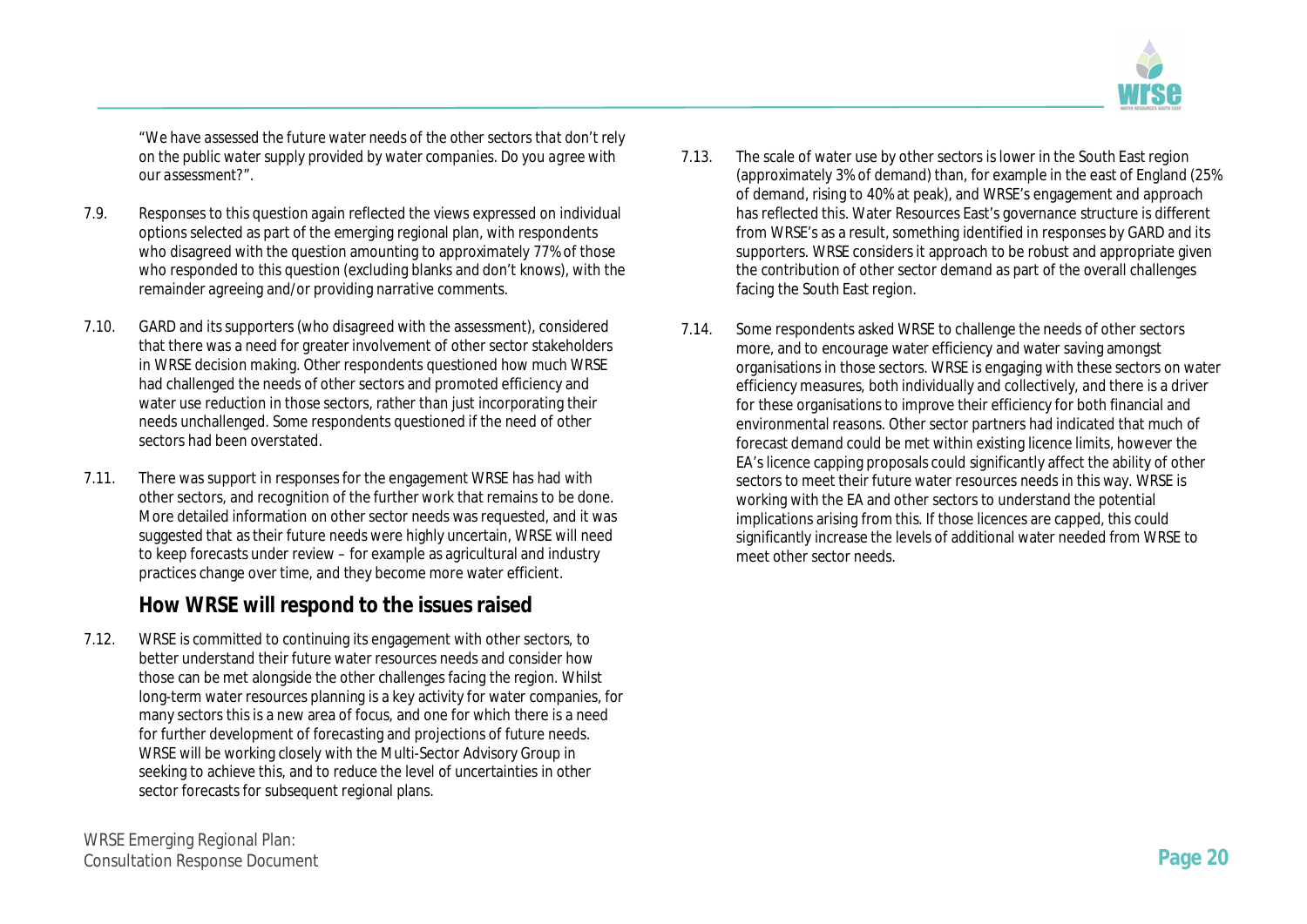

# **8. Planning for an uncertain future and adaptive planning**

# **Context**

- 8.1. The further ahead we look the more uncertain the future is. To help us make the right investment decisions the emerging regional plan explained how WRSE is taking an adaptive planning approach. This split the planning period into three phases over the next 75 years (2025-2040, 2040-2060, and beyond 2060), and set out nine pathways each of which reflected a different future scenario, made up of different combinations of population growth, climate change impacts and levels of abstraction reduction so we can see how much extra water will be needed under each.
- 8.2. This approach enables the plan to identify all the potential options that might be needed, under the range of scenarios, including how we might need to change the options we choose to deliver as we move from one pathway to another. This allows WRSE to take action sufficiently early to adapt to the more challenging scenarios as they emerge, and develop schemes in a way that minimises the risk of unnecessary investment.

# **Summary of themes and issues raised in responses**

#### Regulatory responses

8.3. The EA welcomed WRSE's adaptive planning approach, recognising that the work WRSE has undertaken is complex and ambitious. It questioned whether not identifying a specific pathway as a preferred pathway meets the expectations of the Water Resources Planning Guideline (WRMPG). With a single pathway for the first 15 years, the EA considered it unclear what actions would be taken if the assumed demand savings were not achieved and what alternative options would be needed to make up any shortfall in demand reductions, although it noted WRSE has stated the need to include a monitoring plan as part of the adaptive plan implementation. In developing the draft regional plan the EA suggested WRSE should consider further

testing of the assumptions for the branch points, including the timings, the impact on deployable output of moving to 1:500 and other climate change scenarios in the short-term if appropriate. This should provide confidence in the adaptive plan and the options that have been selected and when.

8.4. Ofwat asked WRSE to explain its approach to adaptive planning more clearly including why pathway branch points are excluded in the first 15 years. It supported WRSE taking an adaptive planning approach, but asked WRSE to revisit and explain its thinking on the exclusion of branch points in the first 15 years and explore whether uncertainties are present which justify branch points prior to 2040. It suggested that both the drought resilience target date and adaptive pathway trigger point date are tested individually, and in combination, and this should include flexing the 1 in 500 year drought resilience to 2050 where more flexibility is considered appropriate to identify if there are significant cost savings or additional benefits that could be achieved from moving dates.

#### Questionnaires, organisational and individual responses

- 8.5. NE asked for more information regarding the scenarios and pathways (and the process determining these), including the criteria used to assess each pathway and scenario to validate that environmental statutory obligations can be met within all scenarios. NE supported further assessment (sensitivity tests) to inform the decision points of the best value adaptive plan. It also noted that the plan will need to track progress and be adapted within the first 15 years should options not be achieved. NE considered the approach of treating each pathway as equally likely and not choose a core pathway beyond 2040 as logical given the large amount of uncertainty. It considered that the best value plan needs to be flexible within its adaptive planning approach in order to prioritise and deliver the most appropriate and environmentally compliant solutions.
- 8.6. Waterwise noted that there is a lot of uncertainties in predictions of future needs, and in light of these uncertainties, looking at scenarios and developing an adaptive plan makes a lot of sense.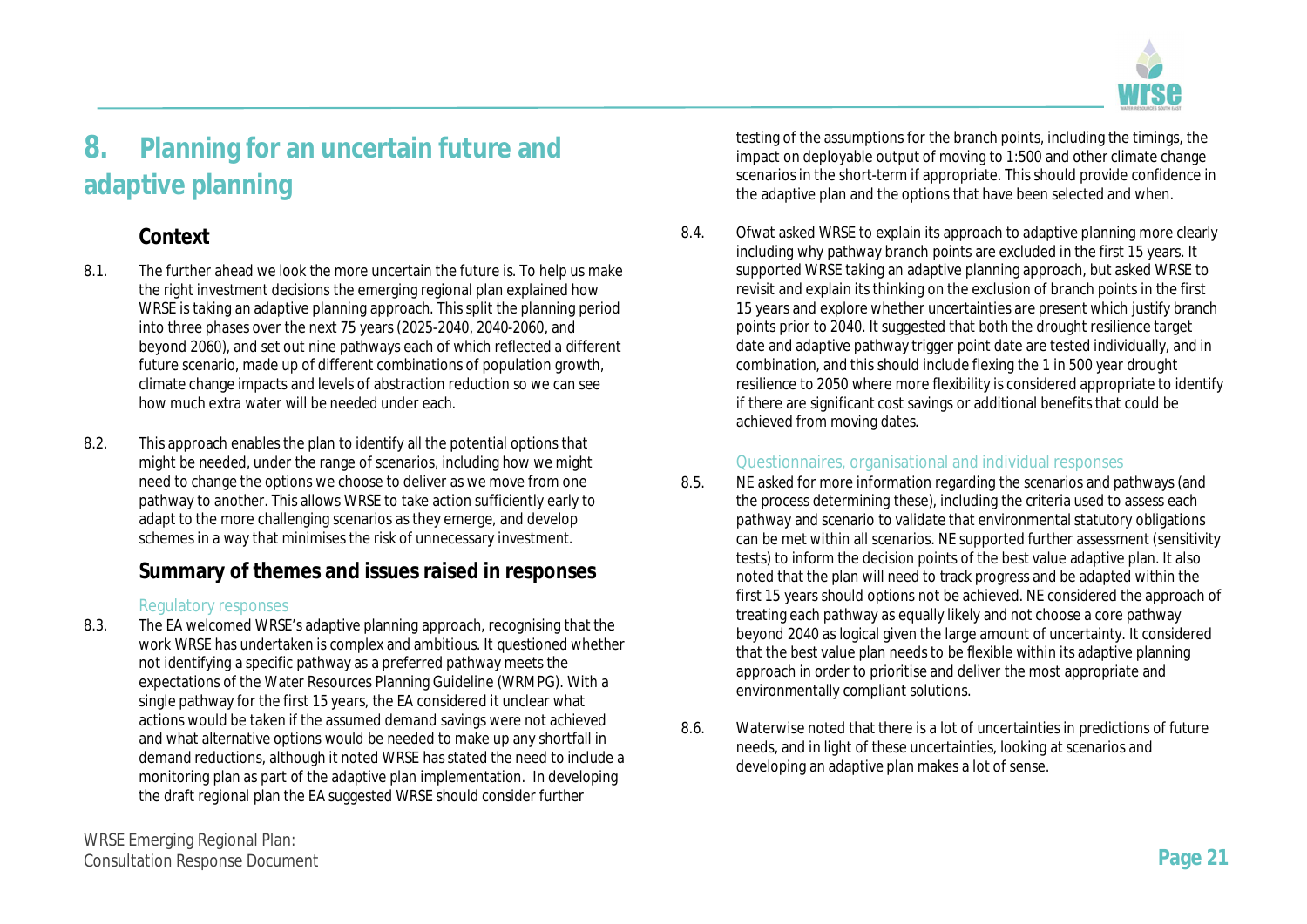

- 8.7. Various responses supported the principle of adaptive planning but advocated adopting one of the pathways as a preferred option for the plan to be based on, with regular monitoring and review undertaken to enable corrective action to be taken if necessary. Some supported taking the 'middle pathway' as the basis, whilst others advocated the lower or upper branches instead. Many of the comments supporting lower branches were influenced by the perceived reductions in water need that could result, and the potential to reduce the need for an option that they objected to (e.g. SESRO).
- 8.8. The linkage back to population and housing growth was made by a number of respondents, highlighting the need for flexibility to be embedded into the plan to accommodate changes to these over the planning period. Local authority and other respondents highlighted that growth is not linear and may vary across parts of the region, and supported close working between regional and local bodies as part of regular monitoring and review. The five yearly regional and company planning cycles was seen as being important to highlight, as part of the monitoring and review process.
- 8.9. As part of the online questionnaire, WRSE asked respondents: "*We've described our adaptive planning approach and the scenarios we've included in our adaptive planning pathways. Do you agree that we have planned for the right scenarios in each of the pathways, with a wide enough range for each of our key challenges, through our adaptive planning approach?".*
- 8.10. Responses to this question again reflected the views expressed on individual options selected as part of the emerging regional plan, with respondents who disagreed with the question amounting to approximately 83% of those who responded to this question (excluding blanks and don't knows), with the remainder agreeing (11%) and/or providing narrative comments.
- 8.11. Many of those disagreeing with the question, including GARD and its supporters, considered that the plan had adopted worst case scenarios for population and housing growth which were inflating the requirement for additional water resources, particularly to 2040, and that unnecessary

WRSE Emerging Regional Plan: Consultation Response Document **Page 22**

infrastructure will be built as a result. There was opposition to the single pathway to 2040, with respondents considering that this was not adaptive, highlighting that options being selected for that period (notably SESRO) included some of the largest, most damaging and least flexible elements of the strategy. There was a preference expressed for a plan that prioritised most flexible solutions immediately before committing to enormous and costly infrastructure projects that cannot be adapted.

- 8.12. Those expressing support considered that planning for a range of scenarios was the right approach, with a central pathway based on planned housing growth, and a high pathway necessary as a 'worst case' scenario allowing for uncertainty and flexibility. WRSE's approach was considered to provide flexibility to tailor solutions with sufficient lead in times to address changing circumstances.
- 8.13. Respondents highlighted the number of risks, even in the first 15/20 years, and questioned whether using only one pathway for the years up to 2040 may be too crude. Further information was sought on the processes for the monitoring and review of performance of the plan proposals, including how and when corrective action would be taken and what alternatives may need to be pursued as a result.
- 8.14. As part of the online questionnaire, WRSE also asked respondents: *"Do you support our approach to treat each pathway as equally likely and not choose a core pathway beyond 2040?".*
- 8.15. Responses to this question again reflected the views expressed on individual options selected as part of the emerging regional plan, with respondents who disagreed with the question amounting to approximately 83% of those who responded to this question (excluding blanks and don't knows), with the remainder agreeing (13%) and/or providing narrative comments.
- 8.16. GARD and its supporters expressed similar comments to the previous question, suggesting that a single pathway should be chosen using most likely projections with small and medium scale schemes selected (that can be scaled up or down). It reiterated that it considered that the plan was not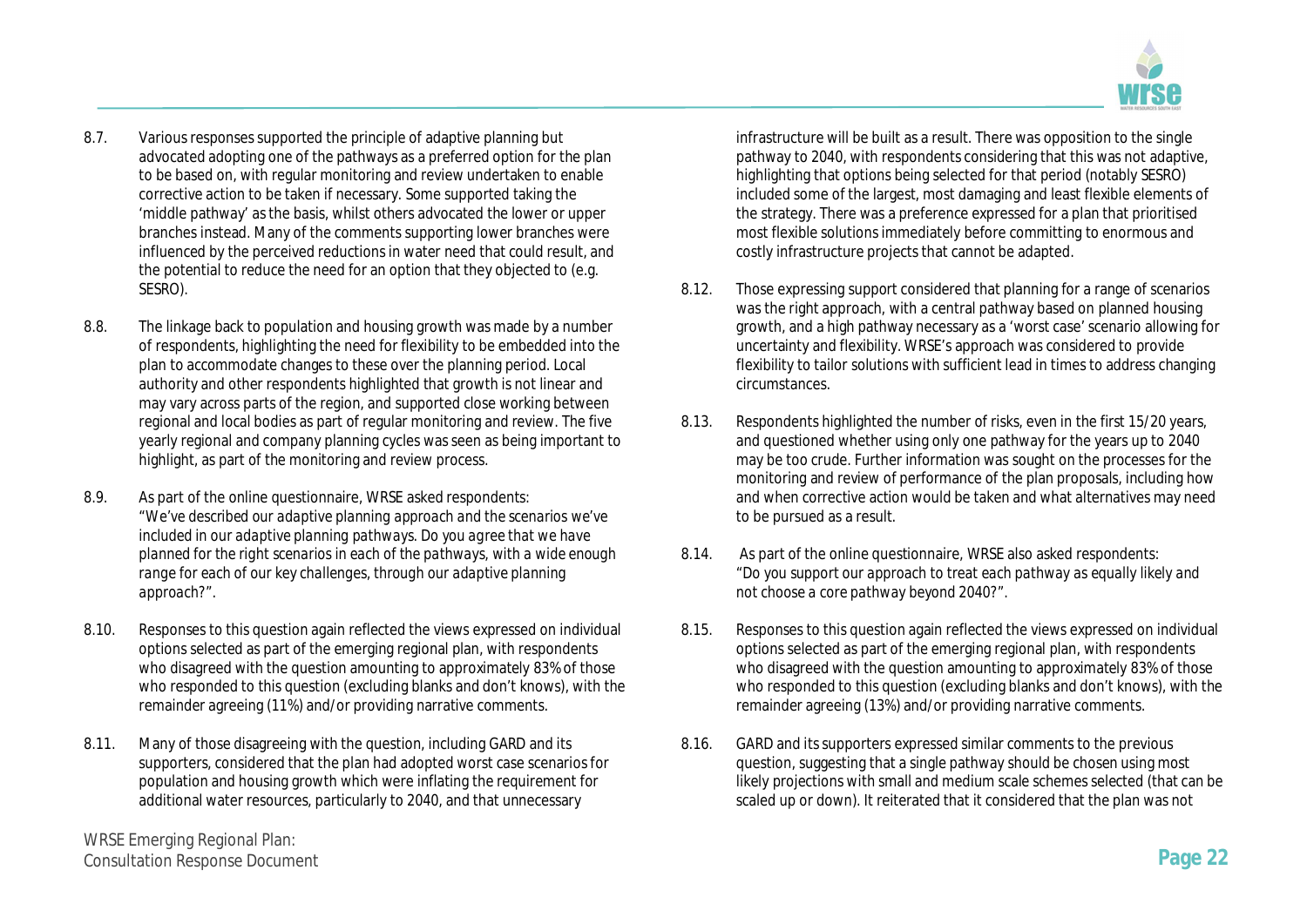

adaptive and adopts worst case scenarios to 2040, risking investing in very cash and carbon expensive, unnecessary projects.

- 8.17. Of respondents expressing support, many considered that giving equal weighting to each pathway is the right approach, given the uncertainties, noting that ensuring the plan can adapt to new solutions along the way is also important. Some stated it would be wrong to try to define a single 'average pathway' for the years beyond 2040 as there are too many uncertain variables, and that using three pathways from 2040 onwards is probably a reasonable compromise. Again, the importance of monitoring and review was highlighted, as was the need for WRSE to remain very flexible.
- 8.18. Other comments suggested that the medium pathway will be seen as the most likely, with the other two as extremes, and that the concept of all being equally likely was difficult for many people to grasp. There was a range of suggestions for alternative approaches, with some stating that the 'worst case' scenario should be used as the basis for the plan, as it's only a question of time before you get there. Others considered that the focus should be on the high pathway in order to achieve real ecological benefit. More widely, it was suggested that WRSE should adopt the pathway with the least environmental damage, being good for people and nature.

### **How WRSE will respond to the issues raised**

- 8.19. The concept of adaptive planning is complex and WRSE sought to explain it as clearly and concisely as it could within the emerging regional plan consultation documentation. WRSE recognises from the consultation comments received that it will need to provide further and clearer explanation in the draft regional plan in Autumn 2022, particularly around the identification and choice of pathways, and the identification and decision making around branch points within the adaptive planning approach.
- 8.20. As part of preparation for the draft regional plan, WRSE is undertaking additional modelling and analysis to test the potential changes that would be made to the plan if alternative pathways and branch points were to be

adopted. This allows the number and types of options selected, and their financial and environmental costs and benefits under different situations to be modelled and assessed, so that WRSE can determine the most appropriate basis for the best value plan. This will enable WRSE to respond in the draft plan proposals to comments raised by respondents around the lack of a single 'preferred' plan, concerns that the single pathway to 2040 was not adaptive, or suggestions for alternative pathways to be adopted or branch point dates to be adopted.

- 8.21. A number of responses asked for further details around adaptive planning monitoring, including what WRSE and the water companies will monitor and how they would determine that changes within the adaptive plan need to be made. Monitoring would be undertaken within the context of the water companies existing WRMP annual reviews, and the five yearly plan making cycle for regional and company plans. Monitoring includes various environmental and water supply data, as well as the progress with the delivery of demand management and supply options set out in WRMPs, and WINEP investigations. More widely, monitoring would also include updated climate change and environmental forecasts, updated population data and housing forecasts through local plan annual monitoring reports. Further information on this will be published with the draft regional plan in Autumn 2022.
- 8.22. WRSE is undertaking further technical work on decision making within the adaptive planning process, including the identification and modelling of adaptive planning trigger points and decision points, to enable it to more clearly articulate how and when the consideration of alternative pathways needs to commence, and when an alternative pathway would need to be followed. Further information on this will be published with the draft regional plan in Autumn 2022.
- 8.23. As explained previously, WRSE does not accept the arguments advanced by GARD and its supporters that the adaptive plan is based on worst case scenarios, nor that the branch points and basis for the adaptive planning seek to support the case for strategic new schemes such as SESRO. SESRO is selected in the emerging regional plan under all of the branches in the plan,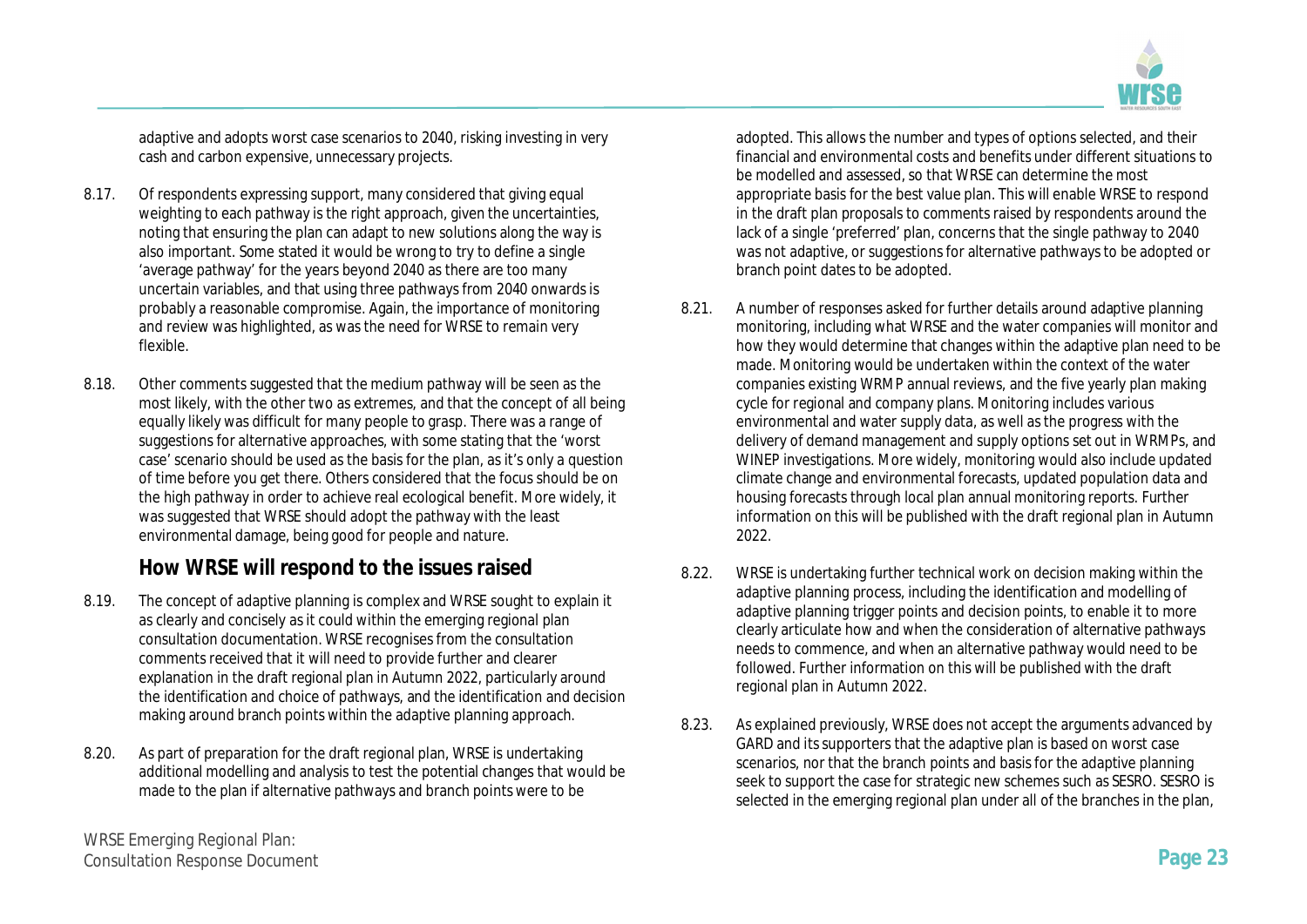

and so is required as part of the cost efficient plan to meet any of the pathways. It has also been argued that adaptive planning and the approach advocated by WRSE favours large scale options and will result in unnecessary new infrastructure being developed. WRSE strongly disputes this. WRSE's adaptive planning approach seeks to avoid unnecessary investment in new water resources infrastructure through ensuring that the options selected form part of the most efficient solution under any of the potential futures that are being faced. The modelling undertaken to date has been on a cost efficient basis, where the specific purpose of the model has been to optimise based on the least financial cost (this will now be taken forward into the best value planning process). WRSE is however, undertaking sensitivity analysis where it will remove some of the larger strategic options from the plan to determine the effect on its ability to deliver the overall strategy, and to identify which alternative options would be selected as a result. This will be reported in the draft regional plan to be published in Autumn 2022.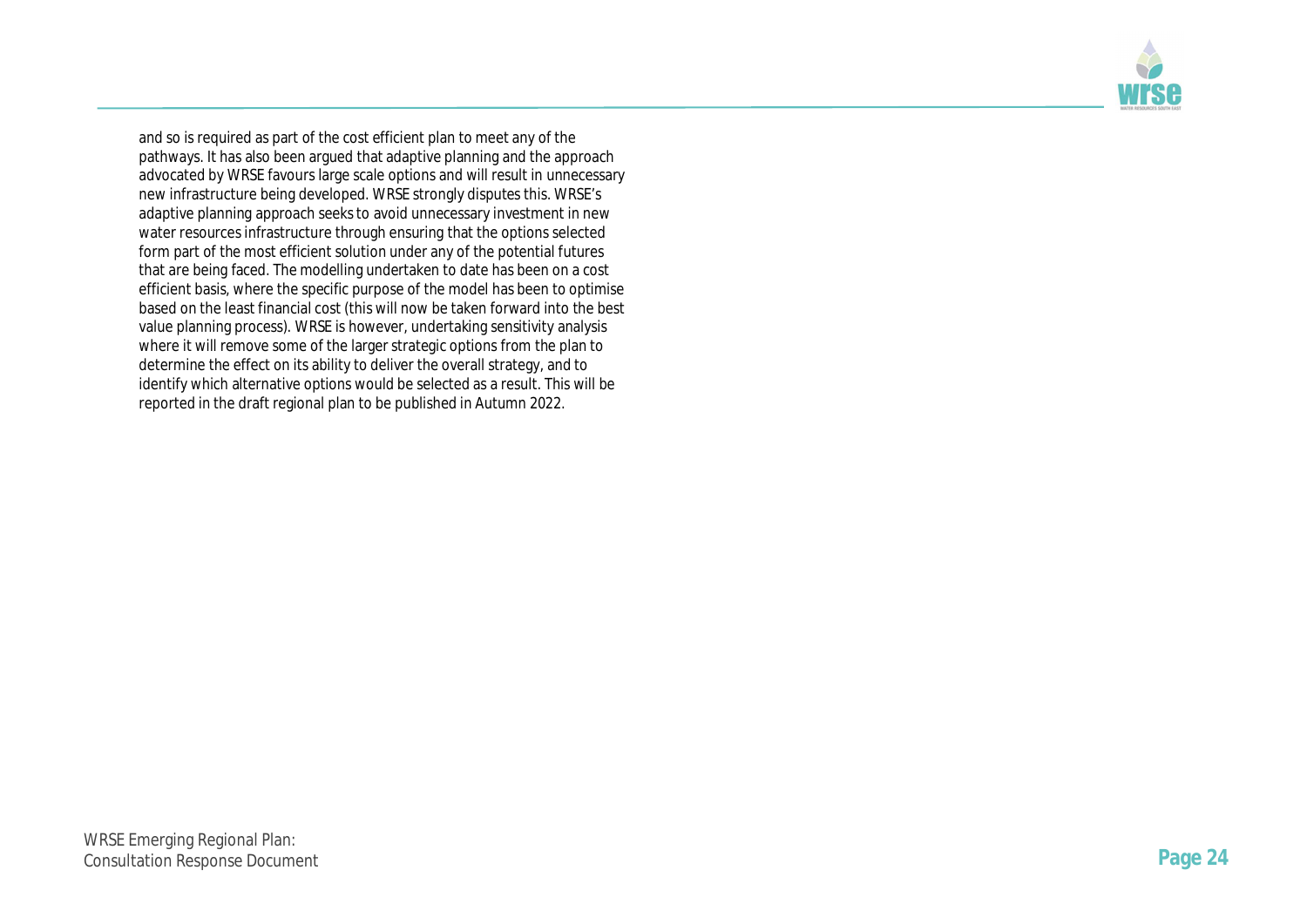

# **9. The Proposed Solution – efficient use of water**

# **Context**

- 9.1. The emerging regional plan promoted the need, between 2025 and 2040, for £5.1 billion of investment across South East England to reduce how much water is used and wasted. In the first 15 years of the plan this could provide more than half of the total water needed to secure supplies. Temporary measures that reduce discretionary water use during droughts were also included in the plan, and the plan identified the need for the Government to introduce new policies that will deliver long-term reductions in water use across society.
- 9.2. The emerging plan set out how much total demand for water should be reduced across the region and in each water company area, giving water companies the flexibility to deliver leakage, metering, and water efficiency programmes that best meet the needs of their customers, address the specific challenges of their local areas and use new technologies as they develop.

# **Summary of themes and issues raised in responses**

#### Regulatory responses

9.3. The EA recognised the ambitious demand management strategy in the emerging plan and was pleased to see the South East water companies considering ambitious targets given the historically high per capita consumption (PCC) in the region. It asked WRSE to provide assurance that it is achievable and can be relied upon to reduce consumption and balance supply and demand. It asked WRSE to ensure that the plan contains clear, robust, and detailed programmes setting out what demand management actions will be implemented and what savings will be achieved. It also needs to identify the alternative options within the adaptive plan if the assumed savings are not achieved. It asked for confirmation whether WRSE is aiming

to achieve the 110l/h/d (litres per head of population per day) PCC target by 2050, and on leakage further detail on the measures to be implemented to meet targets to provide confidence.

9.4. Ofwat asked WRSE to clarify what level of personal consumption it expects to reach by 2050, and to detail the demand management options and glidepaths to meeting the demand reductions expected. It wanted to see the impacts that different demand profiles have on decision making, and therefore costs and benefits, in the period up to 2040 and beyond. WRSE is asked to test whether uncertainty associated with the achievement of company-led demand reduction can be managed within its adaptive pathways, and to consider including the uncertainty in government initiatives (which is stress tested) in its adaptive pathways so these can be used to plan supply and demand options to resolve potential future deficits. It wants to see sensitivity analysis undertaken to understand if there are significant savings or changes in benefits that could be achieved from shifting dates earlier or later in the planning period.

#### Questionnaires, organisational and individual responses

- 9.5. NE supported the demand management, leakage and water efficiency measures put forward, considering it important to be as ambitious as possible to reduce environmental pressure. It asked for information to demonstrate progress to date and whether the region is on track to achieve the targets associated with those options, noting the importance of monitoring before 2040 to ensure alternative options are developed if/when necessary.
- 9.6. Waterwise fully supported the ambition in the plan to deliver significant public water supply demand reduction, and was pleased to see the increase in investment proposed in the early years of the plan to achieve this. It requested further details of the breakdown of investment across demand management activities in the plan, and requested that WRSE takes a clearer position on smart meter roll-out for household and non household customers, and advocates for a requirement for large scale future housing developments to be water demand neutral. In relation to Government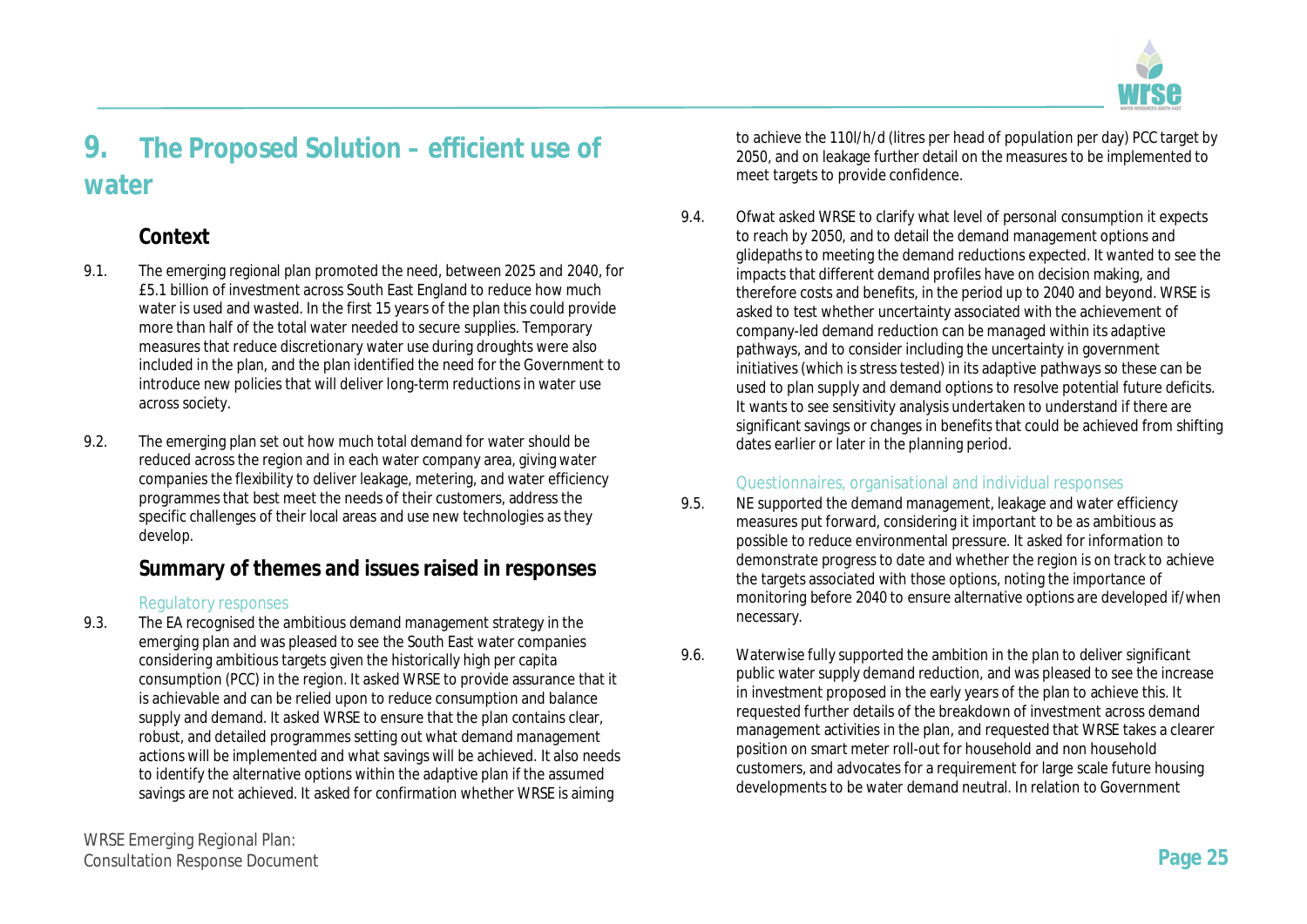

interventions, Waterwise was pleased to see WRSE clearly explaining where Government policy is needed to help deliver demand reductions, but questioned WRSE's position on the 110l/h/d target stating that it does not include government policy interventions.

- 9.7. Many respondents specifically welcomed and supported the proposed focus on water efficiency and leakage reduction. A number of local authorities emphasised the key role of setting water efficiency standards for new homes and non-household properties, and the role of retro-fitting existing stock. Whilst individual authorities can set local standards, a more co-ordinated approach at national or regional level was seen as beneficial.
- 9.8. A number of local authorities in Sussex highlighted the water neutrality constraint associated with abstraction impacts on designated sites, and the resultant requirements being imposed on new house building in that area. This emphasised to them the importance of robust water efficiency measures being identified and implemented through the regional plan, and locally through WRMPs. Some authorities stated they were already seeking to set standards achieving 110l/h/d or even tighter, and highlighted work that indicated a target of 85l/p/d was achievable. It was highlighted that local targets were having mixed success at Local Plan examinations.
- 9.9. Support for Government interventions was expressed, but with the request that these were implemented sooner to support the work being achieved by individual authorities. Numerous respondents stated that waiting for some interventions until 2040 and 2060 was too little and too late.
- 9.10. The need for innovation and the role of the water industry and wider partners in developing and rolling out new technologies to support leakage reduction and demand management was emphasised. Smart metering was highlighted as having a key role to play in educating customers, and in formulating tariffs and other incentives around sustainable water use.
- 9.11. Tackling leakage was a priority for many respondents, with some emphasising a perceived lack of progress within the South East region

compared to elsewhere in the UK. The significant contribution that leakage reduction could make was welcomed and supported, although concerns were expressed over the likelihood of the targets being met. Some respondents also questioned the effect that achieving reductions in use could have on the additional measures (TUBs (Temporary Use Bans)/NEUBs (Non Essential Use Bans)) deployed in a drought, and the risk that those become less effective tools.

- 9.12. The importance of promoting non-household water efficiency was emphasised in a number of responses, recognising the significant potential savings that could be delivered and the financial and environmental benefits that would result.
- 9.13. As part of the online questionnaire, WRSE asked respondents: *"Reducing the demand for water through leakage and water efficiency activity contributes to more than half of the total amount of water needed in the first 15 years of the emerging plan. The balance then shifts to include a greater reliance on supply side solutions, particularly in the more challenging future scenarios. Water companies are committed to delivering these reductions, but they are reliant on customers making sustained reductions in their water use over the long-term. Do you think our plan strikes the right balance between demand and supply solutions and the risks associated with delivery of such solutions?".*
- 9.14. Responses to this question again reflected the views expressed on individual options selected as part of the emerging regional plan, with respondents who disagreed with the question amounting to approximately 86% of those who responded to this question (excluding blanks and don't knows), with the remainder agreeing (9%) and/or providing narrative comments.
- 9.15. Those disagreeing with the question considered that the proposals did not go far enough – they supported water efficiency and other measures, but wanted them to go further and faster, particularly on leakage reduction. Respondents identified the differing performance on leakage across the region and asked why the poorer performing companies could not achieve the levels others had already met, and were proposing to get to. The lack of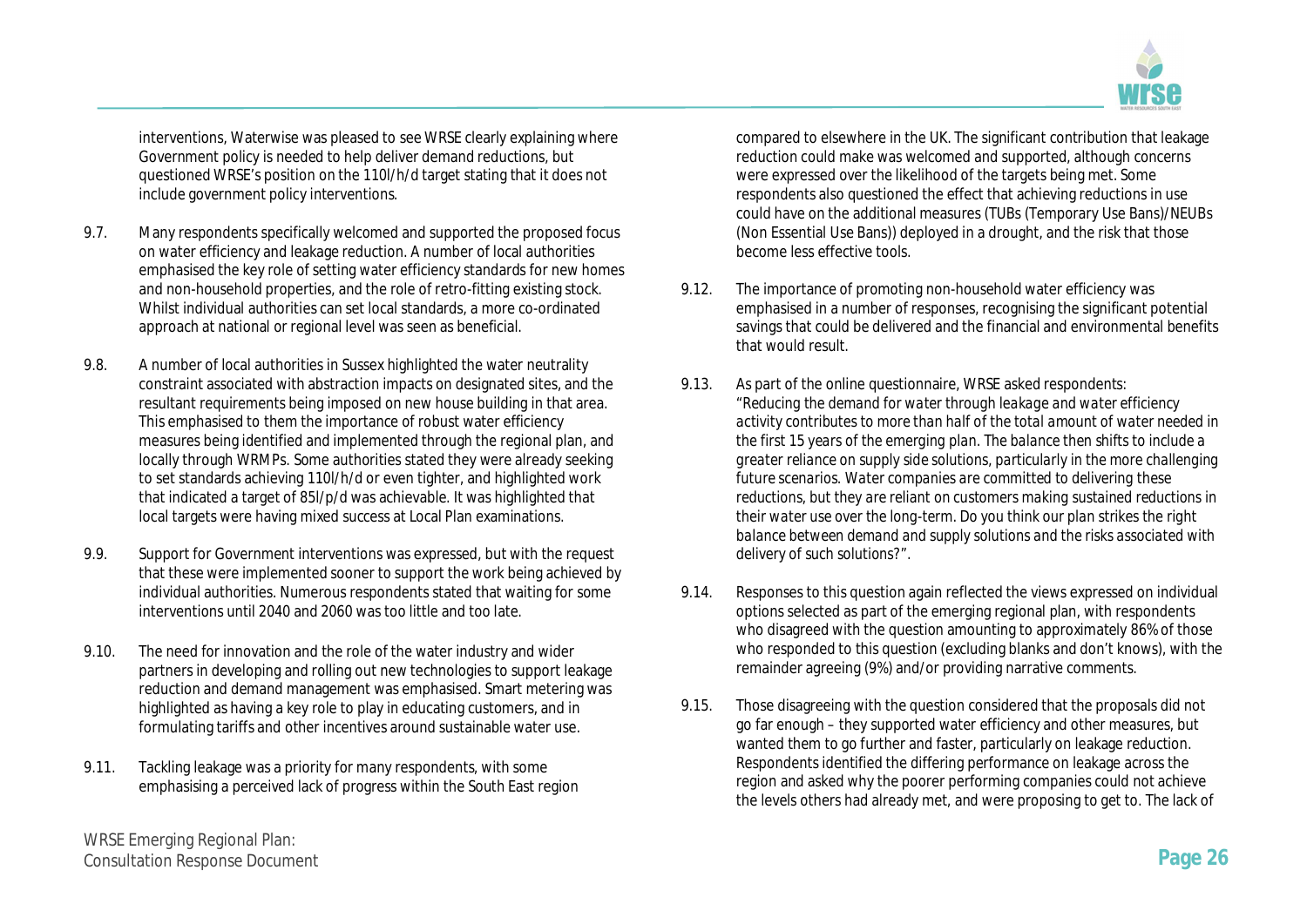

detail on metering and smart metering, and the consequential potential to incentivise or penalise customers water use was also highlighted.

- 9.16. Amongst those agreeing with the question, there was clear and strong support for the implementation of measures for leakage reduction and water efficiency, and many saw this as a pre-requisite ahead of new resource development.
- 9.17. Other respondents were concerned about the likelihood of the projected savings being achieved. These concerns included whether reducing leakage by half is going to be achieved in the 15 years planned, and concerns that if leakage reduction continues at current rates up to 2040 (and as a result, percentage losses are then lower), the predicted leakage and water efficiency reductions for 2040 - 2060 will not be achievable. A number of respondents questioned whether the demand management measures had been the subject of the same level of scrutiny and risk modelling as supply options, asking how this will all be monitored and when will corrective action will be taken if the targets aren't met.
- 9.18. As part of the online questionnaire, WRSE also asked respondents: *"The plan assumes that the Government will introduce new policies that will support more efficient use of water across society - through labelling of water-using products by 2024, introducing a minimum standard for all water using products by 2040 and tightening the water efficiency requirements within the Building Regulations for new homes by 2060. Do you support these interventions and the timing of their introduction?"*
- 9.19. Responses to this question again reflected the views expressed on individual options selected as part of the emerging regional plan, with respondents who disagreed with the question amounting to approximately 68% of those who responded to this question (excluding blanks and don't knows), with the remainder agreeing (27%) and/or providing narrative comments.
- 9.20. The majority of those both disagreeing and agreeing with the question supported the implementation of Government interventions, but considered that the proposals should be implemented sooner.
- 9.21. Those disagreeing felt the proposals were too little and too late. Concerns were expressed that the measures were dependent on the political whim of the day, and that as a result the plan leans too heavily on uncertainties for success. Others questioned why it was necessary to wait 18 years to introduce minimum standards, noting that large numbers of inefficient water using products will be installed in both new builds and older housing stock by then. Government explicit promotion and support for compulsory metering was also sought.
- 9.22. Other comments recognised that many individual local authorities were seeking to implement measures but the piecemeal approach was neither efficient nor effective. There was support for the Government taking more specific positive interventions now, with many concerned at the period of years any Government led proposals would take. Some considered that the plan should be much clearer on the specific water efficiency measures that would be proposed, or that WRSE and the water companies should be campaigning and lobbying harder against the unconstrained supply of water, including seeking to limit development in some areas.
- 9.23. As part of the online questionnaire, WRSE also asked respondents: *"Do you think it is appropriate for Temporary Use Bans and Non-Essential Use Bans, that reduce demand for water further during droughts, to be used as options in this regional plan?"*
- 9.24. Responses to this question again reflected the views expressed on individual options selected as part of the emerging regional plan, with respondents who disagreed with the question amounting to approximately 65% of those who responded to this question (excluding blanks and don't knows), with the remainder agreeing (31%) and/or providing narrative comments.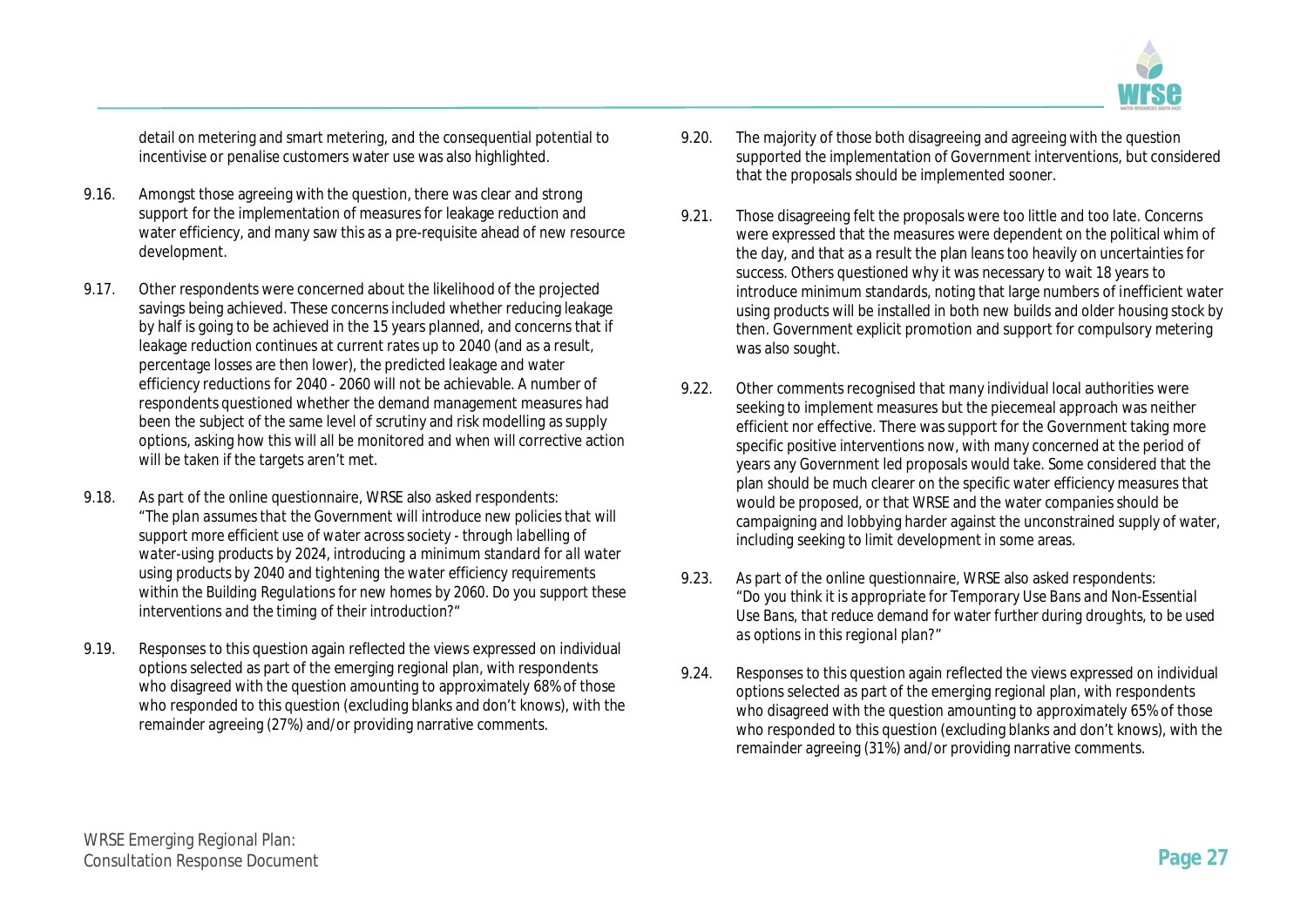

- 9.25. Of those disagreeing, GARD and its supporters considered that the plan appeared to be business as usual until 2040, and that WRSE was delaying measures through selecting schemes that could not be delivered until then. Schemes that can be implemented quickly should be brought forward, protecting more quickly. Others were concerned that using TUBs and NEUBs was not really a solution to the problem, just a quick fix. Resilience improvements should mean doing something about all of this sooner.
- 9.26. Of those agreeing, respondents felt that in drought situations every option should be available (all tools in the toolbox), and that they recognised the role TUBs and NEUBs play, in exceptional circumstances. It was suggested that evidence from customers who have seen these types of usage controls understand the reasons (provided they're well explained) and customers will respond positively.
- 9.27. Other respondents commented that WRSE and the water companies should be able to 'design out' the need for such measures, and were concerned at the potentially significant water supply disruption to communities and business activities. It was noted that customers would be happier if they saw water companies doing more to reduce leaks and investing more in the infrastructure. Others stated that TUBs and NEUBs should not be an excuse to make customers take responsibility for failing infrastructure, a lack of investment, and poor planning.

# **How WRSE will respond to the issues raised**

9.28. The demand management measures selected as part of the emerging regional plan form a considerable part of the overall solution to the challenges facing the South East region. The support for such a high emphasis on these measures expressed in the consultation responses is welcome by WRSE. It recognises, however, that this reliance on demand measures is not without risk, and that many respondents are seeking further details and information on the specific measures that are to be adopted, how their progress will be monitored and what corrective action WRSE would take in the event the planned for savings are not secured.

- 9.29. WRSE's draft regional plan will provide more information on this, at a regional level, and this will be supported by the individual company WRMPs providing greater company level insight of the demand management strategies that they are proposing to implement. It should be noted also, however, that precise details of individual schemes would continue to be developed by the companies as part of their business plan submissions to Ofwat for funding approval.
- 9.30. Some respondents, including the EA, considered that the emerging regional plan was not explicit in its statement of WRSE demand reduction ambitions, and on the 110l/h/d aspiration by 2050. Whilst every effort was made to be clear, WRSE recognise the concern raised. In future publications WRSE will ensure greater clarity on this important issue is included, both with regards to achieving the 110 l/h/d target and the government support which the plan relies upon to deliver this aspiration.
- 9.31. Through the emerging regional plan proposals, WRSE and the six water companies are committed to significant increases in demand management performance, as a core element of the overall plan strategy. For Portsmouth Water, this will entail the introduction of universal smart metering programmes. For others this will involve a continuation of measures already being implemented, albeit at a faster pace and deeper rate of penetration. Metering, leakage reduction and water efficiency both within household and non-household sectors is supported and welcomed by stakeholders, and the companies recognise the scale of the challenge required to achieve the significant water savings that have been incorporated into the regional plan.
- 9.32. WRSE will be undertaking sensitivity runs and scenario testing to evaluate the implications for the regional plan should these savings not be achieved, or should progress take longer than predicted. In these circumstances it would be expected that other water resources options may need to be brought forward in time, or potentially over the longer term this could require additional options to be selected for development than is currently the case. The monitoring of individual company performance through annual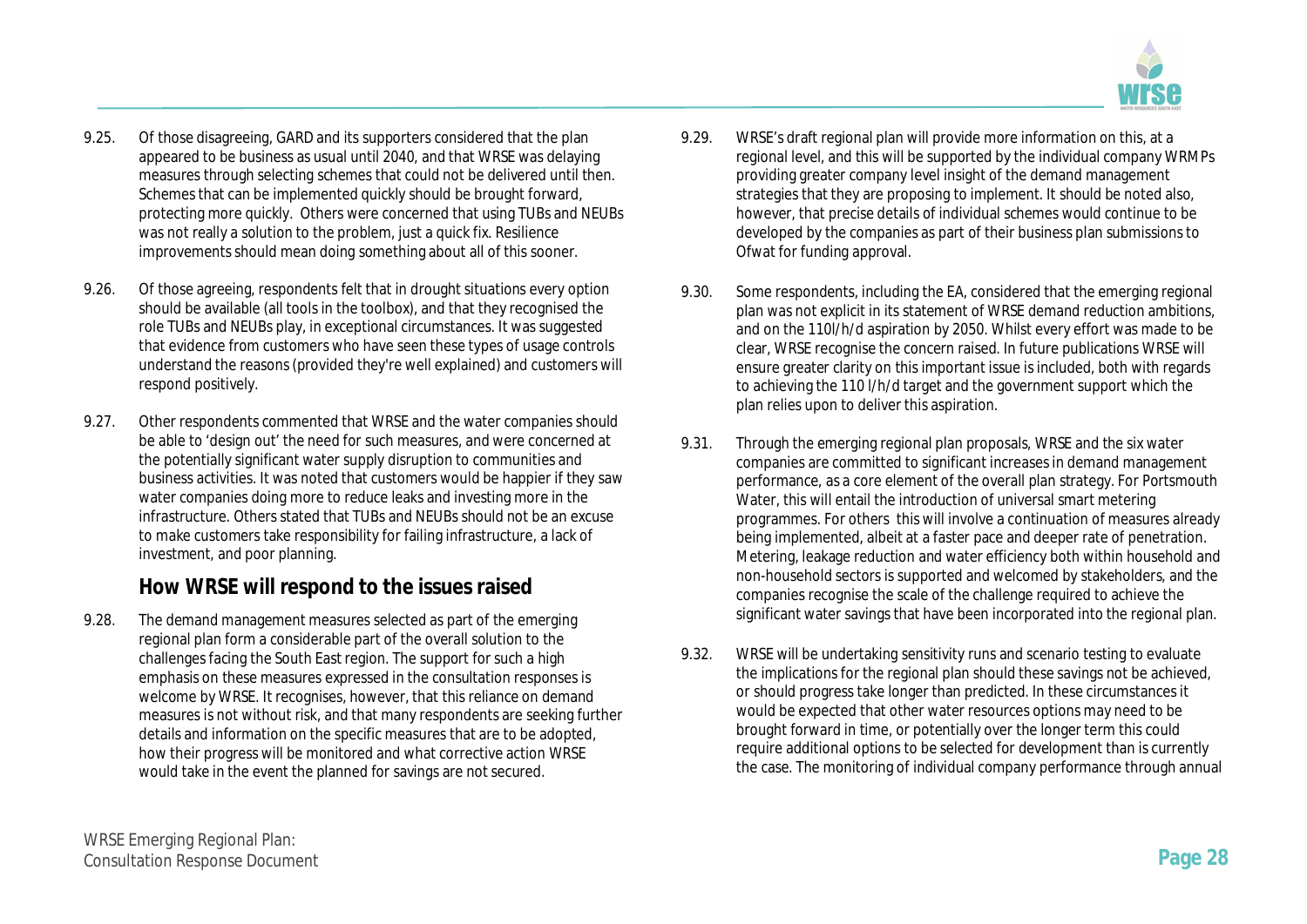

reviews is a critical part of the overall process, feeding into monitoring at a regional level.

- 9.33. Some respondents suggested that deeper savings could be made earlier in the planning period, and WRSE will test the extent to which different levels of savings could be achieved and by when, although significant earlier savings are considered unlikely to be deliverable and as such high risk.
- 9.34. Some respondents were concerned that the measures in the plan appeared to stop in 2050, whereas in fact this is not the case. Others wished to see proactive lobbying from WRSE for earlier Government interventions, and for the adoption of smart metering and tariffs for the incentivisation and penalisation of water savings, and unrestricted water usage accordingly. WRSE and the water companies in the South East, together with the other regions in the UK, are actively working with Government on the planning and implemented of interventions, and support measures to bring these forward earlier for the clear and direct benefits that they will bring. In relation to metering, there has been significant progress within the South East region over the recent past, and WRSE will look to explain this, and the savings secured, more clearly as context within the draft regional plan. There is active support for smart metering and a number of companies are investigating (or proposing to investigate) the tariff options that can be available following universal metering implementation.
- 9.35. The widespread support for leakage reduction was coupled in responses by respondents asking whether the planned reductions would be achieved and how, given what was seen as differing rates of achievement across the six water companies. It is recognised that the levels anticipated are challenging, and will require alternative techniques to be adopted, e.g. area mains replacement (replacing all pipes in an area) as opposed to more traditional 'find and fix' strategies. The contribution of metering and telemetry within the distribution networks should also not be downplayed, as these significantly improve company's ability to identify and investigate potential leaks in a timely manner.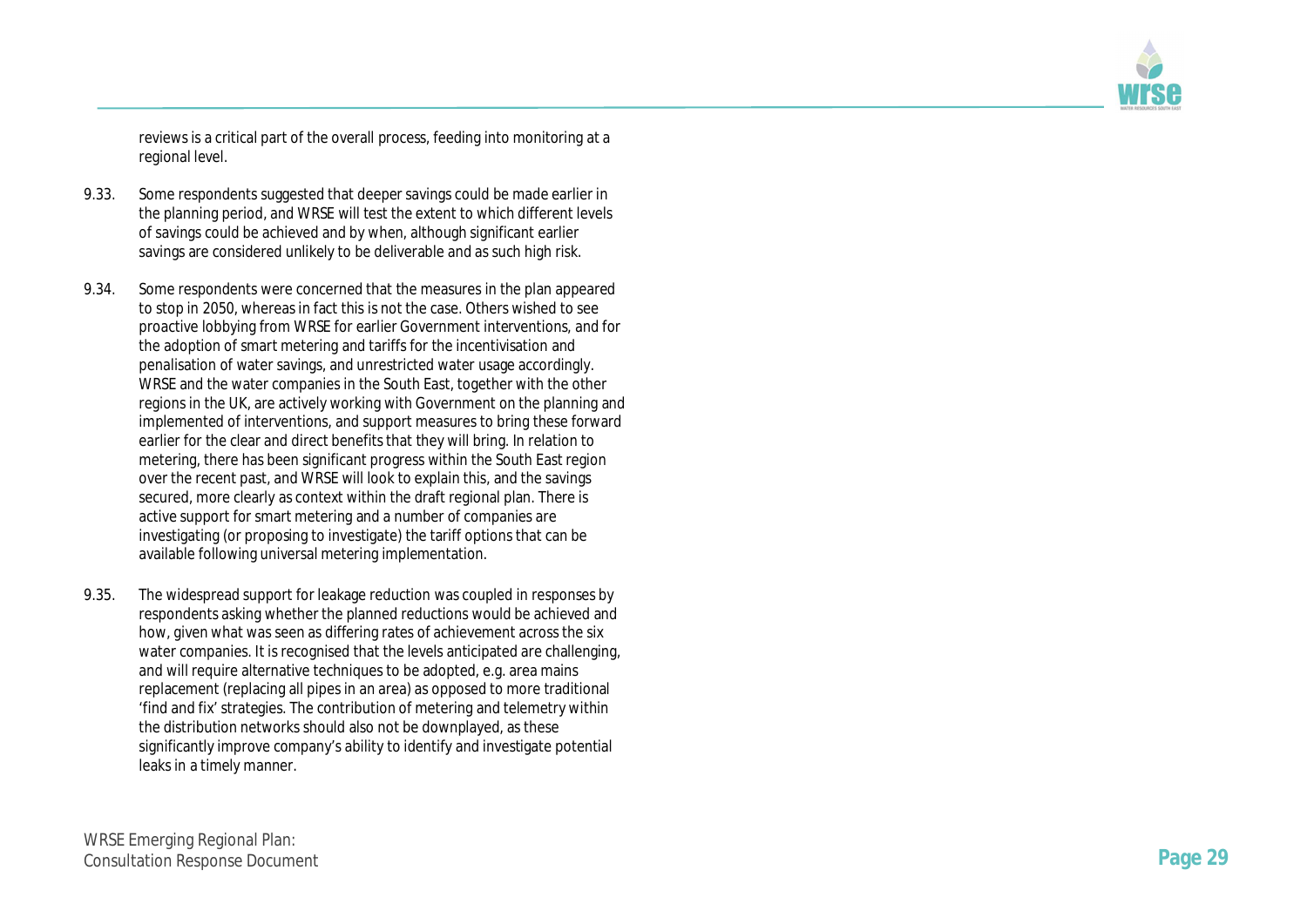

# **10. The Proposed Solution – new water sources**

# **Context**

- 10.1. Our emerging regional plan identified a number of potential schemes that could provide new water supplies for the future, based on our assessment of the feasible options included in our regional investment modelling to identify the most cost-efficient, adaptive solution.
- 10.2. The emerging regional plan set out the new water recycling, reservoirs, transfers from other regions, groundwater abstraction and storage, and desalination proposals identified as necessary to meet the scale of future challenges facing the South East region. The plan identified which options were required, where and when, as part of the cost efficient emerging regional plan for consultation, as well as potential alternatives that could be chosen instead of, or as well as. WRSE explained how it will complete additional technical work and modelling of these options before agreeing the draft best value plan for consultation in Autumn 2022.

### **Summary of themes and issues raised in responses**

10.3. Note that this section covers comments on new water sources options in general. Comments on specific options are summarised in section 14 of this document.

#### Regulatory responses

10.4. The EA was pleased that WRSE has considered a large number and variety of options, but expects more detail to be provided in the best value plan on the options, justification for selection and rejection, sensitivity testing, and environmental assessment. The EA also noted some inconsistent option information presented in WRMP24 pre-consultation compared to the emerging plan and with the gated process for SROs. It expects crosscompany or cross-regional options to be consistently presented in all the relevant regional and water company plans.

- 10.5. The EA recognised that WRSE has identified options beyond the statutory 25 year planning period, and noted uncertainty with these, including the planned implementation of less environmentally acceptable options (e.g. desalination and water recycling) to meet some of the more challenging future scenarios and ensure the longer term deficits are met. The EA commented that the innovation required to make them acceptable has not yet been identified, and it is unclear whether it is a feasible assumption to make.
- 10.6. Ofwat stated that the WRSE emerging plan is not always clear or consistent on which options are being selected when and what is driving the selection. It asked WRSE to explain more clearly in the draft plan which options are selected at what time and why they represent a low regret, least cost programme, and to clarify how it has considered options available to enhance existing assets before looking to new solutions, giving the example that WRSE has looked at 16 desalination options and 12 new reservoirs, but only one reservoir expansion scheme. Ofwat asked WRSE to ensure that the range of options within each option type is sufficient to allow real choices between them, including comparably sized alternative options with similar lead in times. More widely, Ofwat asked regions to make sure that proposed solutions are adaptable and that smaller scale options aren't discounted in favour of larger solutions. It noted that regional groups should think carefully about the deliverability of the plans from a practical perspective, including supply chain constraints and affordability concerns.
- 10.7. The DWI highlighted that resource schemes such as desalination and water recycling can introduce risks associated with treatment, including the challenge of remineralisation, blending (and associated changes to taste or feel), existing and emerging contaminants, and potential network impacts from corrosivity, all of which need to be appropriately assessed.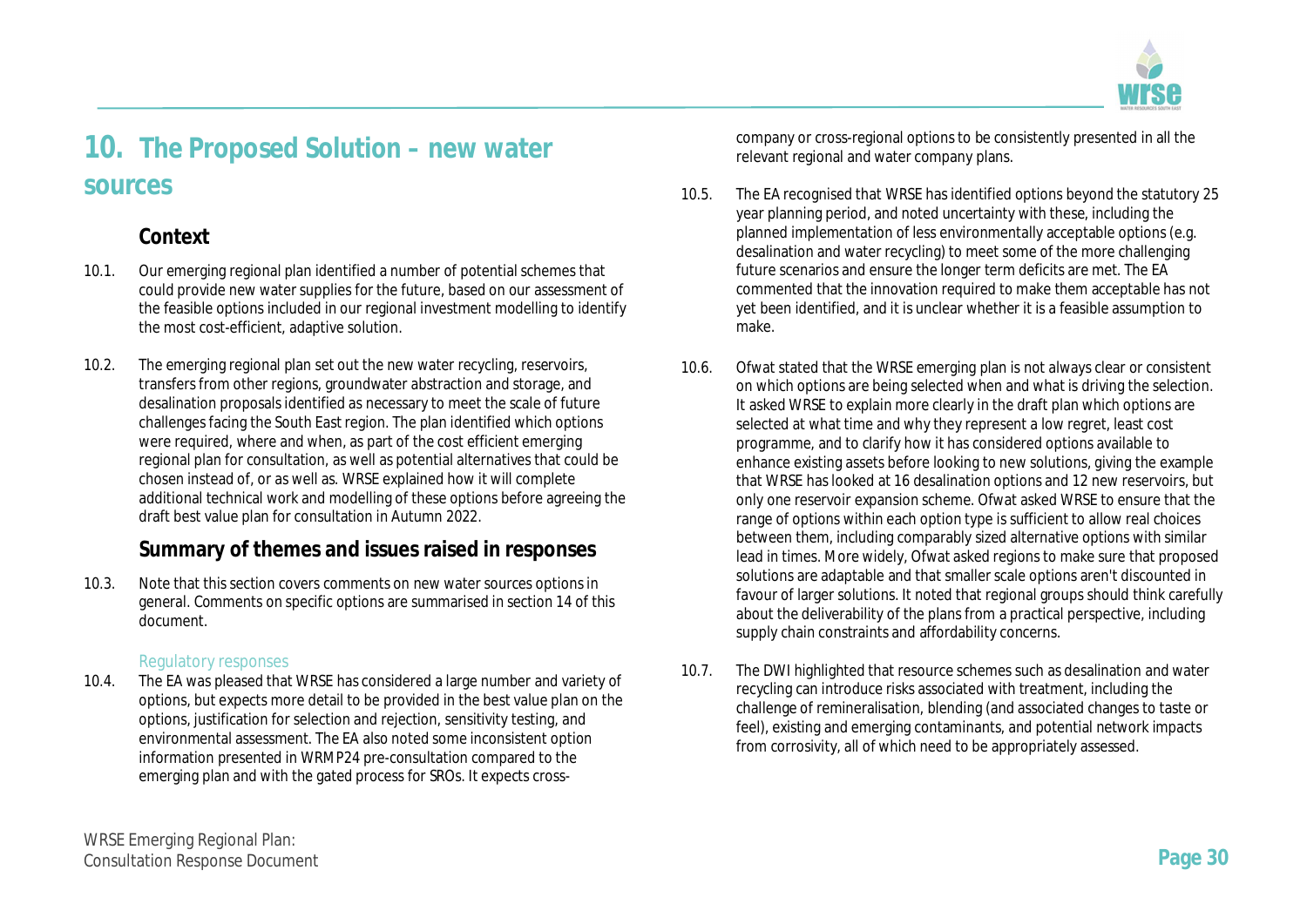

#### Questionnaires, organisational and individual responses

- 10.8. NE asked for more detail to be provided on the supply options, justification, and environmental assessments to be able to adequately respond. It noted that many options in the consultation document are medium and high risk in terms of potential impact to the environment (in particular to designated sites) both in the short term (up to 2040) and more so in the long-term (2040+). NE stated that the shift to rely more on supply options such as desalination and water recycling in more challenging scenarios is concerning, and that NE would require more information on these options as well as Aquifer Storage and recovery (ASR) and planned reservoirs to ensure environmental compliance before they can be determined deliverable. NE advised caution around relying on transfers/imports from other regions, especially as other regions have their own environmental constraints. It advocated every effort being taken to minimise reliance on water from other regions and use the water resources within region more efficiently.
- 10.9. The importance of collaboration with other regions was emphasised by a number of respondents, with many including GARD querying why there were not more options to import water from other parts of England and Wales to meet needs in the South East. The impact that achieving one in 500-year resilience has on the availability of potential regional transfers was noted as a real difficulty and one that undermines the principle of sharing resources. Water Resources West welcomed the collaboration that had taken place with WRSE to date, particularly over the Severn Thames Transfer (STT) and Grand Union Canal (GUC) options selected in the emerging regional plan. It emphasised the importance of the forthcoming regional reconciliation round, ahead of the finalisation of draft regional and company plans, and for consistency between the plans. The Canal and Rivers Trust also emphasised the role of its infrastructure in transfer options into the region, such as STT and GUC.
- 10.10. Concerns were expressed by a number of respondents about the financial cost and carbon impacts of the numerous water recycling and desalination options in the emerging regional plan. The potential for environmental impacts associated with the construction and operation of the schemes,

including associated with the disposal of waste products and resulting water quality and other impacts was identified as a specific concern. The need for water recycling and desalination plants to be 'always on', albeit at reduced capacities, with consequential carbon and other impacts was also highlighted. A lack of detailed information on carbon, and measures to achieve net zero, including carbon offsetting, associated with the options selected in the plan was seen as a weakness, especially in the context of the climate emergency. Some respondents considered that water recycling and desalination should be options of 'last resort' in the plan, whereas others considered them to represent secure solutions that would be resilient to drought.

- 10.11. A number of respondents made a direct link between the demand management and leakage reduction proposals in the emerging regional plan and the development of new resource options. The importance of tackling leakage robustly, and promoting reduced customer water usage were seen as essential pre-requisites ahead of, or alongside the consenting and implementation of new resource options. Others suggested that new options should not be capable of being progressed until companies reduced leakage first.
- 10.12. Some respondents from the agricultural sector highlighted the contribution that relatively small-scale on farm reservoirs and other solutions could bring, and sought greater support for their development. Other respondents sought assurances that water recycling and desalination options would not result in water quality or other implications for nearby or downstream abstractors, and supported the potential for co-located renewable energy as part of their development.
- 10.13. The potential economic benefits associated with the construction of significant new water resources options was recognised by respondents, with support for maximising local employment and educational initiatives associated with them.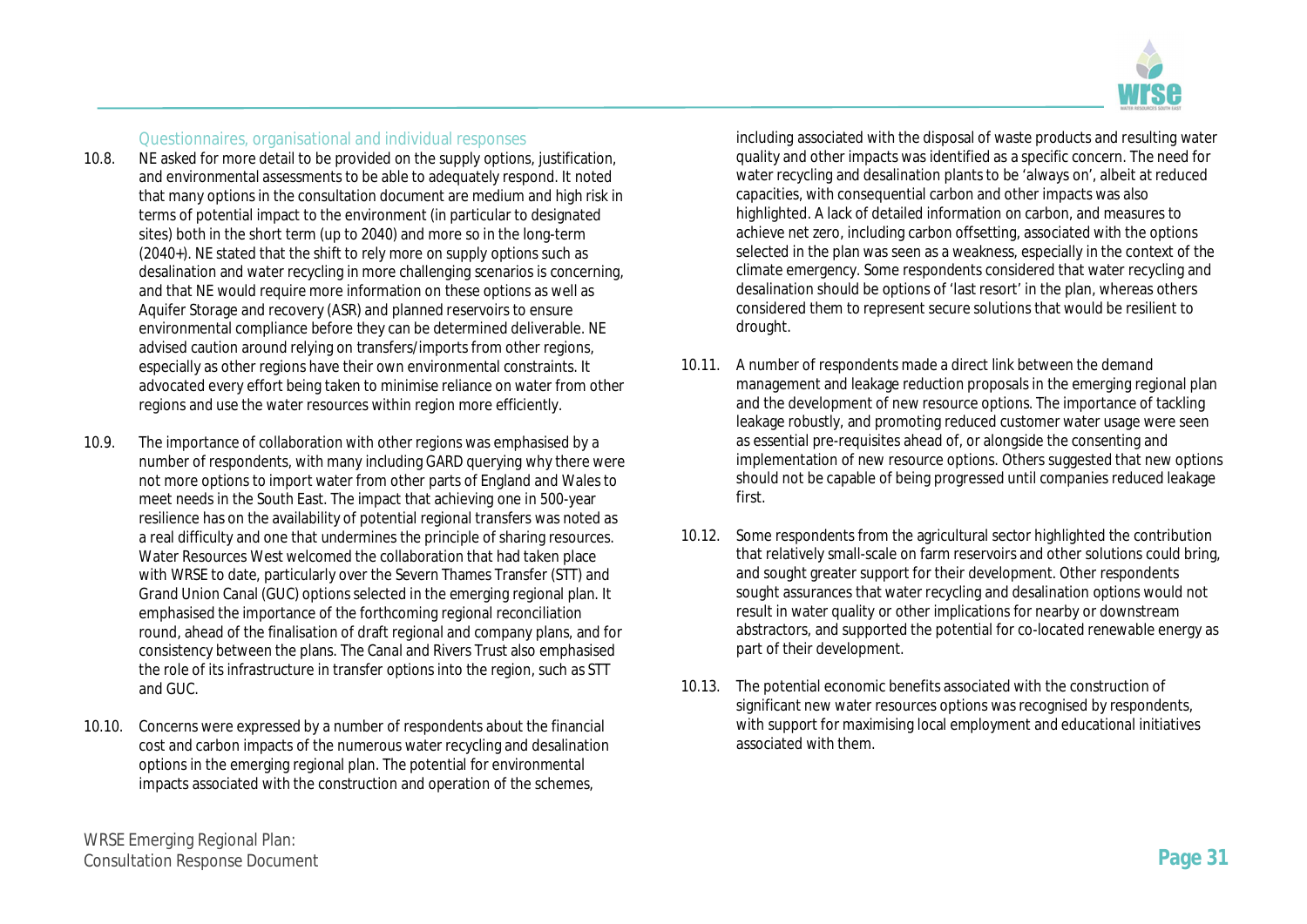

- 10.14. Many respondents requested that more detailed information on the available options was published alongside the plan. Some advocated a process whereby stakeholders could review and challenge options much earlier, before they become available options for regional and company plan preparation.
- 10.15. As part of the online questionnaire, WRSE asked respondents: *"Do you agree with the mix of options that provide new water supplies for the region within our plan - reservoirs, desalination, water recycling, new transfers, improved abstraction from groundwater storage and ASR schemes? Do you think that some options should feature more or less in our plan to secure future water supplies?"*
- 10.16. Responses to this question again reflected the views expressed on individual options selected as part of the emerging regional plan. Respondents who disagreed with the question amounted to approximately 80% of those who responded to this question (excluding blanks and don't knows), with the remainder agreeing (18%) and/or providing narrative comments. Approximately 62% of respondents disagreed with the question and opposed SESRO, and approximately 8% agreed with the question, but wanted canal transfers to be used earlier in the planning period.
- 10.17. Respondents disagreeing with the question cited their opposition to specific options selected in the plan, including SESRO and Havant Thicket Water Recycling, or their support for the canal STT option. These comments are explored in more detail in Section 14 of this document.
- 10.18. More widely, some respondents considered that the plan is too focused on large scale options, and that there was a need to focus on small / medium sized options that are scalable as these would be more readily adaptable as the scale of future challenges becomes clear. The inclusion of a considerable number of desalination and water recycling options was highlighted as a concern by some respondents, particularly in terms of potential energy and carbon impacts they could have. Other respondents, however, felt that those options, together with savings from water efficiency and leakage reduction, could be sufficient for low to median scenarios, meaning other larger

WRSE Emerging Regional Plan: Consultation Response Document **Page 32**

schemes were not required. The relative lack of imports from other regions was highlighted as a concern by some respondents who felt this could provide a larger proportion of the needs of the South East.

- 10.19. Those agreeing with the question supported the inclusion of a mix of options in principle, including as the diversification of sources improves the level of resilience. Using a range of water resources option types was considered appropriate in order to effectively manage water and ensure a sustainable approach. Many respondents wanted to see a clearer assessment of the benefits the individual options would bring versus the cost and environmental impact. There was support for more storage and less reliance on pumping, although some respondents considered that new water supplies should be located close to places that require the water, to reduce transfer distances.
- 10.20. Other comments included concerns at the deliverability of the plan, given its focus on a small number of large and high risk strategic options. Respondents asked what WRSE would do if they are delayed or refused. The carbon impacts of the plan was also highlighted as a concern, given that a lot of high carbon intensity infrastructure was planned. Further detail was requested on how this would be offset and mitigated.

### **How WRSE will respond to the issues raised**

- 10.21. Whilst many respondents would have preferred to be able to review and comment on this information alongside the emerging regional plan documents that were published in January 2022, WRSE considers that the documents published at that time gave sufficient information for the emerging plan strategy and proposals within it to be understood and responded to.
- 10.22. However, as it always planned to do, WRSE will ensure that more detailed information is published as part of the draft regional plan in Autumn 2022, including on the individual options selected, costs, carbon and environmental assessments.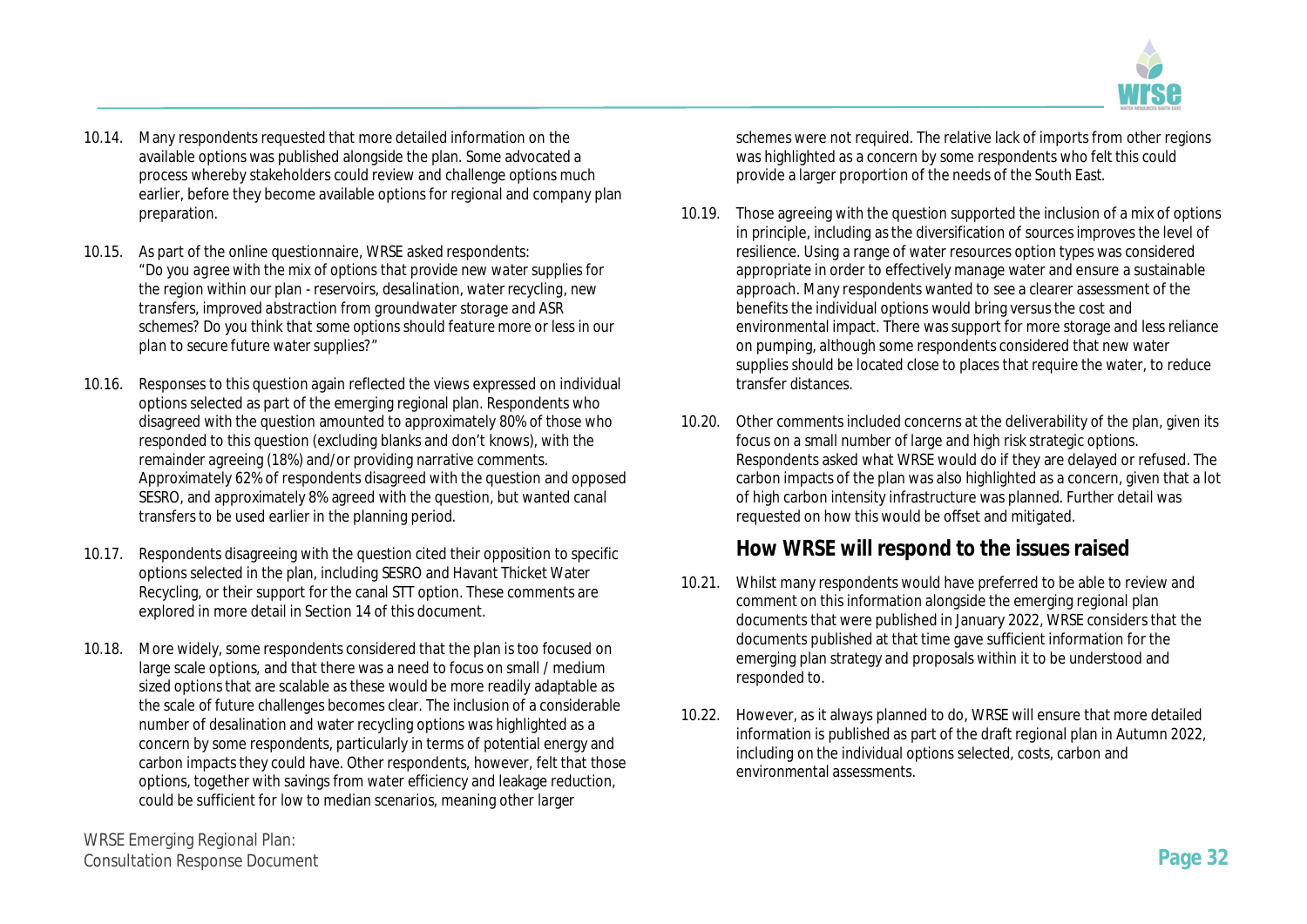

- 10.23. As has previously been explained, WRSE is undertaking additional technical work and sensitivity testing of the regional plan proposals, which will enable it to give further details in the Autumn around the decision making on individual options, including for those included within the draft regional plan and also those rejected, including reasons for rejection. This will enable those commenting on the plan to better understand the basis for the decisions undertaken. WRSE recognises that a number of respondents have sought greater clarity on the reasons for the inclusion of specific options in the plan and will seek to address this.
- 10.24. Similarly, in relation to costs, WRSE will be including additional cost information in the plan and information on customer bill impacts, so that the financial implications of the regional plan strategy can be better understood and commented on.
- 10.25. A number of respondents raised concerns both in general terms, and on specific options, in relation to carbon and associated environmental impacts of the proposals in the emerging regional plan. Further assessment and quantification of carbon information is being undertaken to provide greater granularity of information on the proposals in the plan, along with an increased explanation of any proposals for carbon offsetting, and a narrative to explain the overall carbon impacts in the context of net zero carbon targets. This was information specifically sought by respondents in relation to water recycling and desalination proposals, and larger resource options such as reservoirs and long distance transfers with high embedded construction or operational carbon.
- 10.26. The emerging regional plan set out the progress that had been achieved at that time on the completion of environmental assessments of the regional plan strategy as a whole and the individual selected options with it. WRSE is committed to publishing information alongside the draft regional plan in Autumn 2022 to explain how the environmental assessments have been undertaken and the conclusions reached, including in relation to specific legislative requirements such as HRA, WFD and other assessments. This will

enable those reviewing the plan to better understand and judge whether the most appropriate options have been selected in the plan.

- 10.27. Where options with potential for adverse environmental effects are selected in the plan, particularly later in the planning period, a description of the environmental risks relating to the options will be set out, including work to further investigate them, and potential alternatives to these options that may need to be considered should the environmental impacts not be capable of being overcome.
- 10.28. As has been explained previously, WRSE is undertaking sensitivity testing around options selection, including testing the effect on the overall strategy if individual options were delayed or refused consent. This information will be included in the draft regional plan in Autumn 2022.
- 10.29. Some respondents were concerned that the plan was overly focused on large options and/or concerned at the deliverability risks relating to the plan having regard to both the types and specific details of the options selected. Strategic options such as SESRO, as well as water recycling and desalination proposals were specifically identified as a concern. Although WRSE has explored 1,400 options for the regional plan, there is a lack of available water resource options for WRSE to consider for inclusion in the plan. A number of the individual catchments in the South East region are over abstracted already, and have few if any options available within them for the provision of new water. At the same time, some options that would have been considered in the past have themselves now been ruled out due to risks relating to the sustainability of their abstraction over the longer term. This has led to a focus more on options for storage (reservoirs or below ground), transfers between areas, and more technical options involving water recycling and desalination which are resilient to risks of abstraction reductions affecting their future operability.
- 10.30. WRSE is also undertaking a further round of regional reconciliation with the other regional groups ahead of finalising the draft regional plan for consultation. This will enable WRSE and the other regions to ensure that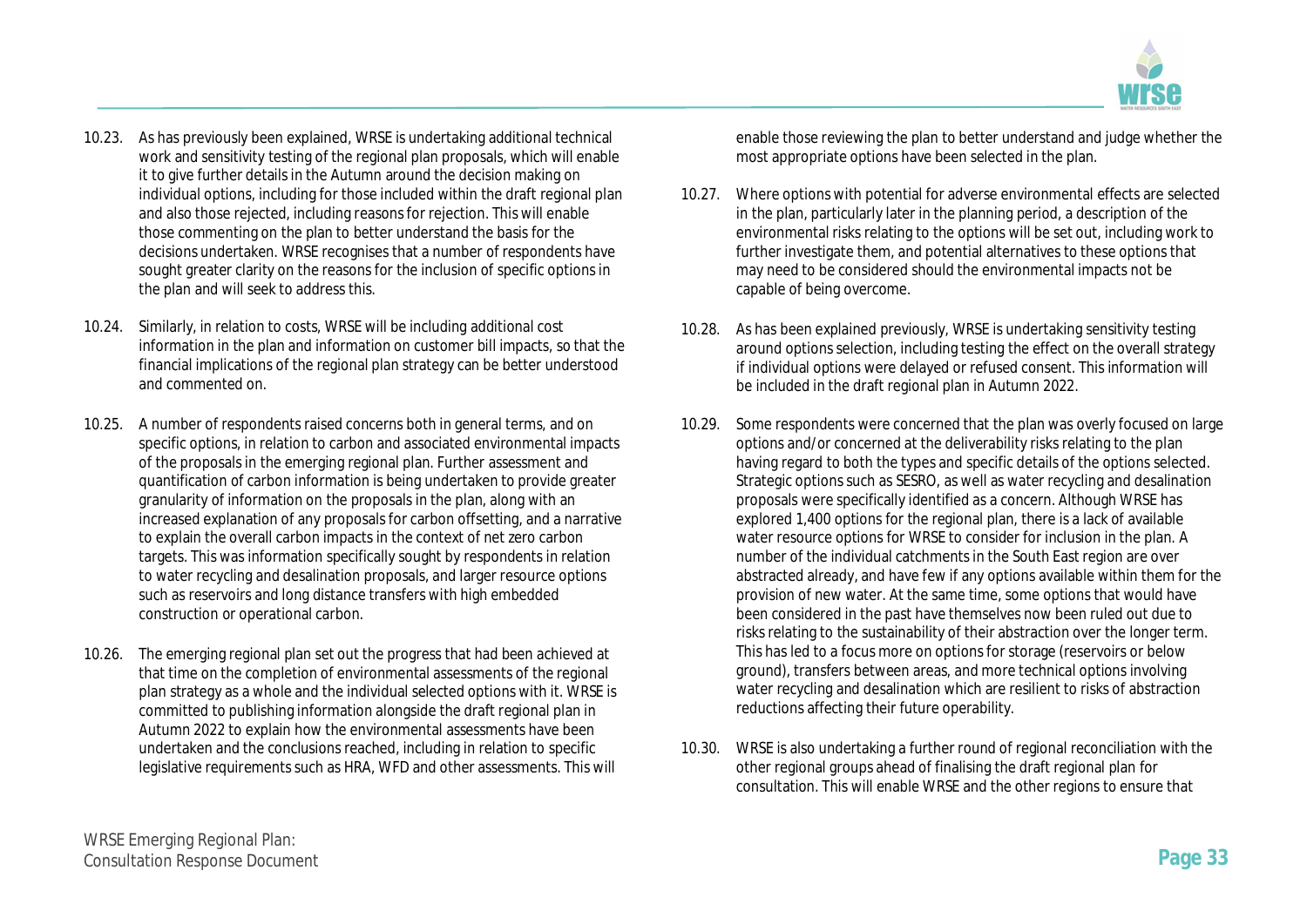

there is alignment between them on the selection of individual options. The lack of potential imports to the South East region was highlighted as a concern in a number of responses, and WRSE will re-test conclusions reached on the potential availability of water for transfers between regions in the regional reconciliation process. At the current time, it is understood that it is unlikely that any significant additional supplies will be available for the draft regional plan, reflecting that other regions' resources are also facing significant challenges under future abstraction reduction, growth and climate change forecasts.

10.31. The EA and Ofwat both highlighted the importance of ensuring that WRSE's regional plan, the individual company WRMPs and strategic options in the RAPID gated process utilise consistent information to ensure alignment between the different plans and decision making processes. To the extent that it is possible to do this, WRSE and the water companies certainly will. However, it needs to be recognised that the timing of the finalisation of individual plans and the timing of SRO submissions are different, and that there are likely to still be some differences as a result. This is particularly the case with Southern Water's draft WRMP, as the company has been directed by DEFRA to submit this in June 2022, ahead of WRSE's draft regional plan and the other companies WRMPs. The data underpinning Southern Water's WRMP will have to be derived from the January 2022 emerging regional plan as a result, and so it will differ from that used for WRSE and the other company plans which will benefit from updated data sets. This will be made clear in the relevant plans.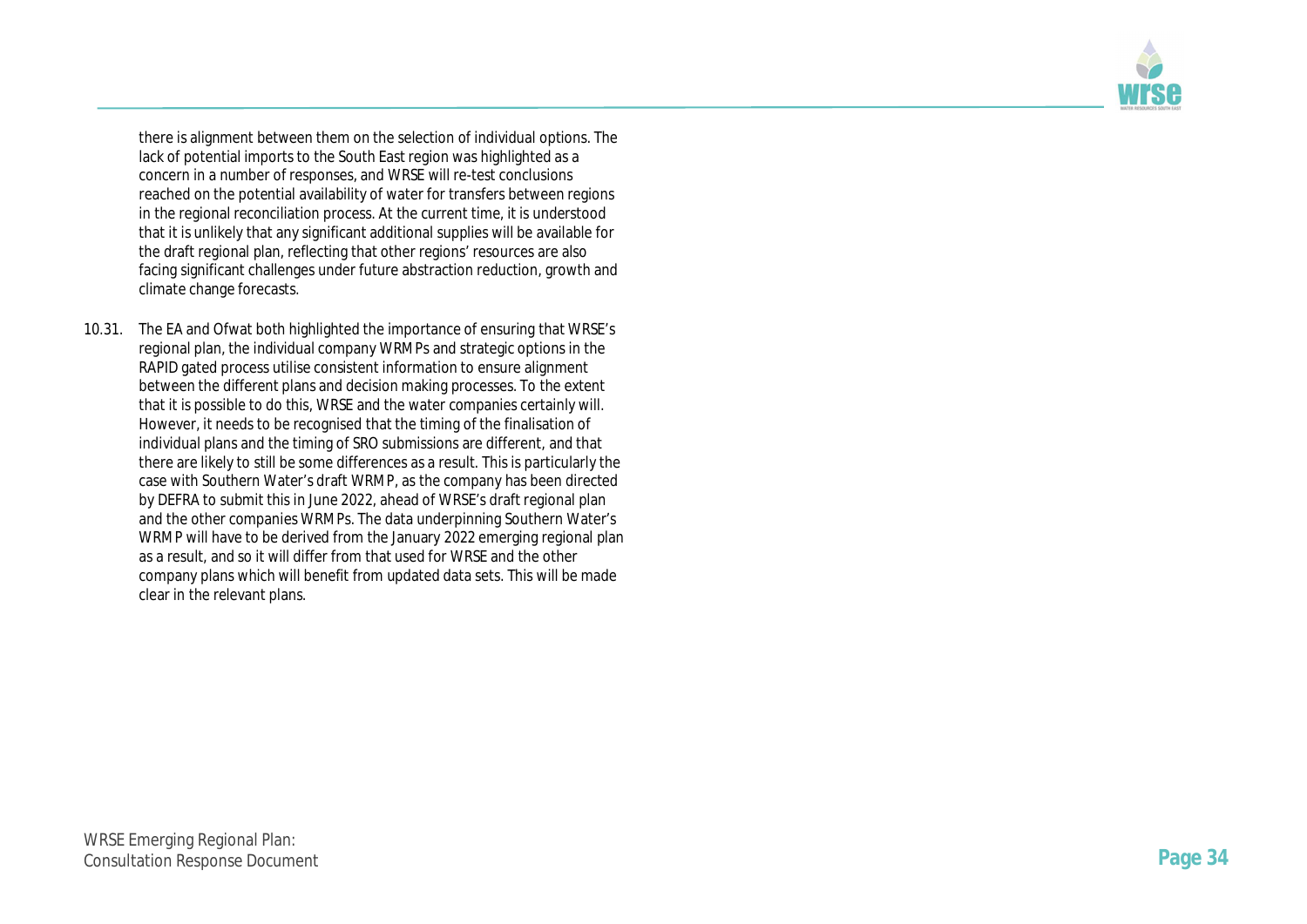

# **11. The Proposed Solution – transfers around the region**

# **Context**

- 11.1. The emerging regional plan identified between £2.4 billion and £3.4 billion of investment in developing new transfers to move water around the South East more easily by 2060. This could see more transfers between different parts of the six water companies' supply areas and between different water companies, increasing the connectivity of the region.
- 11.2. Nearly 400 million litres of water per day can currently be moved around the South East. This could rise to more than 1.1 billion litres per day by 2060 in the most challenging future scenario. The emerging plan identified four new strategic transfers which would enable water produced by the major schemes to be moved to other supply areas, as part of its cost-efficient assessment, as well as alternatives that could be chosen instead or as well.

### **Summary of themes and issues raised in responses**

#### Regulatory responses

- 11.3. The EA stated it was pleased to see that WRSE has worked with neighbouring regional groups to include inter-regional SROs in its plan, as well as water companies within the South East. However, it found that there is limited information on all of the SROs within the emerging regional plan, including whether the planning assumptions and risks have been considered consistently between companies in WRSE and the neighbouring regional groups. It noted that as these are large infrastructure schemes, it would expect further detail on risks of implementation to be provided and accounted for within the adaptive plan.
- 11.4. Ofwat asked WRSE to engage with Water Resources East through subsequent reconciliation rounds, to understand whether there are potential

transfers from the East region into the South East as part of a best value plan.

11.5. The DWI highlighted water quality risks and issues associated with raw and potable transfer options. For raw transfers, considering the upstream risks and whether mitigation is required at the receiving location. For potable transfers, transfer times, disinfection risks, and mixing requirements in transfer infrastructure need to be considered. For both, the risk of associated changes to taste or feel, existing and emerging contaminants, and potential network impacts from corrosivity were highlighted. All of these factors need to be appropriately assessed.

#### Questionnaires, organisational and individual responses

- 11.6. NE identified that the use of new pipelines would only be acceptable if it is clearly evident that designated sites and priority habitats have been avoided wherever possible, and/or suitably mitigated/ compensated where appropriate to minimise ecological damage and landscape impacts and enhancement also delivered. It identified that long pipelines have the potential of increasing the risk of more water-related issues such as transfer of INNS and leading to water chemistry changes in the source waterbody.
- 11.7. The Canal and Rivers Trust supported the principle of using its infrastructure to facilitate transfers within the region, similar to its support for interregional transfers. A number of respondents supported canal and river based transfers over pipelines, for the environmental benefits that such transfers could bring, and also highlighting the significant energy and carbon impacts associated with pumping water long distances.
- 11.8. The importance of ensuring that new transfer options take account of the needs of other abstractors was highlighted in responses, for example where a transfer could divert river flows relied on by downstream abstractors in agricultural or energy sectors, who themselves may have limited alternative options available to them.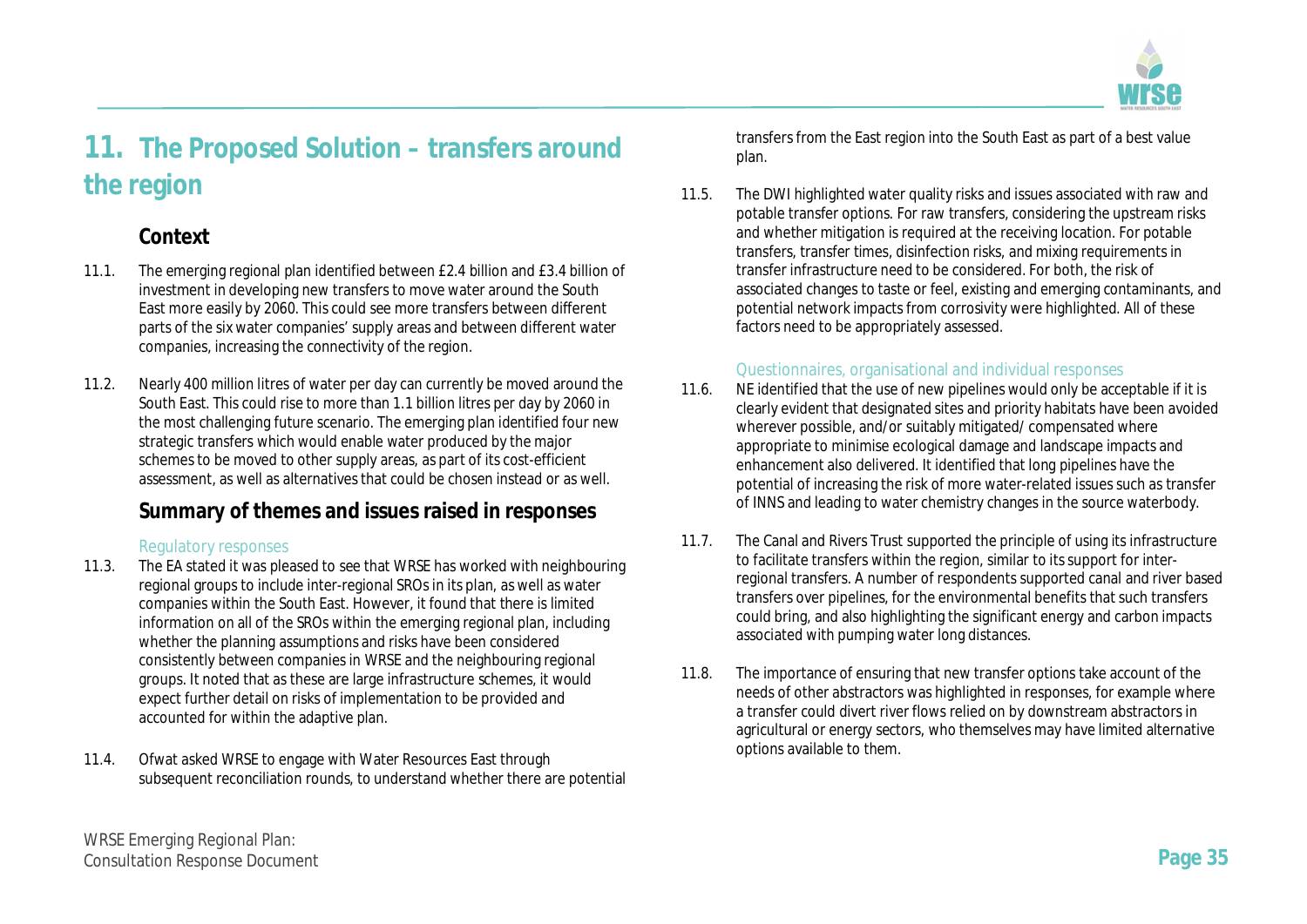

- 11.9. Questions about the long-term resilience of transfer options were raised by respondents, including whether there is a risk that water currently available to transfer might be restricted in the future, as a result of abstraction reductions or other pressures within the source area. Concerns were expressed that environmentally damaging options might be required in a source area to enable supplies to continue to be transferred to another area, and the acceptability of this was questioned.
- 11.10. As part of the online questionnaire, WRSE asked respondents: *"Do you support the use of new, potentially long pipelines to move water around the region?"*
- 11.11. Responses to this question again reflected the views expressed on individual options selected as part of the emerging regional plan. Respondents who agreed with the question amounted to approximately 88% of those who responded to this question (excluding blanks and don't knows), with the remainder disagreeing (8%) and/or providing narrative comments. Of those agreeing, approximately 46% of respondents supported the principle of transfers, but not the Thames to Southern Transfer (from SESRO) and approximately 11% agreed, but wanted canals to be used for transfers, e.g. STT or GUC. Many supporters expressed support for transfers into the region in their comments.
- 11.12. Those agreeing commented that providing transfers increased the ability to move water to where it is needed. Support was expressed for transfers involving the use of canals and rivers, ahead of pipeline transfers, although it was recognised that these may also be appropriate in some circumstances. Supporters sought the prioritisation of transfer options that have wider cultural and environmental benefits such as canals, contrasting the support that canal restoration options enjoy compared to levels of opposition to reservoirs or other strategic options. Some respondents supported the faster development of a network connecting the South East with other regions, and greater connectivity within the South East.
- 11.13. Of those disagreeing, concerns were expressed about the financial and environmental costs of pumping water long distances, with some respondents considering that long distance pipelines should be avoided. Others wished to see the development of more local options within the South East, for example to make the South East water neutral, avoiding a reliance on water that may not be available in the longer term. GARD and its supporters supported imports to the region, but were opposed to the Thames to Southern Transfer stating that water should retained in the Thames catchment, not exported from it.
- 11.14. Other comments raised concerns about the lack of detailed information about the carbon impacts of proposed transfers and requested details on how this would be offset and mitigated, and the cost of doing so. Respondents requested the publication of information to enable the whole life cycle embodied and operational carbon emissions of individual options to be understood. The difference between raw and potable transfers was highlighted in comments, with the risks of Invasive Non Native Species (INNS), water chemistry and pathogens from raw water transfers noted as specific concerns.

# **How WRSE will respond to the issues raised**

- 11.15. Improved transfers of water between areas forms a key part of the strategy in the emerging regional plan. Some respondents raised questions relating to the carbon impacts and water quality and other impacts that can be associated with such schemes, there was strong support for these options as part of the plan. Whilst concerns were expressed by GARD and its supporters that water could be transferred from Thames Water to Southern Water as part of the regional plan proposals, WRSE considers that transfers between companies such as that are an essential part of developing an integrated and resilient water supply system for the South East region as a whole.
- 11.16. Many respondents indicated that they would wish to see the STT developed earlier in the planning period, and ahead of or instead of SESRO in particular. In the emerging regional plan WRSE identified that both SESRO and STT were required as part of the overall solution to the challenges being faced, and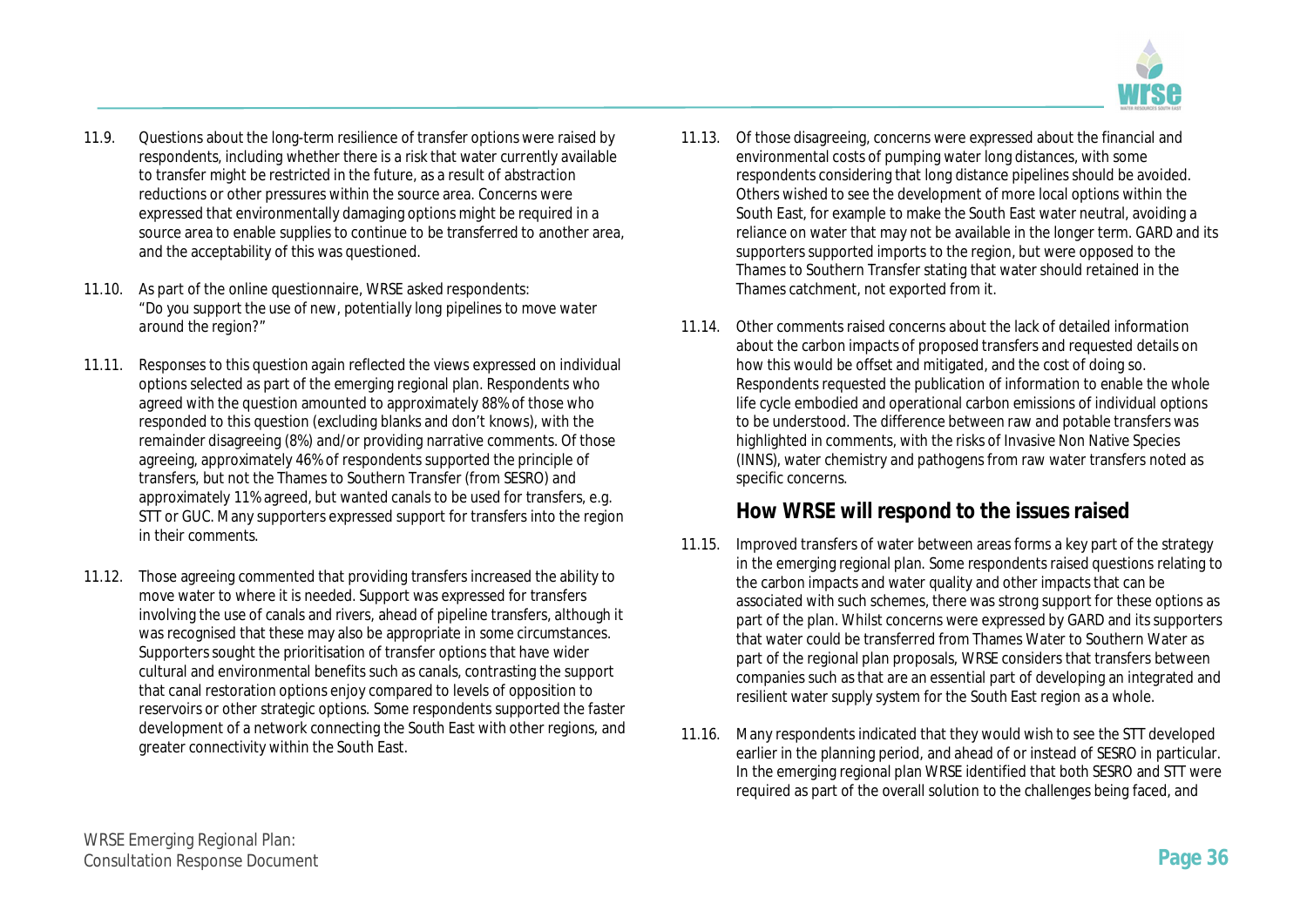

that the import of water through STT on its own was insufficient to meet the scale of deficits being planned for.

- 11.17. The very clear expression of support for canal-based transfers amongst respondents is acknowledged, and WRSE recognises the wider recreational, cultural and other benefits that transfers incorporating canal restoration proposals can deliver. The best value planning process that is currently being undertaken will move WRSE's regional plan beyond the cost efficient plan published for consultation in January 2022 to a best value draft regional plan in Autumn 2022. Alongside this best value planning, WRSE will be liaising closely with the water companies and SRO teams associated with STT to ensure that its decision making reflects the most up to date position on the STT options under investigation. Sensitivity testing around the use of the STT, including its timing, and the details of how water could be transferred will form part of this technical work.
- 11.18. The additional cost, carbon and environmental assessment information which will be published for the draft regional plan will provide information that a number of respondents were seeking in the emerging regional plan, including on the carbon impacts of transfer options, how water quality and INNS risks and impacts will be considered and addressed.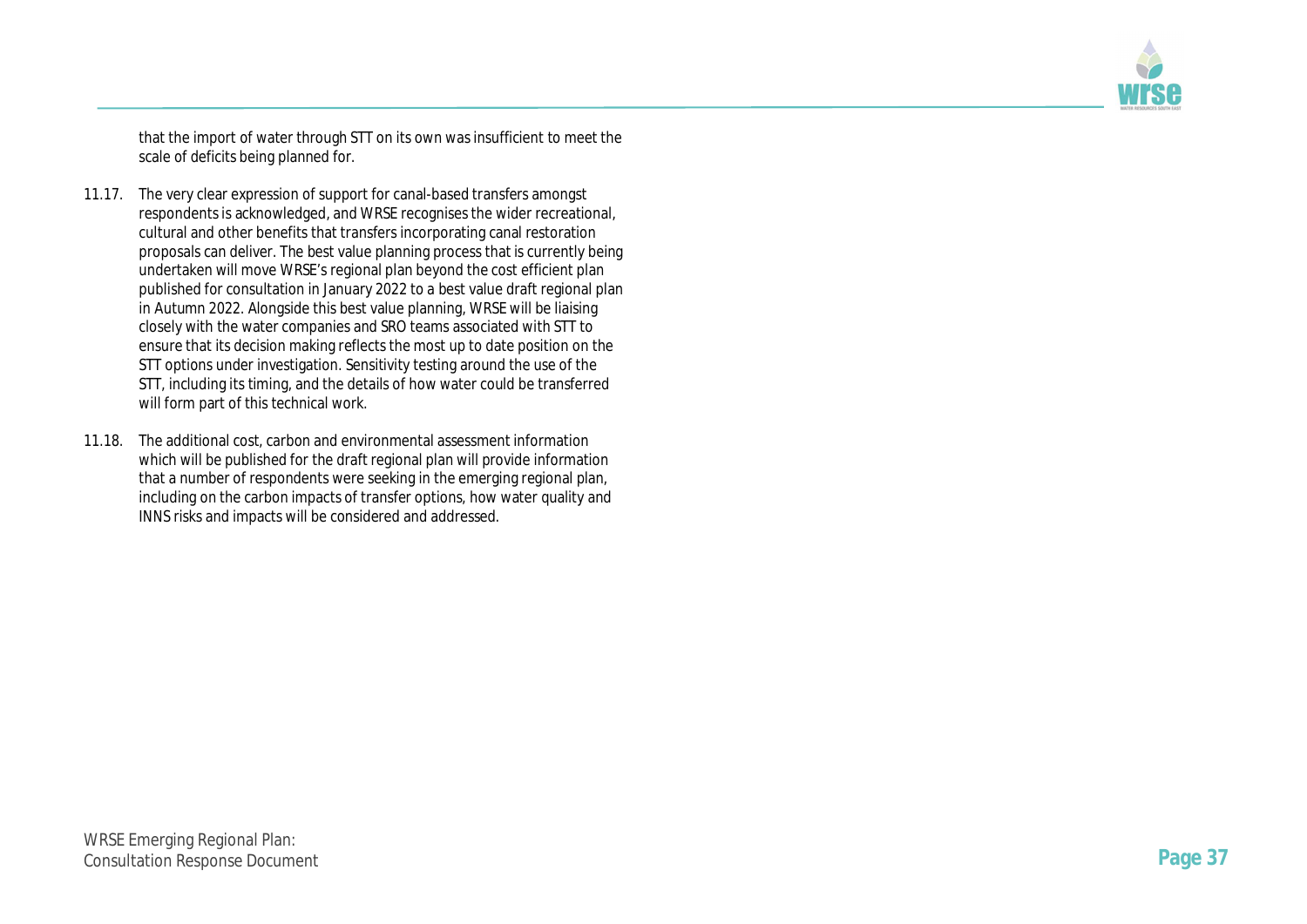

# **12. The Proposed Solution – catchment and nature based solutions**

# **Context**

- 12.1. The South East water companies abstract water from 28 river catchments across the region. Improving these catchments is a priority for the regional plan to ensure the ongoing quality and quantity of our water supplies, and to deliver wider benefits to the environment and help it adapt to climate change.
- 12.2. The emerging plan identified more than 200 catchment and nature-based solutions which could be delivered across 25 of the South East's catchments. Our early estimate of the cost to deliver these solutions is in the region of £350 million by 2040. The majority of these schemes do not form part of our cost-efficient solution and may only produce a relatively small amount of water. However, they were included in the emerging regional plan because they could help the environment become more resilient, while enabling abstraction to continue at a sustainable level.

# **Summary of themes and issues raised in responses**

#### Regulatory responses

- 12.3. The EA welcomed the development and inclusion of catchment solutions as part of the emerging regional plan, recognising the additional resilience benefits these can provide. It stated it looked forward to working with WRSE to understand the detail behind these catchment options, including the water resources benefit they provide, and understanding the rationale for the chosen catchments. It asked WRSE to provide further information on how these options will be considered in the best value plan decision making, and whether they will automatically be selected again.
- 12.4. Ofwat noted that whilst it was encouraging that WRSE has considered over 200 catchment options, the water resource benefits of these options are not

clearly explained. WRSE should clarify the benefits expected from these schemes and why they are best included in a water resources plan rather than drainage and wastewater management plans or through the business plans.

#### Questionnaires, organisational and individual responses

- 12.5. NE stated that it supported the catchment measures put forward, and requested assurance that catchment-based options will be explored further in preparation of the best value plan. It recognised there are opportunities to benefit the environment while investigations are ongoing, and that nature based solutions can have a large impact within catchments, particularly around restoration of wetlands and re-connecting these habitats in and outside designated sites, and between urban and rural areas. NE encouraged further discussions to support these innovative solutions, but also to ensure options deemed unviable are not unnecessarily progressed.
- 12.6. The wider benefits associated with catchment based solutions were highlighted and supported by many respondents, including flood and water management, water quality, and avoidance of further infrastructure based solutions that would result. Respondents also recognised the community support for such options and welcomed the further work proposed as part of the emerging regional plan to identify and implement such solutions. Their potential to support wider nature recovery and multi-functional green infrastructure solutions was particularly highlighted.
- 12.7. Some respondents questioned the proven water resources benefits of catchment based schemes and asked whether solutions that delivered such wide ranging benefits ought to be funded solely or largely through customers' bills. Others, although supporting the plan, asked why more investigations of these options was needed and why companies did not already have information on the water resources benefits of these options.
- 12.8. As part of the online questionnaire, WRSE asked respondents: *"We have identified where water companies might investigate a number of new, more innovative nature-based solutions to improve the region's water*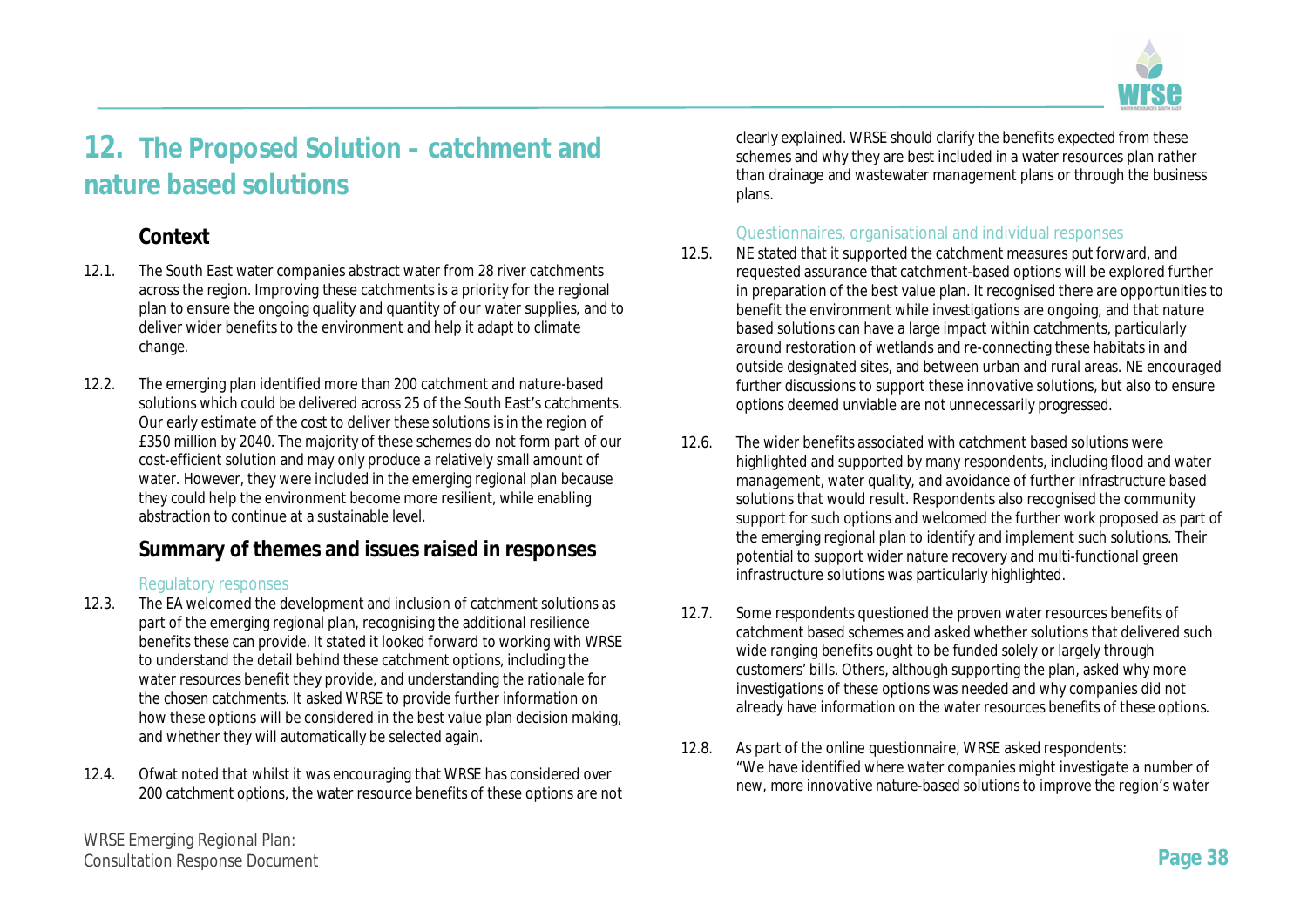

*catchments. Whilst these options can provide multiple benefits, the fact they are still relatively new can make it more difficult to be certain of the benefits that will be delivered and the return on investment. Do you agree that we should promote new, more innovative nature-based solutions in our plan to develop a better understanding of their future value and role in delivering water supplies and wider environmental improvements?"*

- 12.9. Responses to this question again reflected the views expressed on individual options selected as part of the emerging regional plan. Respondents who agreed with the question amounted to approximately 97% of those who responded to this question (excluding blanks and don't knows), with the remainder disagreeing (2%) and/or providing narrative comments.
- 12.10. There was very strong support for the identification and implementation of nature based solutions. Some respondents wished to see a greater reliance on measures such as this, questioning why there is not already sufficient evidence to demonstrate the water resources and wider environmental benefits that they will bring, such that they can be selected in the plan. A number of respondents asked for more details on the specific proposals that are proposed to be implemented, including the Ml/d benefits that they would bring. Some respondents cited examples where the cost and return on investment of these options were shown to be comparable or cheaper per water conserved than engineering solutions.
- 12.11. The small number of responses disagreeing suggested that these schemes shouldn't distract resources and effort from water companies focusing on supplying water to their customers. Others stated that the scheme costs were too high for the small amount of water that would be produced. There were concerns to ensure that catchment options did not involve some form of 'experimentation' in environments that were already vulnerable.

### **How WRSE will respond to the issues raised**

12.12. WRSE is pleased with the strong support expressed for catchment and nature based solutions, and through the six water companies will be looking to further explore the potential benefits associated with their inclusion in the

WRSE Emerging Regional Plan: Consultation Response Document **Page 39**

regional plan. It recognises that these are not currently incorporated on a 'least cost' basis, but the significant potential for wider benefits associated with these options justifies their inclusion as options within the plan.

12.13. WRSE will provide further explanation of the relationship between catchment and nature based solutions included within the draft regional plan in Autumn 2022, and the role of individual company WRMPs, Drainage and Water Management Plans (DWMPs) and company business plans in their funding and implementation. This is particularly relevant for options where specific deployable output benefits and costings/funding needs to be developed and approved through subsequent plans and approval processes. As explained in the emerging regional plan there is a need for further investigation and design of specific options to enable detailed water resources and environmental benefits to be quantified. This is work that will be taken forward by the six water companies individually, through WRMPs, DWMPs and business plans, and ongoing catchment and nature based solutions work with a wide range of catchment partners.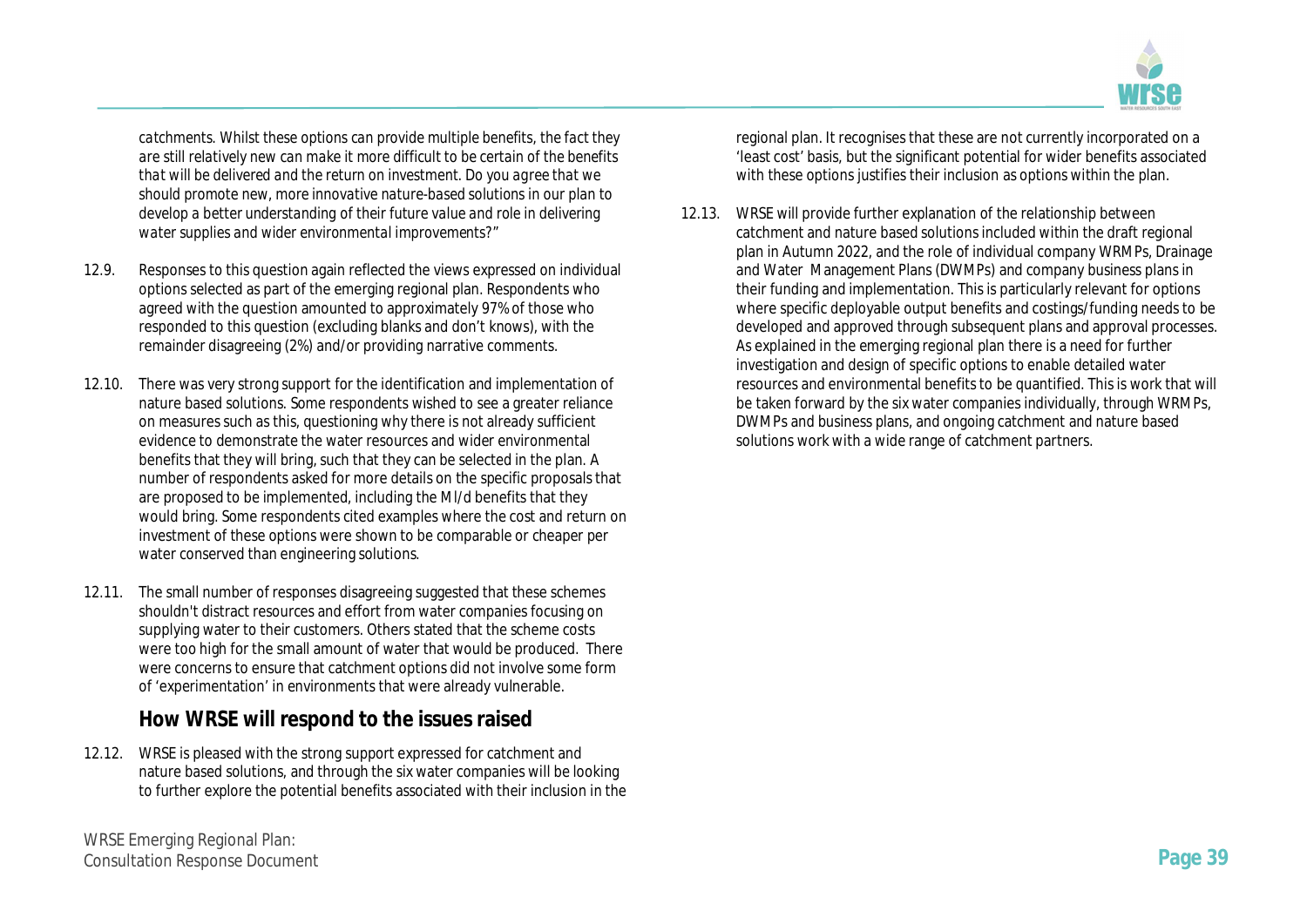

# **13. The Proposed Solution – drought permits and drought orders**

# **Context**

- 13.1. During droughts, water companies can apply for temporary drought orders and drought permits that allow them to temporarily abstract more water or abstract at a different time of year to help them supply customers if the drought becomes more severe. The South East water companies and the Environment Agency reviewed the impact of the 78 drought permits and orders available to them and have excluded 53 from the regional plan because of the potential impact they would have on the environment.
- 13.2. The emerging regional plan made clear that the remaining 12 drought orders and 13 drought permits will continue to be used as options in the early years of the plan until the region reaches one in 500-year drought resilience by 2040. After 2040, drought orders and drought permits will only be used if we experience a drought more serious than a one in 500-year event, with monitoring and mitigation measures agreed with the Environment Agency and Natural England to help protect the environment.

# **Summary of themes and issues raised in responses**

#### Regulatory responses

- 13.3. The EA noted that while the general principles on drought permits and orders in the emerging plan have been agreed, the specific drought permits and orders that have been included as options have not been agreed nor assessed. It noted that WRSE's approach to considering drought permits and orders as options appears to be in line with the WRPG, but noted that it is unclear how the decisions and assumptions that have been made on drought permits and orders as options impacts the wider selection of options.
- 13.4. Ofwat noted the commitment to not use drought orders or permits as options after 2040, except for events in excess of the 1 in 500 year return

period. It considered that WRSE should explore the cost, benefit and option selection impact of retaining the use of some drought orders and permits beyond 2040. It stated this was important to avoid unnecessary costs from resource development and to avoid the associated environmental impact that the additional development likely to arise from ruling out the use of drought orders and permits could bring.

#### Questionnaires, organisational and individual responses

- 13.5. NE agreed that drought permits and orders should be used as a last resort as they are damaging to the environment, and considered it positive that drought permits and orders aren't considered as options after 2040. It encouraged using less of these options before 2040 wherever possible, commenting that NE has concerns about a number of drought permit/orders that are expected to be used until 2040 in Hampshire/Sussex. It requested further discussions with WRSE about the suitability of these options being used up to 2040.
- 13.6. Whilst supporting stopping the use of drought orders and permits, some considered that their use could be ended sooner, especially if different replacement options were selected in the plan, including smaller options that could be implemented quicker. Some respondents also questioned whether the one in 500-year resilience will become arbitrary over the planning period, with the climate change uncertainty facing the region.
- 13.7. As part of the online questionnaire, WRSE asked respondents: *"Do you support our approach to stop using the majority of Drought Orders and Permits - only continuing to use a limited number during droughts until we achieve one in 500-year drought resilience, and stopping their use after 2040, unless we experience a drought more severe than a one in 500-year event?"*
- 13.8. Responses to this question again reflected the views expressed on individual options selected as part of the emerging regional plan. Respondents who disagreed with the question amounted to approximately 74% of those who responded to this question (excluding blanks and don't knows), with the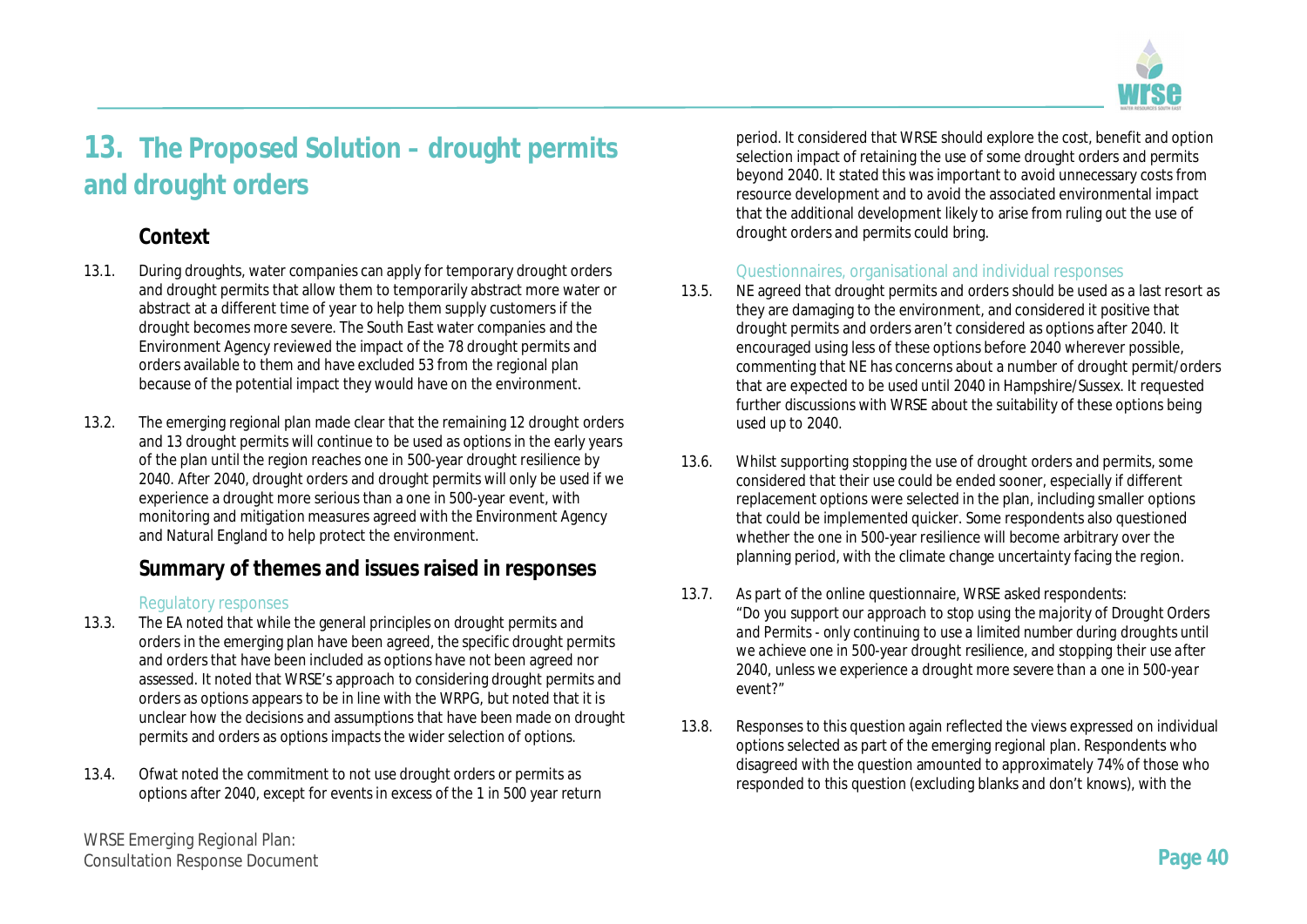

remainder agreeing (19%) and/or providing narrative comments. Of those disagreeing, approximately 56% supported ending the use of drought permits and orders sooner by selecting options capable of being delivered earlier in the planning period.

- 13.9. Of those disagreeing, GARD and its supporters considered that the new resource options selected in the plan were delaying when drought orders and permits were no longer required. It wouldn't be necessary to need drought permits and drought orders until 2040 if a different set of options were selected. Other respondents gave conflicting views, with some considering there should not be reliance on them beyond 2028-2030, whereas others felt there should be a continuing ability to rely on them in exceptional circumstances. It was suggested that individual drought orders and permits should be assessed case-by-case, in light of options that would be needed to 'replace' them, allowing the environmental benefits of their abandonment to be assessed against the impacts of new resource developments.
- 13.10. Those agreeing considered that drought orders and drought permits had been reached for too quickly by water companies in the past, to get them through intense periods of demand when they should have had better planning in place. There was support for reducing reliance on their use. Other respondents supported the exclusion of 53 out of 78 drought orders and permits, but asked for more information on the magnitude or potential impact of the remaining 25.
- 13.11. Other comments included questions why the one in 500-year requirement is necessary, particularly when this is not the case in Wales. Others suggested that there could be an argument to retain drought permits and orders if it is shown that one in 500-year cannot be achieved in an environmentally or cost effective way.

### **How WRSE will respond to the issues raised**

13.12. The one in 500-year requirement is derived from EA policy and the WRPG requires WRSE and the water companies to achieve that level of drought

resilience through the current cycle of plan preparation. Some respondents asked for drought resilience to be achieved earlier or later in the planning period and sought information on the costs and implications of seeking to do so. WRSE is undertaking sensitivity analysis of the dates for achieving drought resilience as part of its current work, so that this can be made clear in the draft regional plan. This will include consideration of whether it could be achieved earlier or later and the resulting changes to the regional plan options selected as a result.

- 13.13. The decision making around excluding drought order and drought permit options from the plan was made by WRSE and the water companies, in consultation with the EA. Individual assessments of the options were made, and then shared for discussion with the EA, with the outcome being that 53 of the 78 options were excluded. Many of the individual drought options are in very sensitive and highly designated environments. The assessments took this into account, whilst also considering the availability of water resources in the area and the deliverability of new water resources options to meet any deficits. In the Test and Itchen catchments, as an example, the deficits arising from current and planned licence changes, and the time necessary to provide replacement water supplies is why options have been retained in the plan for the time being, despite the sensitivity of those environments. WRSE will look to provide additional information on the decision making around the drought options for the draft regional plan.
- 13.14. Some respondents considered that it was not possible to reach conclusions on the acceptability of drought options without considering the environmental effects of the water resources options that may be required as a result of removing drought options from the plan, and/or argued that there could be an argument to retain them if one in 500-year resilience could not be secured in a sustainable way.
- 13.15. WRSE will continue to liaise closely with the EA, and with Natural England, over the assessment of environmental effects associated with the drought and other options in the plan, to ensure that decisions are taken having regard to environmental assessment outcomes. Over the longer term, drought orders and drought permit options will remain available for

WRSE Emerging Regional Plan: Consultation Response Document **Page 4<sup>1</sup>**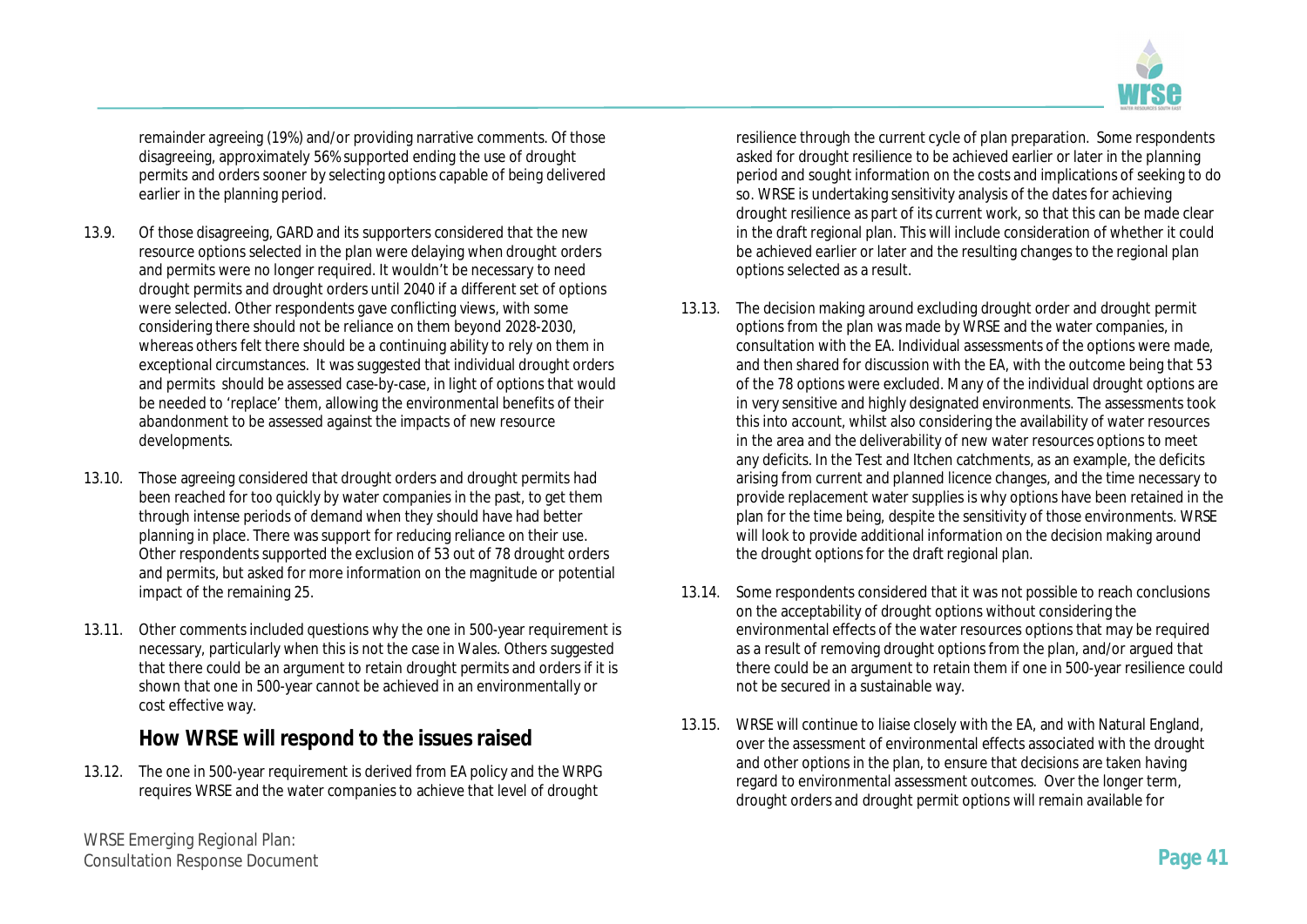

selection in company drought plans for very extreme drought events, beyond the one in 500-year resilience that the regional plan will achieve.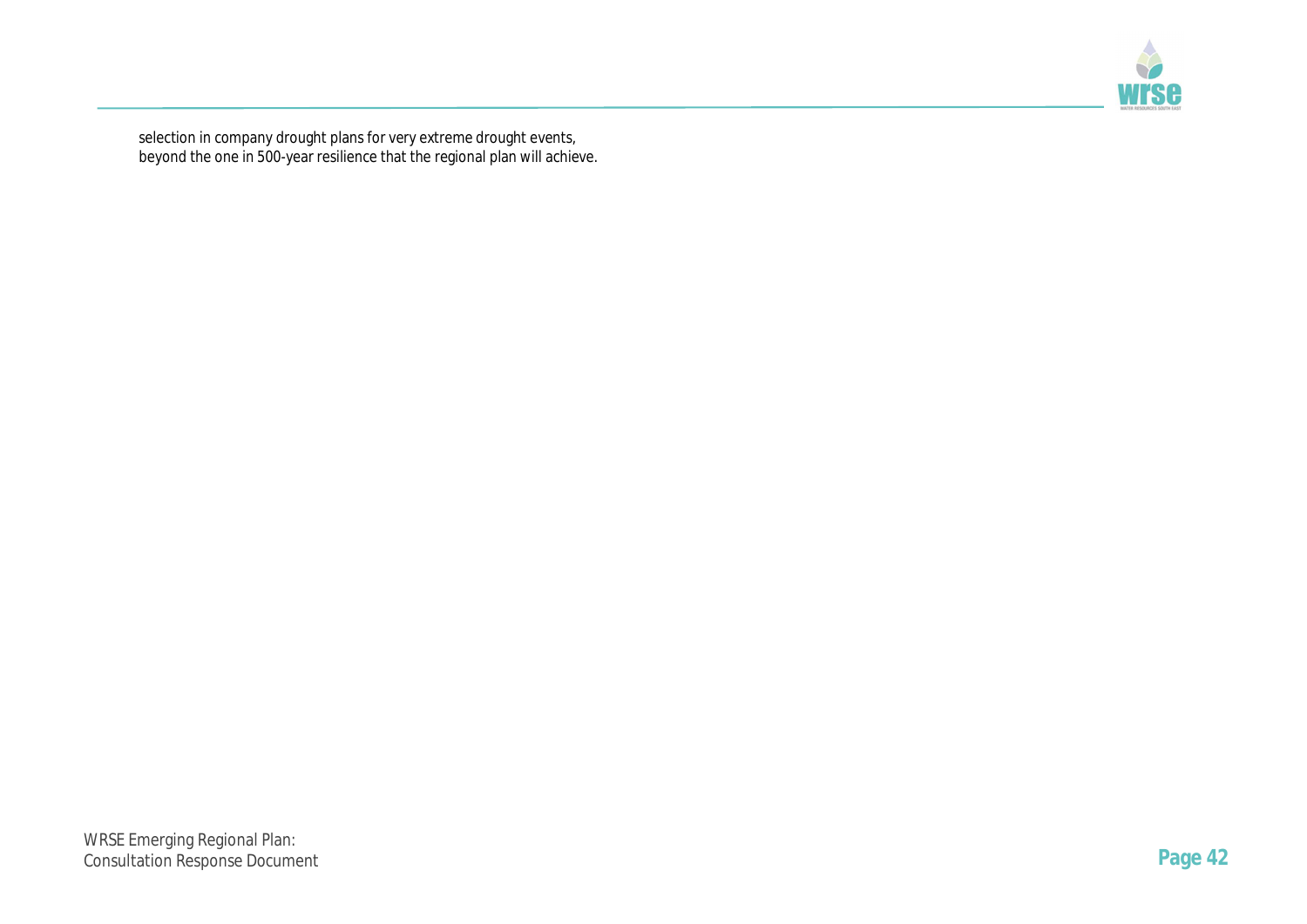

# **14. Responses on specific options in the Emerging Regional Plan**

# **Context**

- 14.1. The emerging regional plan identified a range of new water resource options proposed in the period up to 2075 to meet the future challenges the South East region is facing. These options include new reservoirs, water recycling, desalination, and water transfers, as well as groundwater storage and other schemes.
- 14.2. The plan identified the scale of water resources that the different options would provide, and explained their role in the overall strategy. Where options were selected in the emerging regional plan ahead of alternatives, commentary was provided to explain the relationship between different schemes. Explanatory text was also included to set out ongoing technical work being undertaken, including environmental and other assessments, and the relationship between the regional plan, company WRMPs and work undertaken on the SROs under the RAPID gated process.
- 14.3. As would be expected, the individual options were the focus of a large number of comments both from organisations and individuals. A summary of the comments specific to options are set out below.

# **Summary of themes and issues raised in responses**

#### SESRO (reservoir in Oxfordshire) – Thames Water and Affinity Water

14.4. SESRO was the option that received the largest number of individual responses, with approximately 500 responses expressing opposition to the proposal. Opposing responses were received from Oxfordshire County, Vale of White Horse and South Oxfordshire District Councils, GARD, Wantage and Grove Campaign Group, CPRE and other environmental and campaigning organisations, together with individual Councillors, Parish Councils and a large number of individuals. A large number of individual responses used

wording suggested by GARD as the basis for all or some of their response. Some responses provided a detailed critique of the proposal and the perceived environmental impacts associated with it.

- 14.5. Concerns were expressed that the emerging regional plan overstates the water needs of the South East, and that as a result the need for SESRO is not yet clearly established. Other respondents suggested that the emerging regional plan utilises abstraction reduction and growth scenarios higher than are necessary, in order to construct a need for SESRO and other strategic schemes. It was also queried why only SESRO of the strategic schemes is identified for delivery by 2040, and why the reservoir is being prioritised over other schemes.
- 14.6. The lack of detailed and comparable information on the 1,400 options considered by WRSE, and a clear justification for the selection of SESRO in the emerging regional plan was also highlighted. The lack of detailed published information was seen as a weakness of the planning process. Other cheaper, less environmentally damaging and less disruptive alternatives are considered to be preferable, including smaller options that could be implemented sooner, and potential alternative reservoir locations. Many responses highlighted a preference for constructing STT instead of SESRO. It was suggested that some of the environmental benefits that WRSE is seeking to secure are being delayed by focusing on a strategic reservoir which by WRSE's own timescales will take until the end of the next decade to be achieved. They could be achieved earlier if a different option was selected. The need to prioritise on leakage reduction first was repeatedly highlighted.
- 14.7. The organised and significant opposition to the proposed reservoir was highlighted by a number of respondents who questioned the deliverability of a regional plan reliant on SESROs implementation. Many responses highlighted specific concerns about the construction and operational impacts of the proposed reservoir, highlighting the lengthy temporary (8 year) construction impacts on local communities that are in close proximity to the reservoir site, and the significant and permanent landscape and other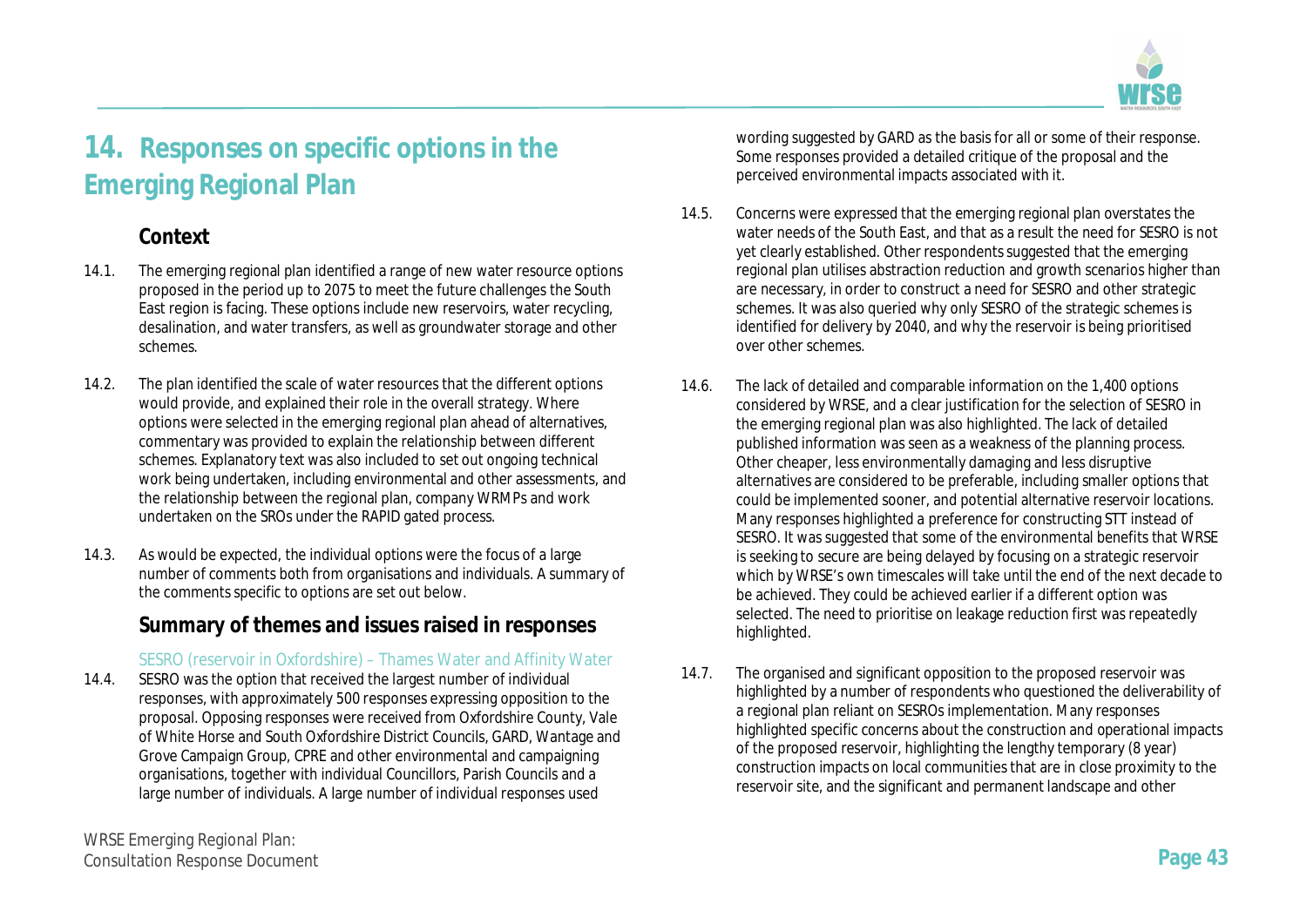

environmental impacts of the bunded reservoir itself. Concerns were also expressed at the carbon impacts associated with such a large scheme, particularly in the context of net zero targets and the climate emergency, and questioned how the significant carbon effects could be offset.

#### Severn Thames Transfer – Thames Water, United Utilities and Severn Trent Water

- 14.8. Severn Thames Transfer (STT) was the option that received the second largest number of individual responses, with approximately 300 responses expressing support for the proposal, the majority of whom supported an option involving the restoration and use of the Cotswold Canals. Supporting responses were received from a number of local authorities in the area, canal, recreational and environmental organisations, and many individual respondents.
- 14.9. The principle of transferring water through STT was welcomed by many respondents as a means of securing additional resources into the region. Sharing water between regions was broadly supported for the greater resilience it delivers, although some respondents questioned whether such transfers are secure in the longer-term, especially as other regions have their own environmental constraints.
- 14.10. Respondents supported the use of canals for water transfer in principle, and specifically supported the STT canal option in preference to other options. Many of the respondents suggested that the option could be implemented earlier in the planning period, and in preference to what they considered to be less sustainable and environmentally impactful options, including SESRO. The potential for earlier and faster implementation was highlighted in many responses with concerns expressed why the option wasn't being selected earlier in the plan, in preference to SESRO.
- 14.11. Respondents highlighted the extensive community support that a canal based option would receive, and the long-standing and widespread community campaign for the canal restoration proposals. They also highlighted the wider recreational, cultural, heritage, social and

environmental benefits when compared with a pipeline based transfer option, particularly the linear biodiversity benefits of the canal corridor. The reduced carbon and energy use associated with the canal, when compared with a pipeline transfer, and recreational and tourism business benefits, were seen as significant benefits.

- 14.12. The canal based option was also compared favourably with other options selected in the emerging regional plan, with respondents concluding that no other infrastructure based solutions could deliver the range of benefits associated with the use of the canal. The financial benefits of using the canal as a lower cost solution than options including water recycling and desalination were also highlighted, as was the flexibility to vary the transfer volumes to reduce carbon use when large flows were not required.
- 14.13. Supporters of the canal based transfer suggested that previously expressed concerns over Invasive Non Native Species (INNS) and navigational impacts on boat passage from water transfer through the canal have been investigated and can be adequately addressed.

#### Havant Thicket Water Recycling and Transfer – Southern Water and Portsmouth Water

- 14.14. The proposal for water recycling associated with Havant Thicket Reservoir was the option that received the third largest number of individual responses, with approximately 60 responses expressing opposition to the proposal. Opposing responses were received from Havant Borough Council, individual Councillors, Parish Councils and a number of environmental and campaigning groups in the local area, as well as individuals. Some responses provided a detailed critique of the proposal and the perceived environmental impacts associated with it.
- 14.15. Concerns were expressed that the proposals were a significant change to the recently consented reservoir proposal, and that water recycling into the reservoir would alter the nature of the reservoir, potentially affecting water quality within it and also downstream. Respondents described the proposal as recycling 'sewage' into the reservoir. This change was considered to be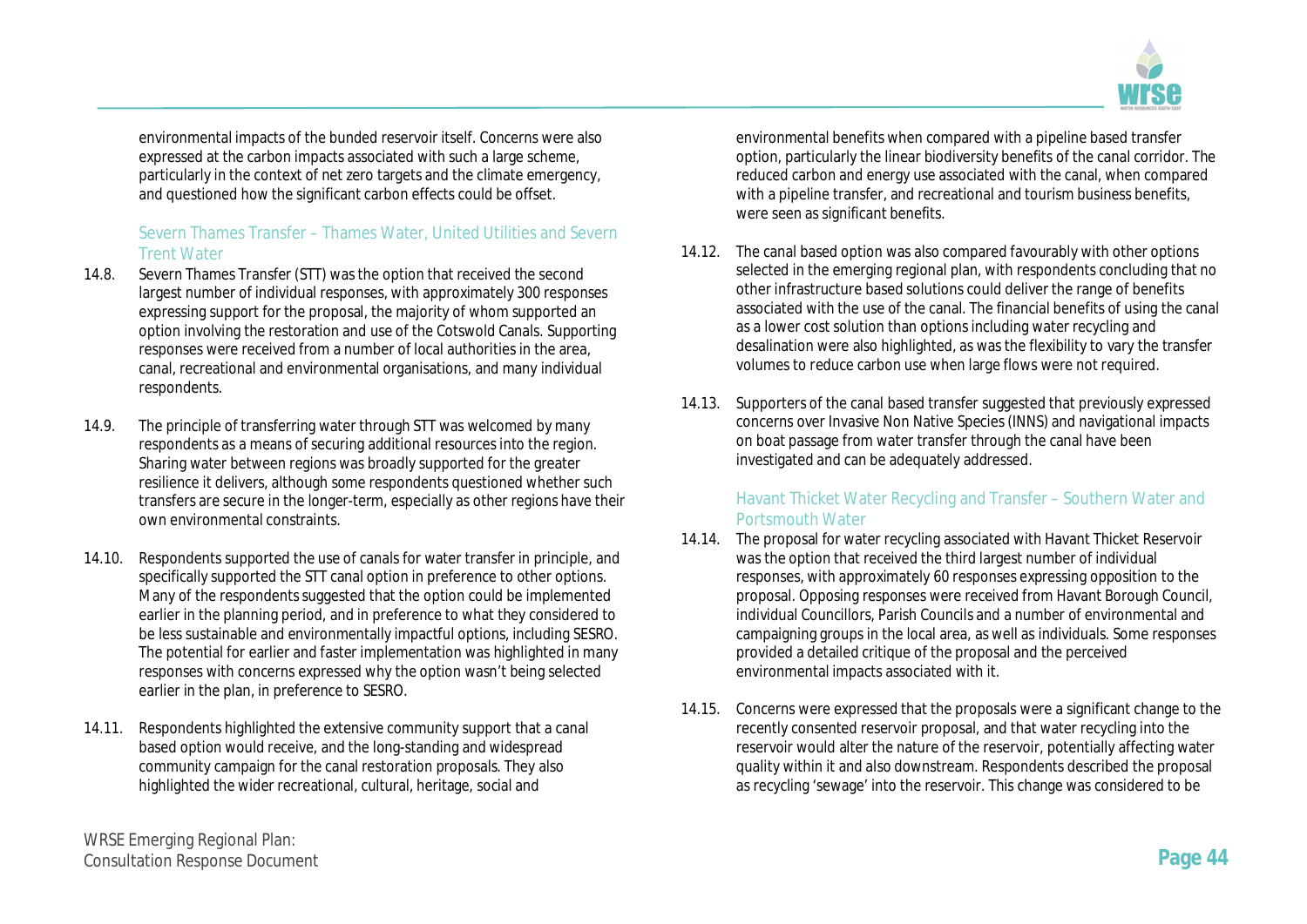

unacceptable, both in principle and due to adverse environmental effects that could arise from it. Responses suggested that the reservoir proposal would not have been approved if this proposal had been highlighted earlier, and questioned why there hadn't been more engagement on the proposal with affected communities. Concerns were expressed that the ecological and recreational benefits associated with the reservoir would be adversely affected. The carbon and water quality impacts associated with the water treatment processes and proposed lengthy transfer pipelines were also a concern, and it was considered that other better alternatives existed.

14.16. NE noted that the scheme - supplemented by treated water from Budds Farm appears to align with Southern Water's Gate 2 submission, but noted that environmental assessment is ongoing and still not determined. NE stated it is continuing to work with Southern Water and Portsmouth Water on the Havant Thicket/Water Resource option to determine if it is a suitable SRO option going forward.

#### Grand Union Canal – Affinity Water and Severn Trent Water

- 14.17. A number of respondents supported the use of canals for water transfer in principle, and specifically supported the Grand Union Canal (GUC) option included in the emerging regional plan. Many of the respondents suggested that the option could be implemented earlier in the planning period, in preference to other less sustainable and environmentally impactful options. The role that GUC could play in securing supplies for the north of the region, and the resulting abstraction reductions that could be delivered as a result was also identified.
- 14.18. Some respondents questioned why the Beckton re-use (water recycling) option was selected ahead of GUC in the emerging regional plan and suggested that the best value assessments being undertaken for the draft regional plan should result in GUC becoming the preferred option.

#### Other Options

14.19. Whilst the principle of water transfers was largely supported by respondents, opponents of SESRO expressed opposition to the proposed

transfer of water in the Thames to Southern Transfer SRO. Their opposition was to the export of water from Thames given the water stressed nature of the Thames Valley and corresponding availability of resources in that area. A small number of responses also commented on the Grafham (Affinity Water), Thames to Affinity Transfer, and potential imports from Eastern England reservoirs, both supporting and identifying concerns relating to the options.

- 14.20. Further information was sought by some respondents on the proposed reservoir at Blackstone (Southern Water), including more details on the specifics of the proposal and the potential environmental impacts and infrastructure requirements associated with it. The need for new abstraction from the River Adur for this option was questioned, in the context of the emerging plan's focus on abstraction reduction.
- 14.21. A small number of respondents commented on the proposals to increase the capacity within Bewl Reservoir (Southern Water), and to develop Broad Oak reservoir in Kent (South East Water), both options identified later in the planning period in the emerging regional plan. Some respondents were concerned at the environmental impacts associated with the options, whereas others considered the options could be implemented sooner, and in preference to what were seen as environmentally more damaging desalination or water recycling proposals.
- 14.22. GARD provided a detailed response to the emerging regional plan consultation, with technical queries and its own assessment of a number of the options both selected in the emerging regional plan, or options not available for selection in the cost efficient plan. Of the options selected in the emerging regional plan, GARD specifically commented on SESRO, STT, GUC, Thames to Affinity Transfer, Thames to Southern Transfer and London Re-Use, commenting on the deployable output contributions of the options, cost and carbon information, and the technical and environmental performance of the options compared to alternatives. Of options not selected GARD questioned why Thames Water dropped its Thames estuary desalination option, and Southern Water its Fawley desalination option, and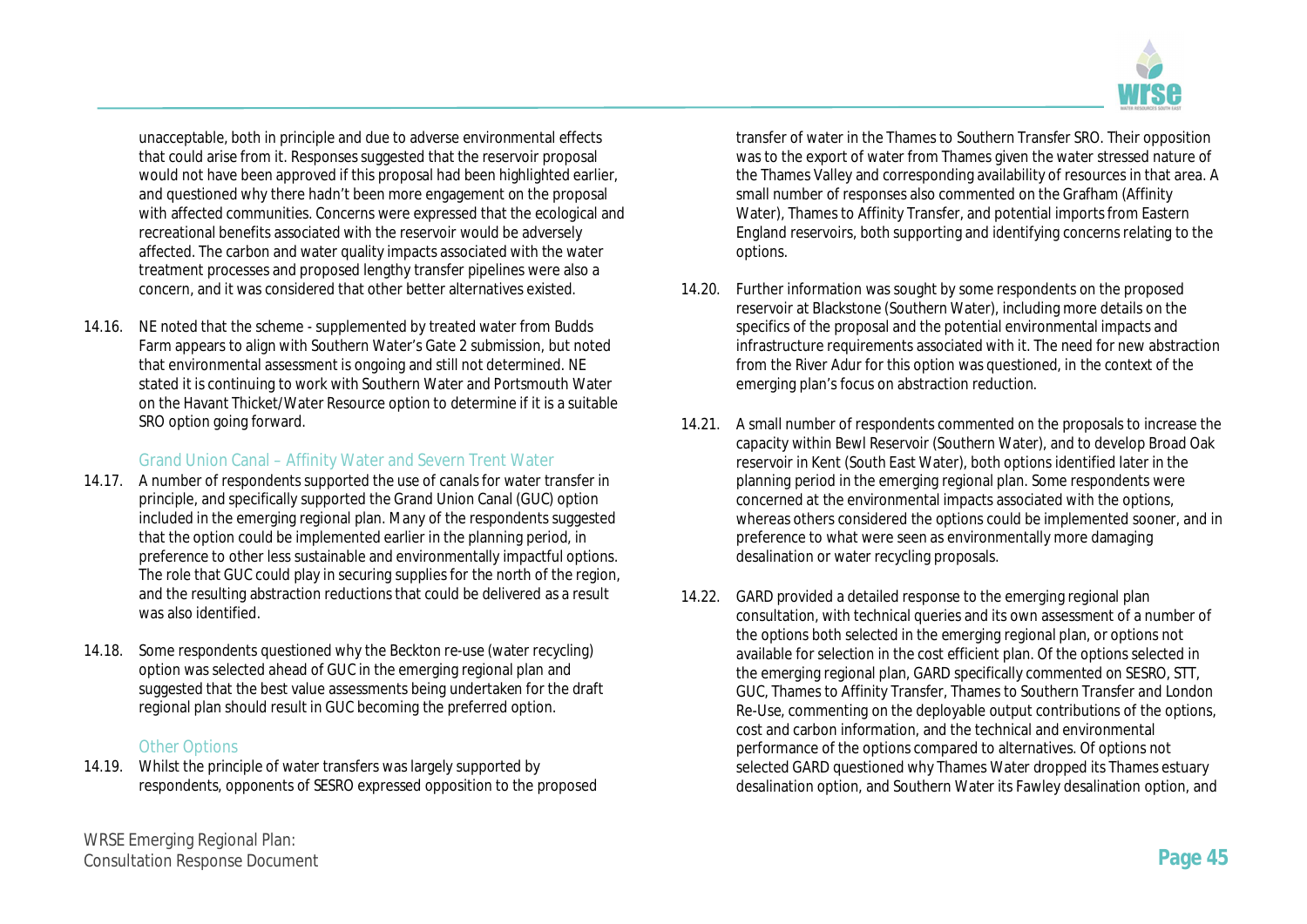

considered both should have been retained. GARD also considered that transfers into the region through STT, GUC and from reservoirs or desalination in East Anglia had not been given proper assessment or priority in the emerging plan.

14.23. The identification of four desalination plants around the Kent coast in the emerging regional plan was specifically highlighted by some respondents, questioning whether this was the most efficient approach, and also whether alternative options including water recycling had been fully explored.

### **How WRSE will respond to the issues raised**

- 14.24. WRSE recognises the volume of comments received on individual options selected in the emerging regional plan, and the strength of opposition and support that has been expressed for different options in the plan. Some of the options, including SESRO, are long-standing water resource options that have formed part of previous individual company WRMPs, whereas others are being selected in plans for the first time.
- 14.25. The detailed comments raised in consultation responses on individual options have been shared with the WRSE teams undertaking technical and environmental assessments of the options as part of the preparation of the plan. WRSE will be publishing further and more detailed information on its option appraisals and environmental assessments alongside its draft regional plan in Autumn 2022. The published information will set out WRSE's assessment of the strategy set out in the draft regional plan, and the individual options selected as part of that strategy. Where the regional plan has considered alternative strategies and options, these will also be set out and assessed. Information will be published on the 1,400 options considered as part of the regional planning process, including the reasons for options being rejected from further consideration.
- 14.26. A number of the comments on the options selected in the emerging regional plan raise specific and detailed comments and concerns about the potential environmental impacts associated with their construction and operation. It is important to note that WRSE is preparing a regional plan, which sets out the

overall strategy for meeting the water resources needs of the South East region over a lengthy planning period. The options selected in the plan are being subjected to technical and environmental assessments of appropriate detail for such a regional plan. These are not, however, detailed environmental impact assessments (EIA) such as would be necessary to support the consideration of individual applications for planning and other consents.

- 14.27. The regional plan is one part of the overall process for the consideration and identification of options, which also involves the individual company WRMPs, the RAPID gated process for the SROs under consideration, and subsequent applications for planning and other consents. Some of the detailed issues raised by respondents, for example concerns about the impacts of detailed construction processes for the options will not be fully explored until the EIA for the scheme is prepared, in some cases a number of years in the future.
- 14.28. WRSE will ensure that it publishes technical and environmental assessments of the options selected in the draft regional plan, alongside the plan, such that organisations and individuals can understand the basis for the decisions that WRSE has taken. At the current time there is ongoing consideration of the options that may be selected as part of the draft regional plan, including those selected as part of the emerging regional plan as well as additional or alternative options to them.
- 14.29. A number of responses have made comments supporting the selection of individual options before or after other options, or suggesting alternative scales or capacities of options as being preferable. WRSE will be undertaking sensitivity testing and analysis of alternative strategies as part of its best value planning process for the draft regional plan. This will enable WRSE to test what effect selecting an option earlier, later, or not at all would have on the overall strategy and the resulting options that are selected instead. This will also enable WRSE to test how the strategy in the plan changes as different best value metrics and indicators are prioritised, reflecting customer and stakeholder views on their priorities for the plan. Information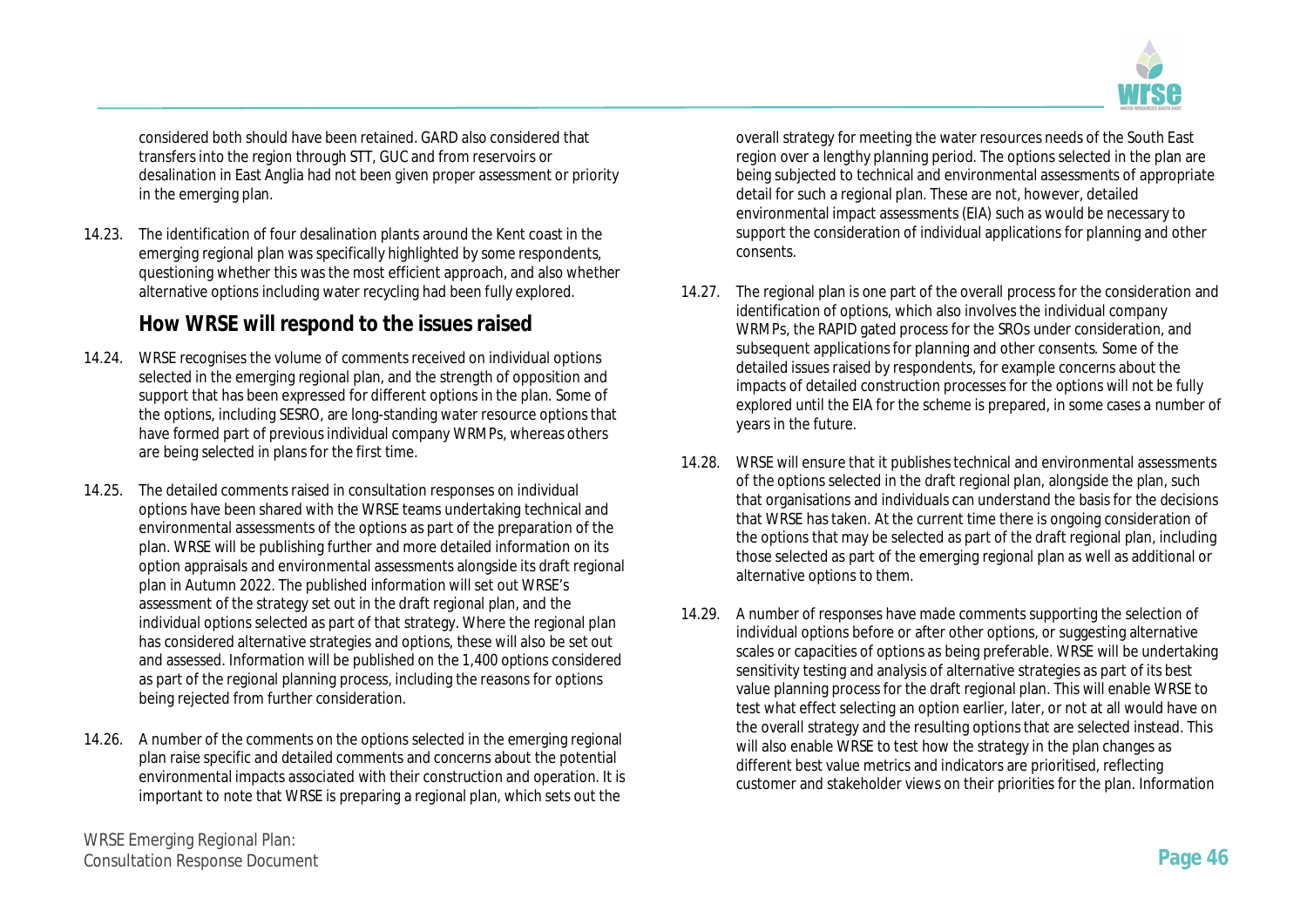

to explain this testing and assessment will be published with the draft regional plan.

- 14.30. The specific and detailed comments made on the individual options, including SESRO, STT, Havant Thicket Water Recycling, GUC and other options, that have been summarised in this section, are being raised and discussed by WRSE with the relevant water companies and teams working on SROs. This will enable WRSE, the water companies and SRO teams to take account of the issues raised as they undertake the technical and environmental assessments of the options as part of the regional plan and WRMP preparation, and the RAPID gated process.
- 14.31. At this stage of the process, however, WRSE is not seeking to provide a detailed response to the issues raised. WRSE will ensure that more detailed information on the assessment of costs, benefits and potential environmental effects of the options are made available in Autumn 2022, for the options selected in the draft regional plan, and the alternatives to them. This will include a reasoned justification for the overall strategy in the draft regional plan, and for the selection of options within that strategy.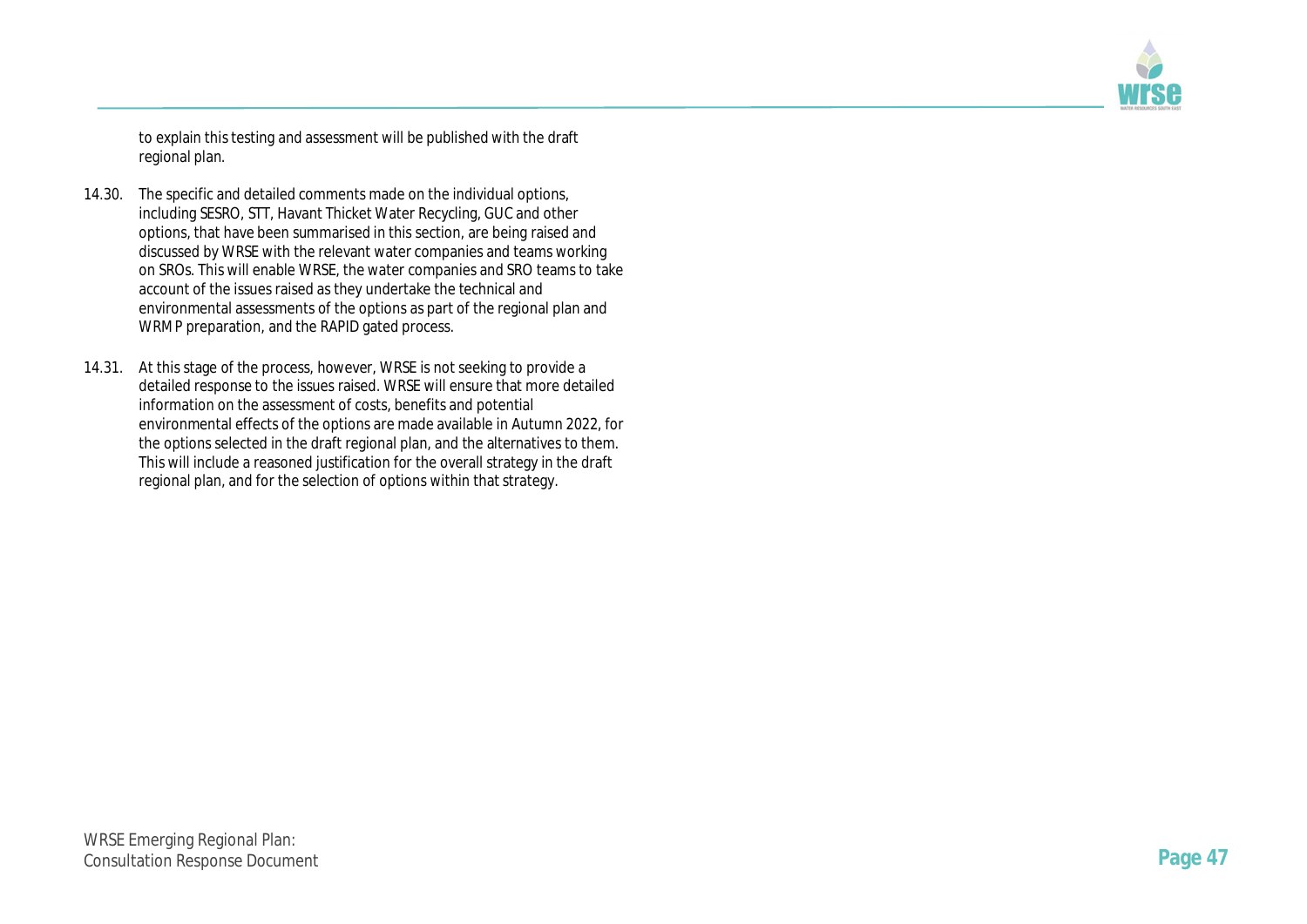

# **15. Other comments on how we are developing our plan**

# **Context**

- 15.1. The emerging regional plan was published as a step towards the publication of the full draft regional plan. It was recognised in the consultation documentation that the emerging plan was a cost efficient, and not a best value plan, and that there was further technical work to be undertaken on the plan which could still change the details of the proposals in the plan.
- 15.2. The majority of comments raised in responses have been summarised in the preceding sections of this document. The section below identifies other issues raised in responses.

# **Summary of themes and issues raised in responses**

#### Regulatory responses

- 15.3. The EA stated it expects WRSE to demonstrate how the regional plan has considered updated EA guidance on licence capping to prevent deterioration. The EA recognised that this may impact planned abstractions and committed to work with WRSE to understand the implications, including how WRSE will manage and reduce uncertainty whilst any investigations into the risk of deterioration conclude.
- 15.4. Ofwat noted that the emerging plan is not sufficiently clear on costs, and should clarify the cost information and present it on an option basis. It also asked WRSE to describe more clearly why options are selected and when, including cost, benefit and lead in time data to justify the selected plan. It stated that when WRSE has developed a best value plan it should compare its cost against the least cost plan, and clearly identify the bill impacts of the proposed programmes and engage with customers on the issue. It also wants WRSE to compare its least cost adaptive plan with alternative plans with varying assumptions. The difference between the preferred least cost

adaptive plan and the best value adaptive plans, which are being developed, should then be used to support decision making around the preferred best value adaptive plan.

#### Questionnaires, organisational and individual responses

- 15.5. Historic England's response highlighted the importance of ensuring that the conservation and enhancement of the historic environment is taken into account fully in the regional planning process. It strongly recommended scoping the historic environment into the environmental assessments being undertaken for the draft regional plan.
- 15.6. The lack of detailed information on the emerging plan proposals, including the costs (financial and carbon) and benefits (in terms of deployable outputs), and detailed environmental assessment of individual options was criticised in a number of responses, including by GARD. The lack of this information was considered to make it difficult for those wishing to comment on the options selected in the plan to undertake any comparative assessment of whether the selected proposals were the most appropriate solutions. Specific gaps in information that were mentioned a number of times, including by supporters of GARD, included cost and environmental assessments of the strategies and options in the emerging plan.
- 15.7. Others wished to see more details published on the proposals that WRSE was proposing for water efficiency, leakage reduction and catchment management solutions. Further information is also sought on the carbon implications of the proposals in the emerging plan, and how carbon offsetting proposals could work.
- 15.8. In a similar way, a number of respondents with concerns about specific new water resource options, particularly reservoirs, water recycling and desalination options would have liked to see more specific detail of the environmental assessments of those options, and ways in which any temporary and permanent impacts could be mitigated.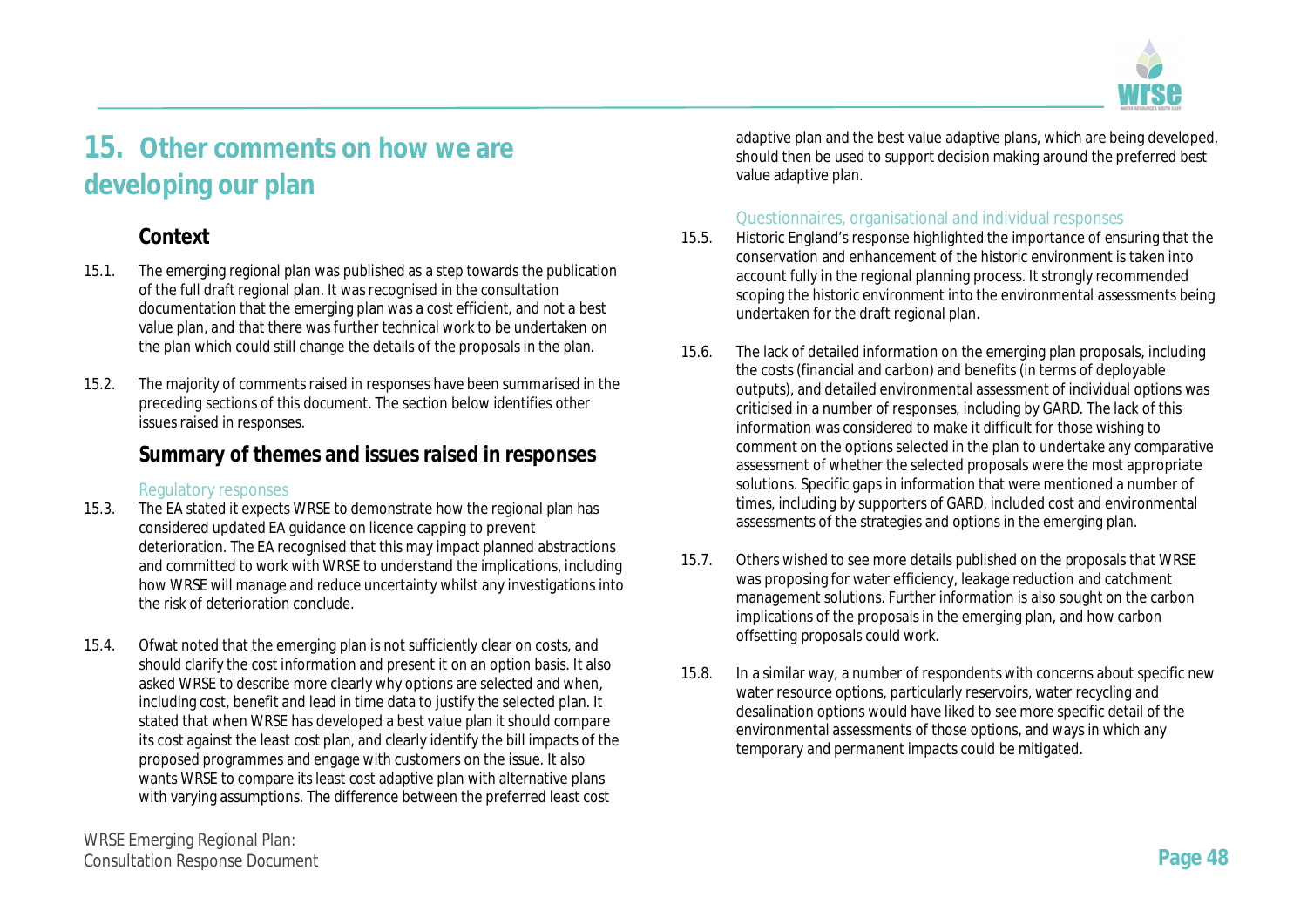

- <span id="page-51-0"></span>15.9. Many respondents commented on the impacts of sewage discharge on their local environments. Although this is not within the remit of the regional plan, comments suggested that disquiet about sewage could affect customers willingness to support the planned significant water efficiency measures they may be encouraged to deliver, and support for new water resource options that could be planned for their local areas.
- 15.10. Clarification was sought by some respondents on the process by which the regional plan (which is non-statutory) and the individual WRMPs (which are statutory) are to be consulted on and then finalised. Some respondents also sought clarification of the best value planning process, and how the best value draft regional plan would be derived from the cost efficient emerging plan.

### **How WRSE will respond to the issues raised**

- 15.11. As indicated earlier in this document, the EA's licence capping proposals are the subject of ongoing discussions between WRSE, the water companies and the EA. This will also need to extend to discuss the potential implications for licences held by abstractors in other sectors. WRSE will seek to provide greater information on this issue for the draft regional plan, as there is the potential for this to have a significant effect on future water resources needs in the South East.
- 15.12. The comments requesting further information on the proposals in the plan, including cost and carbon and their potential environmental impacts will be addressed through the publication of more detailed information as part of the draft regional plan consultation in Autumn 2022. WRSE accepts that the emerging regional plan focused on identifying the key challenges facing the region's water resources, and the proposals in the emerging plan were presented at a relatively high level. The draft regional plan will publish more detailed information on the proposals and how they have been assessed. In response to Historic England's query it can be confirmed that the environmental assessments include consideration of the potential for impacts on cultural heritage.
- 15.13. Similarly, as explained earlier in the document, additional information on the specific options selected, including the basis for decision making will be included in the draft regional plan. This will include information on both the water resource and demand management options.
- 15.14. The concerns expressed in responses about sewage discharges mirror the concerns expressed publicly and in the media by many organisations and individuals across the South East region. Although outside of the remit of the regional plan, Thames Water and Southern Water are both committed to tackling this issue and have developed detailed proposals to bring forward improvements, and these are being consulted on through separate engagement on their Drainage and Wastewater Management Plans. These are links to [Thames Water](#page-51-0) and [Southern Water's e](#page-51-0)merging proposals.
- 15.15. In response to requests for further information on the process for regional and individual company WRMP plan preparation, there is further details on the [WRSE website.](#page-51-0)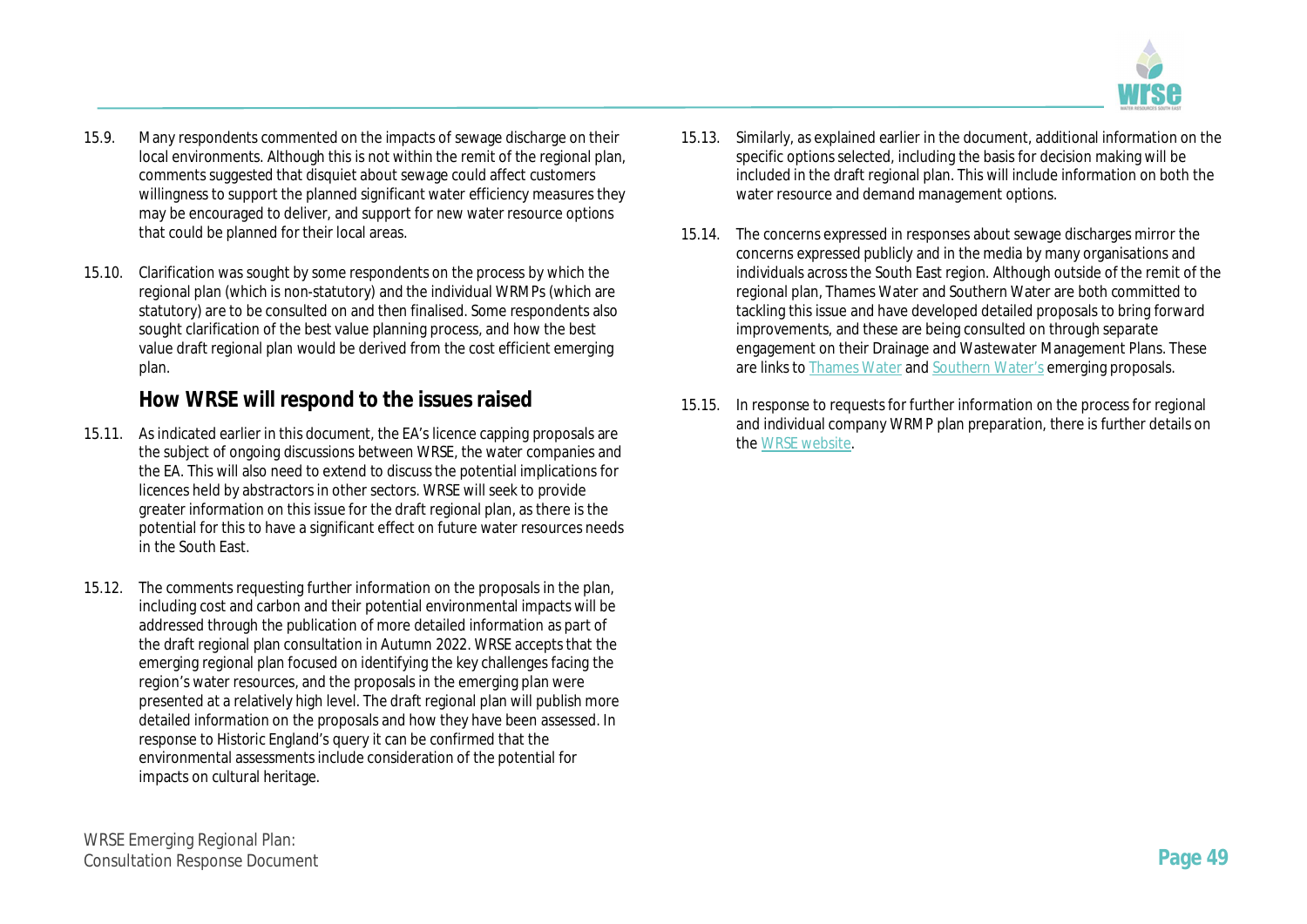

# **16. Overview of next steps in the regional plan process**

# **Draft regional plan preparation**

- 16.1. WRSE is currently working on the technical modelling and detailed assessments that will underpin the production of the draft regional plan, which will be published for consultation in Autumn 2022. This technical work will include additional stages of work to evolve the cost efficient plan (on which the emerging regional plan was based) into a best value draft regional plan.
- 16.2. The draft regional plan will build on and incorporate feedback received through the consultation on the emerging regional plan, as reported in this Consultation Response document. WRSE will continue to engage with stakeholders as part of the ongoing work, including working with its stakeholder advisory groups. The draft regional plan will also take on board any policy updates or regulatory guidance that has published since the development of the emerging plan.
- 16.3. We will work very closely with the individual companies within our region, and the other regions in preparing the draft regional plan, to ensure there is a consistent and comprehensive regional plan, which integrates with and informs the other regional plans and individual company's WRMPs.

# **Draft regional plan consultation**

- 16.4. The draft regional plan is anticipated to be published for consultation in Autumn 2022.
- 16.5. Separately, the planned consultation on the individual company WRMPs, which (subject to DEFRA approval) is anticipated to commence in November 2022. As noted previously, Southern Water's WRMP will be consulted on earlier in 2022.

#### WRSE Emerging Regional Plan: Consultation Response Document **Page 50**

# **Revisions following consultation**

- 16.6. Following the consultation on the draft regional plan, and on the individual company WRMPs, WRSE expects to undertake additional work on revisions to the draft regional plan in Spring 2023. This work would be undertaken in close co-operation with the other regions and the individual companies.
- 16.7. Any revisions to the draft regional plan would be to take account of consultation feedback on the draft regional plan, the consultation outcomes and updates from individual WRMPs that are relevant to the regional plan proposals, and the latest information and decisions from the investigations into the Strategic Resource Options (SROs). We would also reflect any new government and regulatory policies that are introduced between now and then.

# **Finalisation of the regional plan**

16.8. Our final regional plan, incorporating revisions following consultation, together with any changes necessary as a result of the finalisation of individual company WRMPs, is expected to be produced in late 2023. This timing will be dependent on the progress of the six individual WRMPs of the companies within the region, and WRMPs in other regions which might impact inter regional transfers.